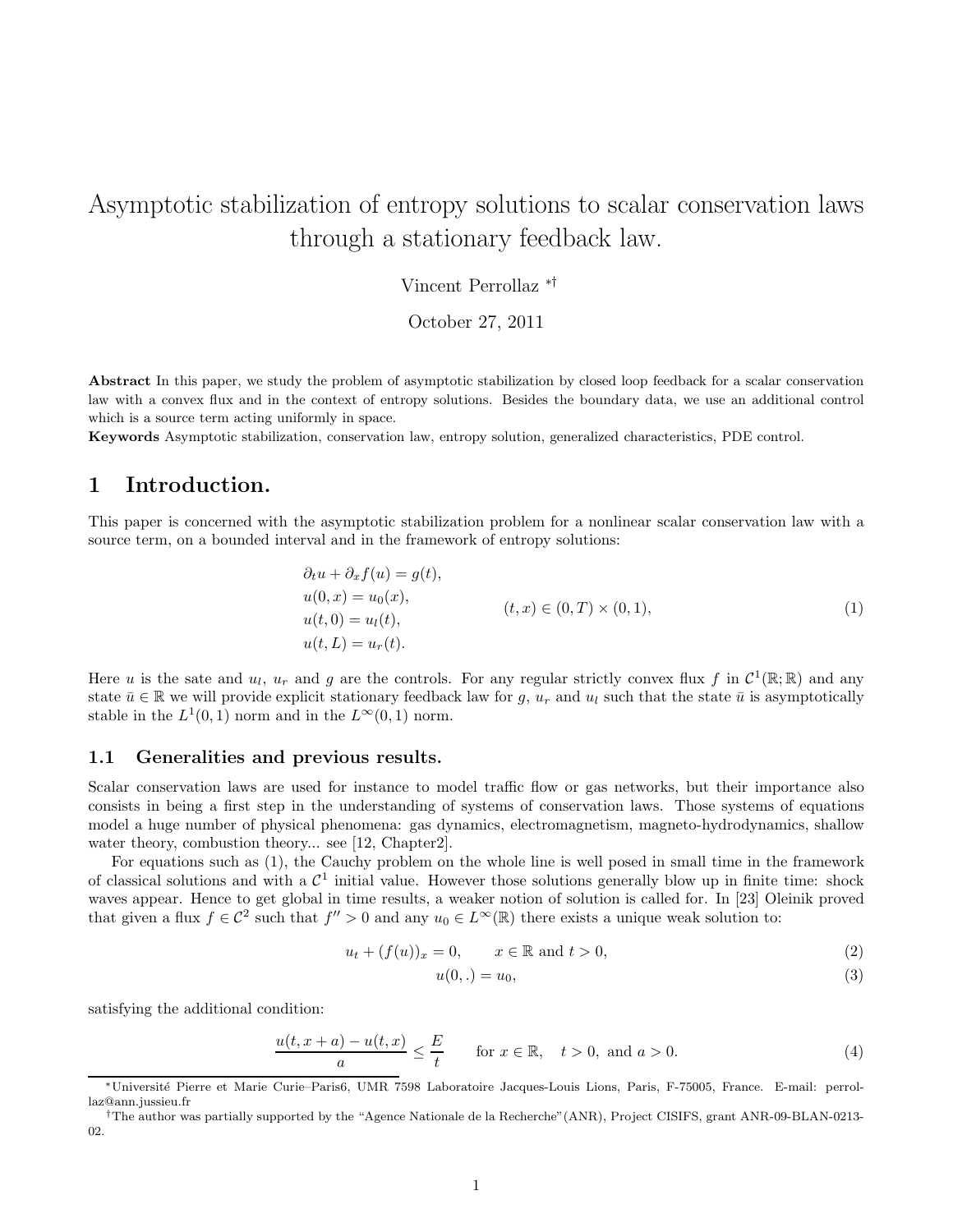Here E depends only on the quantities  $\inf(f'')$  and  $\sup(f')$  taken on  $[-||u_0||_{L^{\infty}}, ||u_0||_{L^{\infty}}]$  and not on  $u_0$ . Later in [21], Kruzkov extended this global result to the multidimensional problem, with a  $C^1$  flux  $f : \mathbb{R} \to \mathbb{R}^n$  not necessarily convex:

$$
u_t + \operatorname{div}(f(t, x, u)) = g(t, x, u), \quad \text{for } t > 0 \text{ and } x \in \mathbb{R}^n.
$$
 (5)

This time the weak entropy solution is defined as satisfying the following integral inequality:

for all real numbers k and all non-negative functions 
$$
\phi
$$
 in  $\mathcal{C}_c^1(\mathbb{R}^2)$ ,  $(6)$ 

$$
\iint_{\mathbb{R}^2} |u - k| \phi_t + \operatorname{sgn}(u - k)(f(u) - f(k)) \nabla \phi dt dx + \int_{\mathbb{R}} u_0(x) \phi(0, x) dx \ge 0.
$$
 (7)

The initial boundary value problem for equation (1) is also well posed as shown by Leroux in [19] for the one dimensional case with BV data, by Bardos, Leroux and Nédélec in [6] for the multidimensional case with  $C^2$  data and later by Otto in [24] (see also [22]) for  $L^{\infty}$  data. However the meaning of the boundary condition is quite intricate and the Dirichlet condition may not be fulfilled pointwise a.e. in time. We will go into further details later.

Now for a general control system:

$$
\begin{cases} \dot{X} = F(X, U), \\ X(t_0) = X_0, \end{cases}
$$
\n(8)

(X being the state of the system belongs to the space X and U the so called control belongs to the space  $\mathcal{U}$ ), we can consider two classical problems (among others) in control theory.

- 1. First the exact controllability problem which consists, given two states  $X_0$  and  $X_1$  in X and a positive time T, in finding a certain function  $t \in [0, T] \mapsto U(t) \in \mathcal{U}$  such that the solution to (8) satisfies  $X(T) = X_1$ .
- 2. If  $F(0,0) = 0$ , the problem of asymptotic stabilization by a stationary feedback law asks to find a function of the state  $X \in \mathcal{X} \mapsto U(X) \in \mathcal{U}$ , such that for any state  $X_0$  a maximal solution  $X(t)$  of the closed loop system:

$$
\begin{cases}\n\dot{X}(t) = F(X(t), U(X(t))),\\ X(t_0) = X_0,\n\end{cases}
$$
\n(9)

is global in time and satisfies additionally:

 $\forall R > 0, \exists r > 0 \text{ such that } ||X_0|| \leq r \Rightarrow \forall t \in \mathbb{R}, ||X(t)|| \leq R,$  (10)

$$
X(t) \underset{t \to +\infty}{\to} 0. \tag{11}
$$

The asymptotic stabilization property might seem weaker than exact controllability: for any initial state  $X_0$ , we can find T and  $U(t)$  such that the solution to (8) satisfies  $X(T) = 0$  in this way we stabilize 0 in finite time. However this method suffers from a lack of robustness with respect to perturbation: with any error on the model, or on the initial state, the control may not act properly anymore. This motivates the problem of asymptotic stabilization by a stationary feedback law which is more robust. In fact in finite dimension, the asymptotic stabilization property automatically guarantees the existence of a Lyapunov function.

In the framework of entropy solutions, only a few results exist for the exact controllability problem see [2], [3], [1], [7], [14], [15], [17]. In all cases the control act only at the boundary points. Furthermore many of those results show that boundary controls are not sufficient to reach many states. However with an additional control  $g(t)$  as in (1) and with  $f(z) = \frac{z^2}{2}$  $\frac{z^2}{2}$  (Burgers equation), Chapouly showed in [8] that in the framework of classical solutions, any regular state is reachable from any regular initial data and in any time (note that in this context, the controls also had to prevent the blow up of the solution, which will not be a concern for entropy solutions). It was shown in [25] that the same kind of improvement also occur in the framework of entropy solutions.

The aim of this paper is to investigate the problem of asymptotic stabilization with this additional control on the right-hand side. To the author's knowledge it is the first result about asymptotic stabilization through a closed loop feedback law in the framework of entropy solutions. However, it should be noted that in the framework of classical solutions the problem has been studied extensively, see for example: [18], [4] or [5] among many others.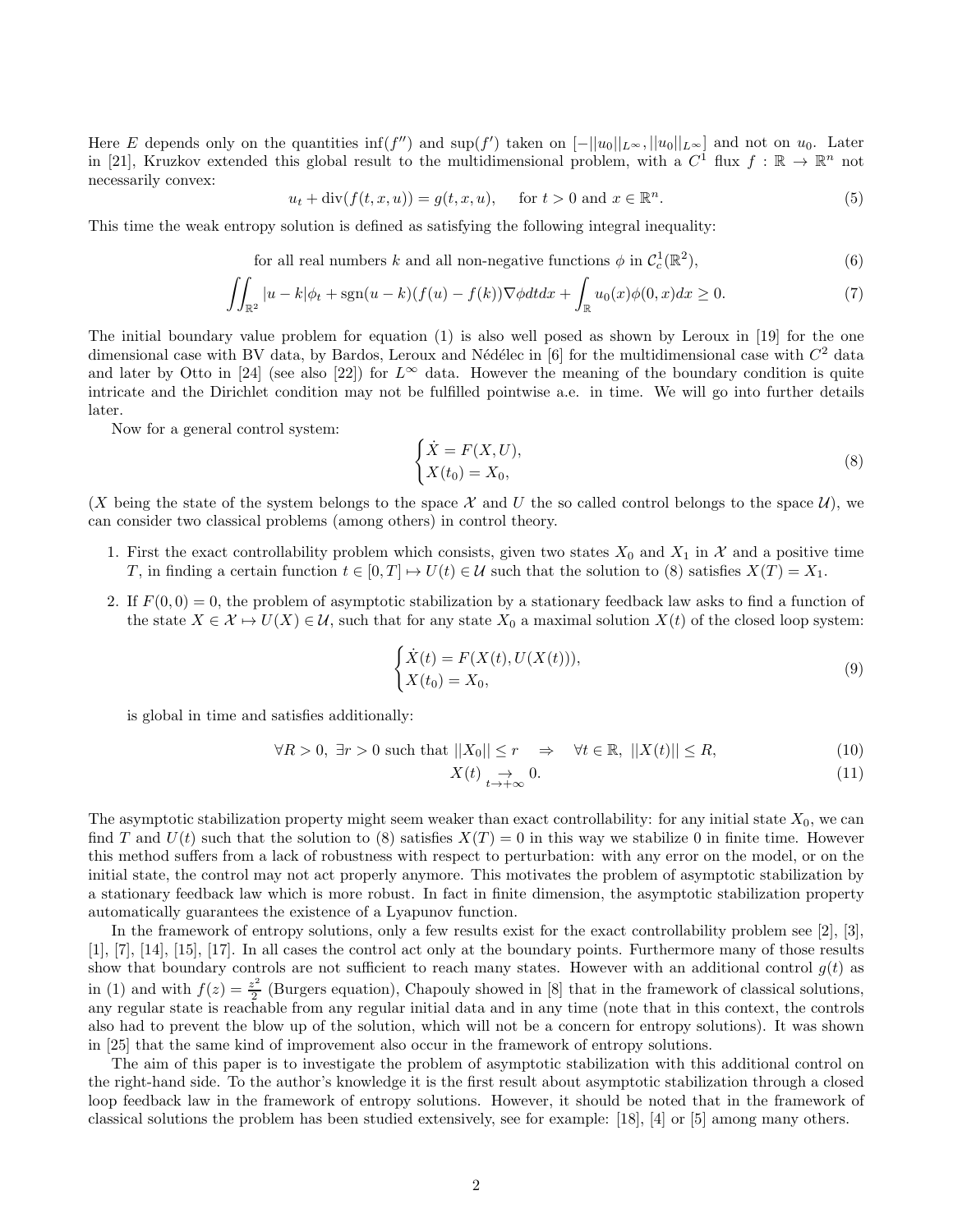As for the physical significance of g, it can be seen as a pressure field in the case where the Burgers equation is considered as a one dimensional isentropic Euler incompressible equation. Equation (1) is also a toy model for the compressible Euler-Poisson system:

$$
\begin{cases} \partial_t \rho + \partial_x m = 0, & \rho(0,.) = \rho_0, & \rho(t,0) = \rho_l(t), & \rho(t, L) = \rho_r(t), \\ \partial_t m + \partial_x (\frac{m^2}{\rho} + p(\rho)) = \rho \partial_x V - m, & m(0,.) = m_0, & m(t,0) = m_l(t), & m(t, L) = m_r(t), \\ -\partial_{xx}^2 V = \rho, & V(t,0) = V_l(t), & V(t, L) = V_r(t), \end{cases}
$$
(12)

where the controls are  $\rho_l$ ,  $\rho_r$ ,  $m_l$ ,  $m_r$ ,  $V_l$  and  $V_r$ . Indeed once we take  $g(t) = \frac{V_r(t) - V_l(t)}{L}$  we get  $\partial_x V = g(t) + A\rho(t)$ with A the following linear integral operator:

$$
A\theta(x) = \int_0^x \theta(z)dz - \frac{1}{L} \int_0^L \int_0^y \theta(z)dzdy.
$$

So we have to deal with a hyperbolic system controlled by the boundary data and an additional source term depending only on the time variable.

#### 1.2 Results.

In this article, functions in  $BV(\mathbb{R})$  will be considered continuous from the left in order to prevent ambiguity on the representative of the  $L^1$  equivalence class.

#### We will also suppose that the flux f is a  $\mathcal{C}^1$  strictly convex function.

We will make use the following notation:

$$
\forall \alpha, \beta \in \mathbb{R} \qquad I(\alpha, \beta) = [\min(\alpha, \beta), \max(\alpha, \beta)]. \tag{13}
$$

We are interested in the following equation:

$$
\begin{cases}\n\partial_t u + \partial_x(f(u)) = g(t) & \text{on } (0, +\infty) \times (0, 1), \\
u(0,.) = u_0 & \text{on } (0, 1), \\
\text{sgn}(u(t, 1^-) - u_r(t))(f(u(t, 1^-)) - f(k)) \ge 0 & \forall k \in I(u_r(t), u(t, 1^-)), \ dt \ a.e., \\
\text{sgn}(u(t, 0^+) - u_l(t))(f(u(t, 0^+)) - f(k)) \le 0 & \forall k \in I(u_l(t), u(t, 0^+)), \ dt \ a.e.\n\end{cases}
$$
\n(14)

We recall that following [19] and [6] a function u in  $L^{\infty}((0, +\infty); BV(0, 1))$  is an entropy solution of (14) when it satisfies the following inequality for every k in  $\mathbb R$  and every non-negative function  $\phi$  in  $\mathcal{C}_c^1(\mathbb R^2)$ :

$$
\int_0^{+\infty} \int_0^1 |u - k|\phi_t + \text{sgn}(u - k)(f(u) - f(k))\phi_x + \text{sgn}(u - k)g(t)\phi dx dt + \int_0^1 |u_0(x) - k|\phi(0, x)dx
$$
  
+ 
$$
\int_0^{+\infty} \text{sgn}(u_r(t) - k)(f(k) - f(u(t, 1^-)))\phi(t, 1) - \text{sgn}(u_l(t) - k)(f(k) - f(u(t, 0^+))\phi(t, 0)dt \ge 0 \quad (15)
$$

Remark 1. • *Let us recall that with a convex flux, an entropy solution satisfy (see [11] or [12, chapter 11]):*

$$
\forall (t, x) \in (0, +\infty) \times (0, 1), \quad u(t, x^{-}) \ge u(t, x^{+}). \tag{16}
$$

• It should be noted that if u in  $L^{\infty}((0, +\infty); BV(0, 1)) \cap Lip([0, +\infty); L^1(0, 1))$  the exists a unique representative u *such that:*

 $u \in \text{Lip}([0, +\infty); L^1(0, 1))$  *and*  $\forall t \ge 0, \quad u(t,.) \in BV(0, 1).$ 

*Thus the traces of* u at  $x = 0$  and  $x = 1$  are taken as the limit of this representative for every time t and *the boundary conditions in* (14) *hold almost everywhere and not necessarily everywhere. This will make the analysis more delicate as will be seen in Section 3.*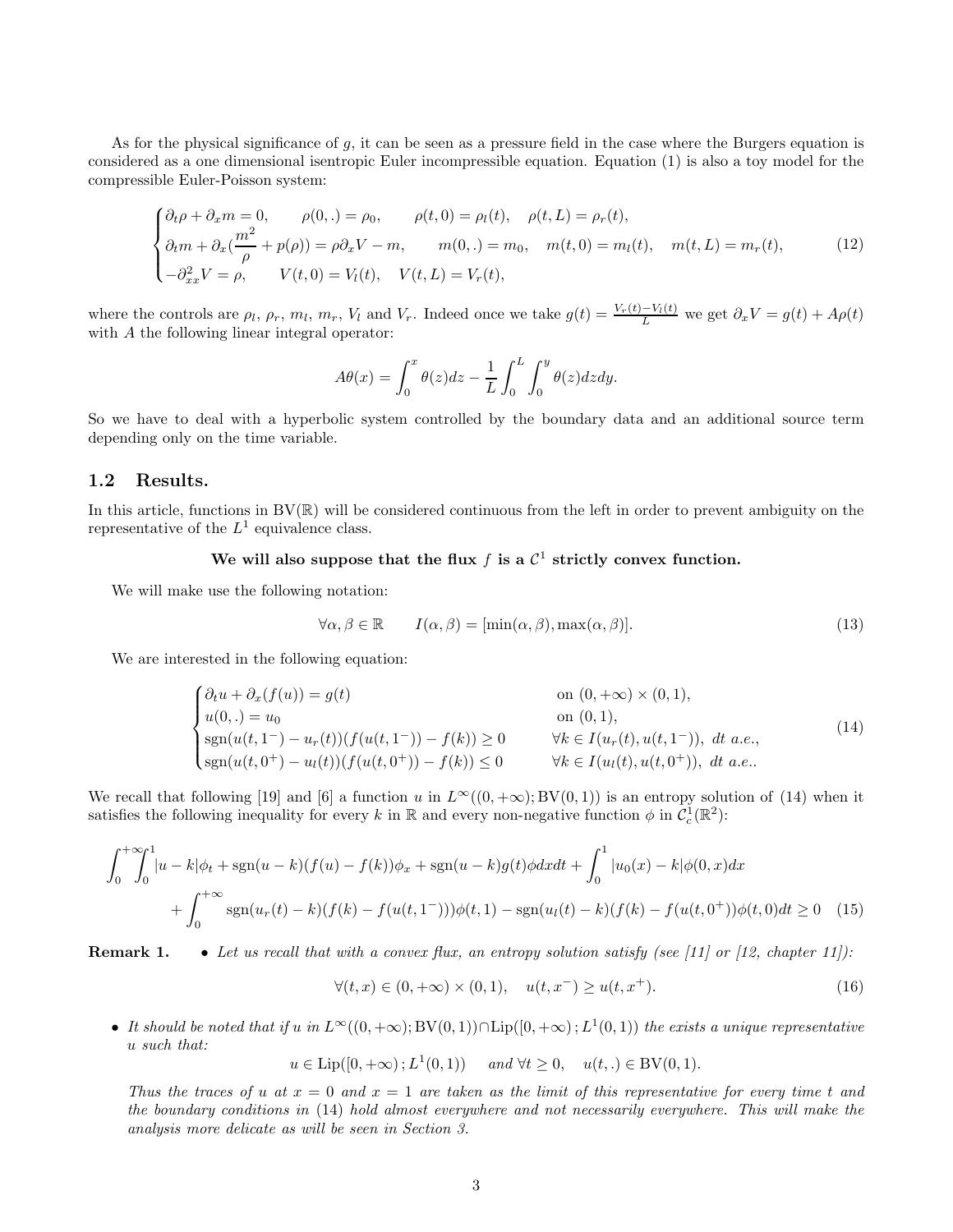Here the functions g,  $u_l$  and  $u_r$  will not depend on the time but on the state  $u(t,.)$ . Their value will be prescribed by a closed loop feedback law.

Consider  $\bar{u} \in \mathbb{R}$ . It is clear that if we define u by:

$$
\forall (t, x) \in \mathbb{R} + \times (0, 1), \quad u(t, x) = \bar{u},
$$

then u is an entropy solution of (14) for initial and boundary data equal to  $\bar{u}$ . In the following we will provide two feedback laws and two corresponding results (in the respective cases  $f'(\bar{u}) = 0$  and  $f'(\bar{u}) \neq 0$ ), such that the previous stationary solution is asymptotically stable.

If  $f'(\bar{u}) \neq 0$ , we will use the following stationary feedback laws:

$$
\forall W \in L^{1}(0,1), \quad \mathcal{G}_{1}(W) = \frac{f'(\bar{u})}{2} || W - \bar{u} ||_{L^{1}(0,1)}, \tag{17}
$$

$$
\forall W \in L^{1}(0, 1), \quad u_{l}(W) = u_{r}(W) = \bar{u}.
$$
\n(18)

In the system (14) we will replace:  $g(t)$  by  $\mathcal{G}_1(u(t, .))$ ,  $u_l(t)$  by  $u_l(u(t, .))$  and finally  $u_r(t)$  by  $u_r(u(t, .))$  to obtain a closed loop system.

We will need to distinguish between two possible behaviors of  $f$  as follows:

**Definition 1.** ● We say that f if of type I if there exists u<sup>\*</sup> such that:

$$
f'(u^*) = 0.\tag{19}
$$

*The Burgers equation has a flux of type I.*

• *We say that* f *is of type II otherwise. In this case we have either*

$$
\forall z \in \mathbb{R}, \quad f'(z) > 0,\tag{20}
$$

*or*

$$
\forall z \in \mathbb{R}, \quad f'(z) < 0. \tag{21}
$$

*The flux*  $f(z) = e^z$  *is of type II.* 

Remark 2. *If the flux* f *is of type I, we can deduce since it also strictly convex:*

$$
\lim_{z \to +\infty} f(z) = \lim_{z \to -\infty} f(z) = +\infty.
$$
\n(22)

If  $f'(\bar{u}) \neq 0$ , guarantees the existence of  $\hat{u} \neq \bar{u}$  such that  $f(\bar{u}) = f(\hat{u})$ . We can then reformulate the boundary *condition of* (14) *as follows (we describe the case*  $f'(\bar{u}) > 0$ *):* 

$$
u(t,1^-) \in [u^*; +\infty) \quad dt \ a.e., \tag{23}
$$

$$
u(t,0^+) \in (-\infty, \hat{u}] \cup \{\bar{u}\} \quad dt \ a.e.. \tag{24}
$$

We now have the following result.

**Theorem 1.** For any  $u_0$  in  $BV(0, 1)$ , the closed loop system (14) where  $u_l$ ,  $u_r$  and g are given by the feedback laws (18) and (17) has a unique entropy solution u. It is global in time, belongs to the space  $L^{\infty}((0, +\infty); BV(0, 1)) \cap$  $\text{Lip}([0,+\infty); L^1(0,1))$  and continuously depends on the initial data. Furthermore if the flux f is of type I we have:

• *There exist two positive constants*  $C_1$  *and*  $C_2$  *depending only on*  $\bar{u}$  *such that u satisfies:* 

$$
\forall t \ge 0, \qquad ||u(t,.) - \bar{u}||_{L^{1}(0,1)} \le C_1 e^{-\frac{f'( \bar{u})}{2}t} ||u_0 - \bar{u}||_{L^{1}(0,1)}, \tag{25}
$$

$$
\forall t \ge 0, \qquad ||u(t,.) - \bar{u}||_{L^{\infty}(0,1)} \le C_2 e^{-\frac{f'(a)}{2}t} ||u_0 - \bar{u}||_{L^{\infty}(0,1)}.
$$
\n(26)

• There exists a certain time T depending only on  $\bar{u}$  such that u is regular on  $(T, +\infty) \times [0, 1]$ .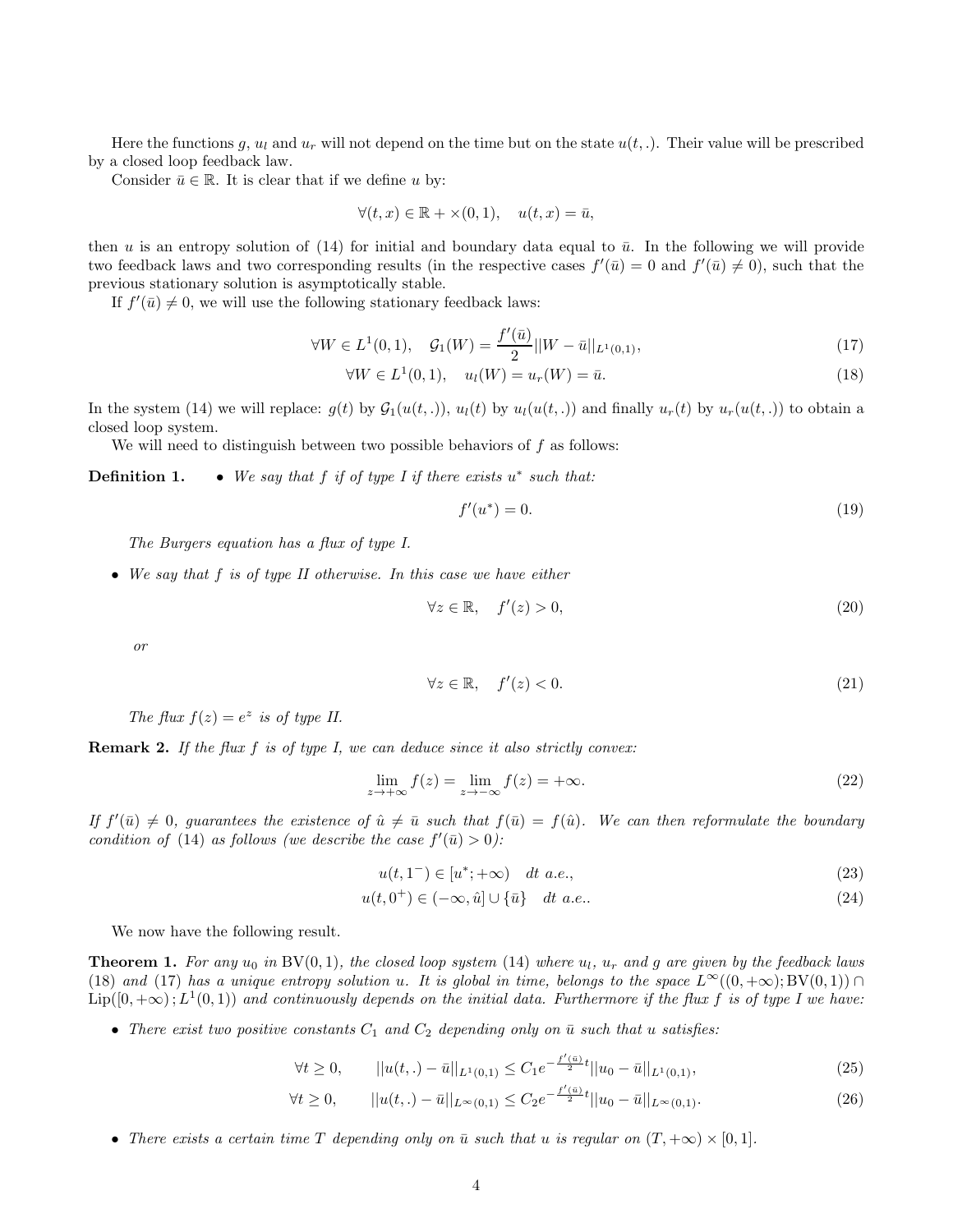*On the other hand if the flux* f *is of type II we have the following properties.*

• *There exists a positive constants*  $C_3$  *depending on*  $\bar{u}$  *and*  $||u_0 - \bar{u}||_{L^{\infty}(0,1)}$  *such that* u *satisfies:* 

$$
\forall t \ge 0, \quad ||u(t,.) - \bar{u}||_{L^{\infty}(0,1)} \le C_3 e^{-\frac{f'(a)}{2}t}||u_0 - \bar{u}||_{L^{\infty}(0,1)}.
$$
\n(27)

• There exists a certain time T' depending on  $\bar{u}$  and  $||u_0 - \bar{u}||_{L^{\infty}(0,1)}$  such that u is regular on  $(T', +\infty) \times [0,1]$ .

**Remark 3.** • In Section 4, we will provide explicit formulas for  $C_1$ ,  $C_2$ ,  $C_3$ ,  $T$  and  $T'$ .

• *It is interesting to see that a feedback using the* L <sup>1</sup> *norm actually provides a control in the* L<sup>∞</sup> *norm. On the other hand a feedback relying on the*  $L^{\infty}$  *norm might be problematic due to the impossibility of taking the limit in*  $\|.\|_{L^{\infty}(0,1)}$  *with only a pointwise convergence and also due to the lack of time regularity of*  $\|u(t,.)\|_{L^{\infty}(0,1)}$ *for an entropy solution of the open loop system.*

Let us now suppose that  $f'(\bar{u}) = 0$ , we introduce the following auxiliary function A:

$$
A(z) = \begin{cases} \frac{f(\bar{u}+z) - f(\bar{u})}{2} & \text{if } 0 \le z \le 1, \\ \frac{f'(\bar{u}+1)}{2}(z-1) + \frac{f(\bar{u}+1) - f(\bar{u})}{2} & \text{if } z \ge 1. \end{cases}
$$
(28)

We will use once again:

$$
\forall W \in L^1(0,1), \quad u_l(W) = u_r(W) = \bar{u},
$$

for the boundary terms but the stationary feedback law for the source term will now be:

$$
\forall W \in L^{1}(0,1), \quad \mathcal{G}_{2}(W) = \mathcal{A}(||W - \bar{u}||_{L^{1}(0,1)}), \tag{29}
$$

and as before we will replace  $g(t)$  by  $G_2(u(t, .))$  in (14). This allows us to prove the following.

**Theorem 2.** The closed loop system (14) where  $u_l$ ,  $u_r$  and g are provided by the feedback laws (18) and (29) has *the following properties.*

• For any  $u_0$  in  $BV(0, 1)$  there exists a unique entropy solution  $u$ . It is global in time, belongs to the space

 $L^{\infty}((0, +\infty); BV(0, 1)) \cap Lip([0, +\infty); L^1(0, 1)).$ 

*and depends continuously on the initial data.*

• *The solution satisfies:*

$$
||u(t,.) - \bar{u}||_{L^{\infty}(0,1)} \underset{t \to +\infty}{\to} 0. \tag{30}
$$

• *If additionally*

$$
\alpha = \inf_{z \in \mathbb{R}} f''(z) > 0,
$$

*then we have a globally Lipschitz function* R *such that:*

$$
R(0) = \frac{f'(1+\bar{u})}{2\alpha} \sqrt{\frac{2e}{e-1}} + A^{-1} \left( \frac{e(f'(1+\bar{u}))^2}{4\alpha(e-1)} \right),
$$
\n(31)

$$
\forall t \ge 0, \qquad ||u(t,.) - \bar{u}||_{L^{\infty}(0,1)} \le R(||u_0 - \bar{u}||_{L^{\infty}(0,1)}).
$$
\n(32)

Remark 4. The last property is weaker than stability, thus we do not have asymptotic stability of  $\bar{u}$ . However *taking* c *positive and adjusting* A *as follows:*

$$
A(z) = \begin{cases} \frac{f(\bar{u}+z) - f(\bar{u})}{2} & \text{if } 0 \le z \le c, \\ \frac{f'(\bar{u}+c)}{2}(z-c) + \frac{f(\bar{u}+c) - f(\bar{u})}{2} & \text{if } z \ge c. \end{cases}
$$
(33)

*we can see that*  $\frac{f'(\bar{u}+c)}{2}$  $\frac{a+c_1}{2}$  tends to 0 with c and therefore  $R(0)$  can be as small as we want.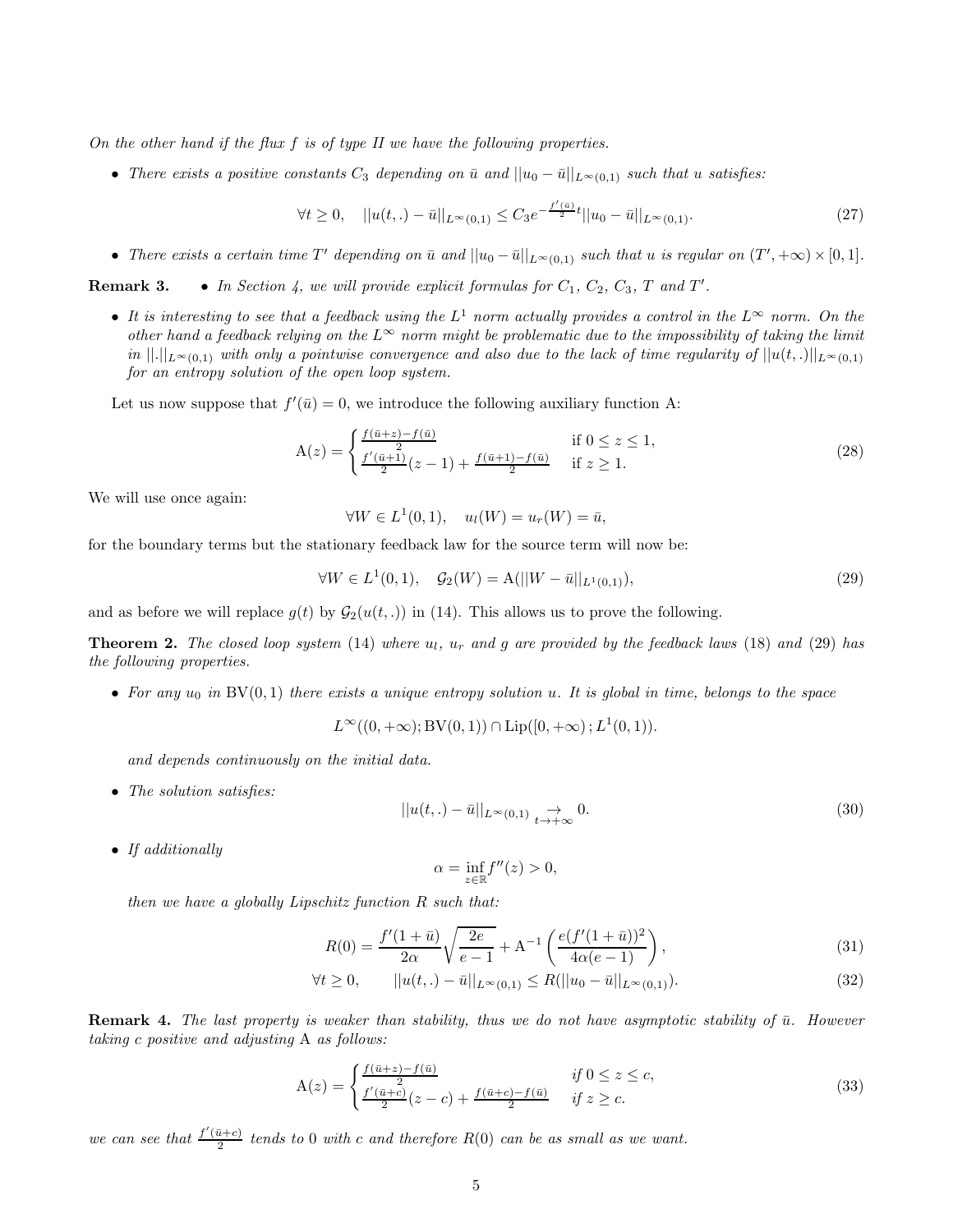The feedback laws (17) and (29) act in two steps. In the first step the control g uniformly increases the state  $u(t,.)$  and therefore the characteristic speed  $f'(u(t,.))$  (in the case where  $f'(\bar{u}) \geq 0$ ) to eventually reach a point where the speed is everywhere positive on  $(0, 1)$  (the same speed profile as the target state  $\bar{u}$ ). It should be noted that we may potentially increase  $||u(t,.) - \bar{u}||$  during this part. Once such a speed profile is reached the feedback loop increases the speed  $f'(u)$  more than the state u and we have stabilization toward  $\bar{u}$ . This is the same strategy as the return method of J.-M. Coron [9], [10].

The paper will be organized as follows. In Section 2, we will prove using a Banach fixed point theorem that the closed loop systems of both Theorem 1 and 2 has a unique maximal entropy solution which furthermore is global in time (a Lax-Friedrichs scheme with a discrete  $||u(t,.) - \bar{u}||_{L^1(0,1)}$  would have also provided existence). In Section 3, we will adapt the result of [11] and describe the influence of the boundary conditions on the generalized characteristics touching the boundary points. In Section 4 we prove Theorem 1 in the case  $f'(\bar{u}) > 0$  the other case being directly deduced from it using the transformation:

$$
X = 1 - x,
$$
  
\n
$$
F(z) = f(-z),
$$
  
\n
$$
U(t, X) = -u(t, 1 - x).
$$

Finally in Section 5 we will prove Theorem 2.

### 2 Cauchy problem for the closed loop system.

In this section, we will prove the following result which will imply the first part of Theorem 1 and Theorem 2 about existence uniqueness and continuous dependence on the initial data for the closed loop systems.

**Proposition 2.1.** For  $\bar{u}$  in  $\mathbb{R}$ ,  $u_0$  in  $BV(0,1)$  and  $g$  a  $\mathcal{C}^1$  function on  $\mathbb{R}$  which is globally Lipschitz (with constant  $L_G$ ) and satisfies  $g(0) = 0$ , there exists a unique entropy solution of:

$$
\begin{cases}\n\partial_t u + \partial_x(f(u)) = g(||u(t,.) - \bar{u}||_{L^1(0,1)}) & \text{on } (0, +\infty) \times (0,1), \\
u(0,.) = u_0 & \text{on } (0,1), \\
\text{sgn}(u(t,1^-) - \bar{u})(f(u(t,1^-)) - f(k)) \ge 0 & \forall k \in I(\bar{u}, u(t,1^-)), \text{ dt a.e.,} \\
\text{sgn}(u(t,0^+) - \bar{u})(f(u(t,0^+)) - f(k)) \le 0 & \forall k \in I(\bar{u}, u(t,0^+)), \text{ dt a.e.} \n\end{cases}
$$
\n(34)

*Furthermore two solutions* u and v of  $(34)$  *for two initial data*  $u_0$  *and*  $v_0$  *satisfy:* 

$$
\forall t \geq 0, \qquad ||u(t,.) - v(t,.)||_{L^1(0,1)} \leq ||u_0 - v_0||_{L^1(0,1)} e^{L_G t}.
$$

It is crucial that the boundary data is independent of  $u$ , so that we can use a fixed point theorem on the source term of the equation. This proposition implies the first parts of Theorem 1 and Theorem 2 because both take the form of  $(34)$ .

Thanks to [19], [20] and [6], we know that for any  $u_0$  in BV(0,1) and any function h in  $\mathcal{C}^0(\mathbb{R}^+)$  there exists a unique entropy solution v in  $L^{\infty}_{loc}((0, +\infty); BV(0, 1)) \cap \text{Lip}_{loc}([0, +\infty); L^1(0, 1))$  to

$$
\begin{cases}\n\partial_t v + \partial_x(f(v)) = h(t), & \text{on } (0, +\infty) \times (0, 1), \\
v(0,.) = u_0, & \text{on } (0, 1), \\
\text{sgn}(v(t, 1^-) - \bar{u})(f(v(t, 1^-)) - f(k)) \ge 0, & \forall k \in I(\bar{u}, v(t, 1^-)), dt \ a.e., \\
\text{sgn}(v(t, 0^+) - \bar{u})(f(v(t, 0^+)) - f(k)) \le 0, & \forall k \in I(\bar{u}, v(t, 0^+)), dt \ a.e.\n\end{cases}
$$
\n(35)

We now have the following key estimate, which is a classical result of Kruzkov [21] when there is no boundary.

**Lemma 1.** If v and  $\tilde{v}$  are entropy solutions of (35) with respective source terms h and h and respective initial data  $u_0$  *and*  $\tilde{u}_0$  *then we have:* 

$$
\forall T \ge 0, \quad ||v(T,.) - \tilde{v}(T,.)||_{L^1(0,1)} \le ||u_0 - \tilde{u}_0||_{L^1(0,1)} + \int_0^T |h(s) - \tilde{h}(s)| ds. \tag{36}
$$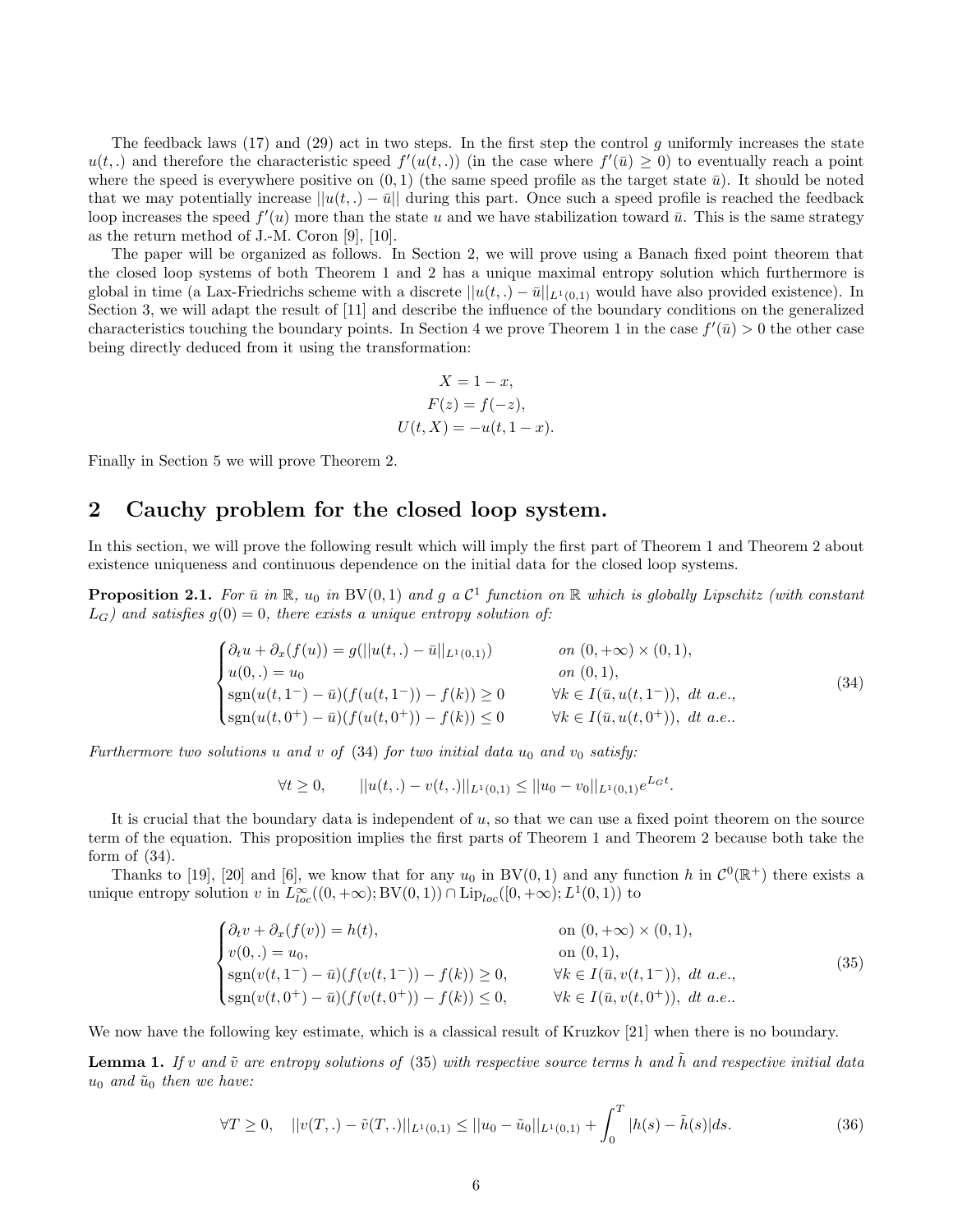*Proof.* Following the method of Kruzkov<sup>[21]</sup>, we take  $\psi$  nonnegative function in  $C_c^1(\mathbb{R}^4)$ . Since for any  $(\tilde{t}, \tilde{x})$  in  $\mathbb{R}^2$ ,  $\psi(.,\tilde{t},.,\tilde{x})$  is in  $\mathcal{C}_c^1(\mathbb{R}^2)$  we get with  $k = \tilde{v}(\tilde{t},\tilde{x})$  in (15):

$$
\int_0^{+\infty} \int_0^1 |v(t,x) - \tilde{v}(\tilde{t},\tilde{x})| \psi_t(t,\tilde{t},x,\tilde{x}) + \text{sgn}(v(t,x) - \tilde{v}(\tilde{t},\tilde{x})) (f(v(t,x)) - f(\tilde{v}(\tilde{t},\tilde{x}))) \psi_x(t,\tilde{t},x,\tilde{x})
$$
  
+ 
$$
\text{sgn}(v(t,x) - \tilde{v}(\tilde{t},\tilde{x})) h(t) \psi(t,\tilde{t},x,\tilde{x}) dx dt + \int_0^1 |u_0(x) - \tilde{v}(\tilde{t},\tilde{x})| \psi(t,\tilde{t},x,\tilde{x}) dx
$$
  
+ 
$$
\int_0^{+\infty} \text{sgn}(\bar{u} - \tilde{v}(\tilde{t},\tilde{x})) (f(\tilde{v}(\tilde{t},\tilde{x})) - f(v(t,1^-))) \psi(t,\tilde{t},1,\tilde{x})
$$
  
- 
$$
\text{sgn}(\bar{u} - \tilde{v}(\tilde{t},\tilde{x})) (f(\tilde{v}(\tilde{t},\tilde{x})) - f(v(t,0^+)) \psi(t,\tilde{t},0,\tilde{x}) dt \ge 0.
$$

Integrating the above inequality in  $\tilde{t}, \tilde{x}$  (which is possible since we have a compact support) and we get:

$$
\int_{0}^{+\infty} \int_{0}^{+\infty} \int_{0}^{1} \left|v(t,x) - \tilde{v}(\tilde{t},\tilde{x})\right| \psi_{t}(t,\tilde{t},x,\tilde{x}) + \operatorname{sgn}(v(t,x) - \tilde{v}(\tilde{t},\tilde{x}))(f(v(t,x)) - f(\tilde{v}(\tilde{t},\tilde{x})))\psi_{x}(t,\tilde{t},x,\tilde{x})\right|
$$
  
+ 
$$
\operatorname{sgn}(v(t,x) - \tilde{v}(\tilde{t},\tilde{x}))h(t)\psi(t,\tilde{t},x,\tilde{x})dxd\tilde{x}dt\tilde{d}t + \int_{0}^{+\infty} \int_{0}^{1} \int_{0}^{1} |u_{0}(x) - \tilde{v}(\tilde{t},\tilde{x})|\psi(0,\tilde{t},x,\tilde{x})dxd\tilde{x}d\tilde{t}
$$
  
+ 
$$
\int_{0}^{+\infty} \int_{0}^{1} \int_{0}^{+\infty} \operatorname{sgn}(\bar{u} - \tilde{v}(\tilde{t},\tilde{x}))(f(\tilde{v}(\tilde{t},\tilde{x})) - f(v(t,1^{-})))\psi(t,\tilde{t},1,\tilde{x})
$$
  
- 
$$
\operatorname{sgn}(\bar{u} - \tilde{v}(\tilde{t},\tilde{x}))\psi(t,\tilde{v}(\tilde{t},\tilde{x})) - f(v(t,0^{+}))\psi(t,\tilde{t},0,\tilde{x})dtd\tilde{x}d\tilde{t} \geq 0.
$$
 (37)

Reversing the role of  $v$  and  $\tilde{v}$  we also have:

$$
\int_{0}^{+\infty} \int_{0}^{+\infty} \int_{0}^{1} \int_{0}^{1} |v(t,x) - \tilde{v}(\tilde{t},\tilde{x})| \psi_{\tilde{t}}(t,\tilde{t},x,\tilde{x}) + \text{sgn}(v(t,x) - \tilde{v}(\tilde{t},\tilde{x})) (f(v(t,x)) - f(\tilde{v}(\tilde{t},\tilde{x}))) \psi_{\tilde{x}}(t,\tilde{t},x,\tilde{x}) \n+ \text{sgn}(\tilde{v}(\tilde{t},\tilde{x}) - v(t,x)) \tilde{h}(\tilde{t}) \psi(t,\tilde{t},x,\tilde{x}) dxd\tilde{x} dt d\tilde{t} + \int_{0}^{+\infty} \int_{0}^{1} \int_{0}^{1} |\tilde{u}_{0}(\tilde{x}) - v(t,x)| \psi(t,0,x,\tilde{x}) d\tilde{x} dx dt \n+ \int_{0}^{+\infty} \int_{0}^{1} \int_{0}^{+\infty} \text{sgn}(\bar{u} - v(t,x)) (f(v(t,x)) - f(\tilde{v}(\tilde{t},1^-))) \psi(t,\tilde{t},x,1) \n- \text{sgn}(\bar{u} - \tilde{v}(t,x)) (f(v(t,x)) - f(\tilde{v}(\tilde{t},0^+)) \psi(t,\tilde{t},x,0) dt dx d\tilde{t} \ge 0.
$$
 (38)

And finally adding (37) and (38) we get:

$$
\int_{0}^{+\infty} \int_{0}^{+\infty} \int_{0}^{1} |v(t,x) - \tilde{v}(\tilde{t},\tilde{x})| (\psi_t(t,\tilde{t},x,\tilde{x}) + \psi_{\tilde{t}}(t,\tilde{t},x,\tilde{x})) + \operatorname{sgn}(v(t,x) - \tilde{v}(\tilde{t},\tilde{x})) (h(t) - \tilde{h}(\tilde{t})) \psi(t,\tilde{t},x,\tilde{x}) \n+ \operatorname{sgn}(v(t,x) - \tilde{v}(\tilde{t},\tilde{x})) (f(v(t,x)) - f(\tilde{v}(\tilde{t},\tilde{x}))) (\psi_x(t,\tilde{t},x,\tilde{x}) + \psi_{\tilde{x}}(t,\tilde{t},x,\tilde{x})) dx d\tilde{x} dt d\tilde{t} \n+ \int_{0}^{+\infty} \int_{0}^{1} \int_{0}^{1} |\tilde{u}_0(\tilde{x}) - v(t,x)| \psi(t,0,x,\tilde{x}) d\tilde{x} dx dt + \int_{0}^{+\infty} \int_{0}^{1} \int_{0}^{1} |u_0(x) - \tilde{v}(\tilde{t},\tilde{x})| \psi(0,\tilde{t},x,\tilde{x}) dx d\tilde{x} d\tilde{t} \n+ \int_{0}^{+\infty} \int_{0}^{1} \int_{0}^{+\infty} \operatorname{sgn}(\bar{u} - v(t,x)) (f(v(t,x)) - f(\tilde{v}(\tilde{t},1^-))) \psi(t,\tilde{t},x,1) \n- \operatorname{sgn}(\bar{u} - \tilde{v}(t,x)) (f(v(t,x)) - f(\tilde{v}(\tilde{t},0^+)) \psi(t,\tilde{t},x,0) dt dx d\tilde{t} \n+ \int_{0}^{+\infty} \int_{0}^{1} \int_{0}^{+\infty} \operatorname{sgn}(\bar{u} - \tilde{v}(\tilde{t},\tilde{x})) (f(\tilde{v}(\tilde{t},\tilde{x})) - f(v(t,1^-))) \psi(t,\tilde{t},1,\tilde{x}) \n- \operatorname{sgn}(\bar{u} - \tilde{v}(\tilde{t},\tilde{x})) (f(\tilde{v}(\tilde{t},\tilde{x})) - f(v(t,0^+)) \psi(t,\tilde{t},0,\tilde{x}) dt
$$

Now consider  $\phi$  a non-negative function in  $\mathcal{C}_c^1(\mathbb{R}^2)$  and  $\rho$  a non-negative, even,  $\mathcal{C}^\infty$  function with support in  $[-1, 1]$ and satisfying  $\int_{-1}^{1} \rho(x) dx = 1$ . We define the family  $(\psi_n)$  of non-negative functions in  $C_c^1(\mathbb{R}^4)$  by:

$$
\psi_n(t, \tilde{t}, x, \tilde{x}) = n^2 \phi\left(\frac{t + \tilde{t}}{2}, \frac{x + \tilde{x}}{2}\right) \rho(n(t - \tilde{t})) \rho(n(x - \tilde{x})).
$$
\n(40)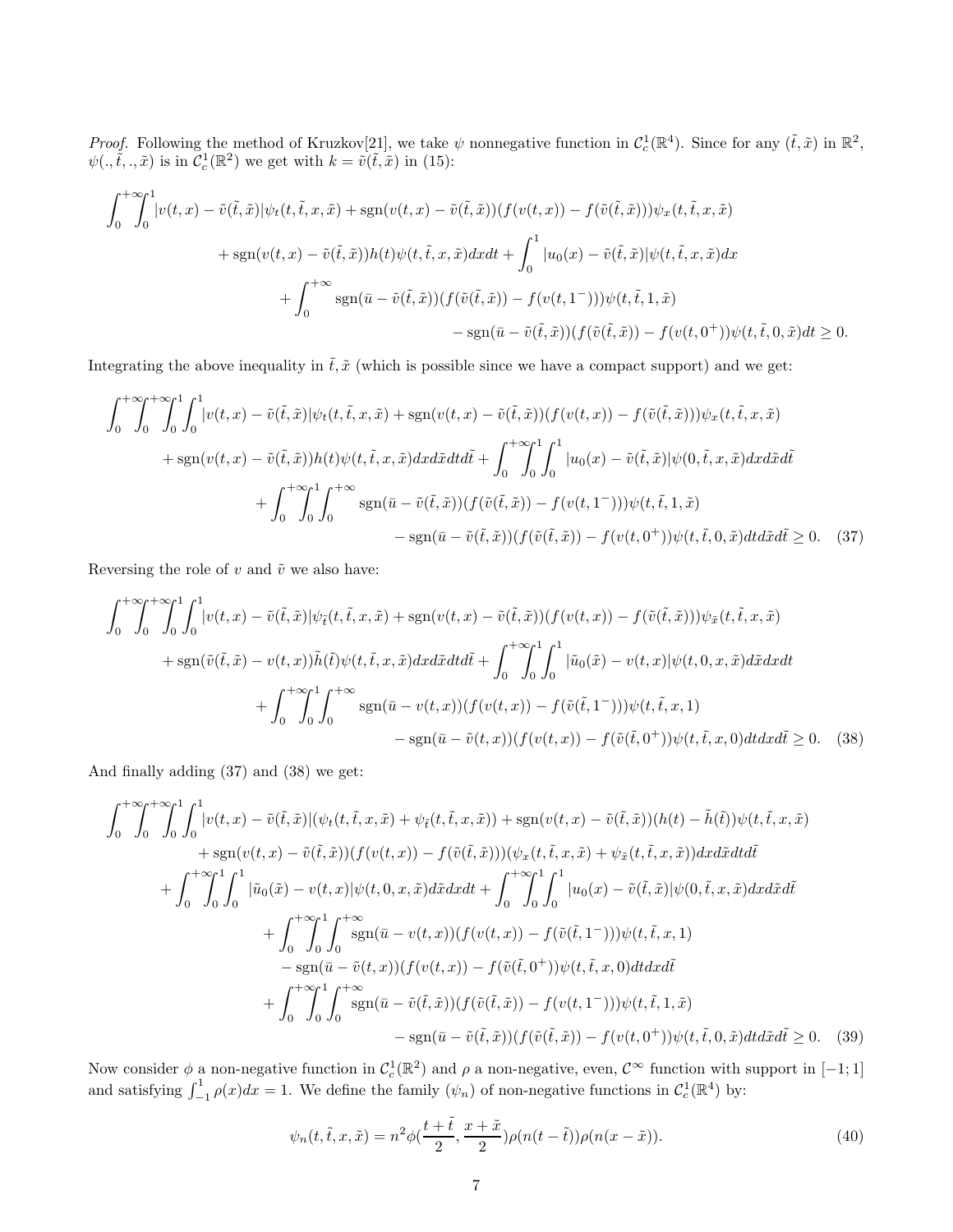It is clear that for all n in N and all  $(t, \tilde{t}, x, \tilde{x})$  in  $\mathbb{R}^4$ :

$$
\partial_t \psi_n(t, \tilde{t}, x, \tilde{x}) + \partial_{\tilde{t}} \psi_n(t, \tilde{t}, x, \tilde{x}) = n^2 \partial_1 \phi(\frac{t + \tilde{t}}{2}, \frac{x + \tilde{x}}{2}) \rho(n(t - \tilde{t})) \rho(n(x - \tilde{x})),
$$
  

$$
\partial_x \psi_n(t, \tilde{t}, x, \tilde{x}) + \partial_{\tilde{x}} \psi_n(t, \tilde{t}, x, \tilde{x}) = n^2 \partial_2 \phi(\frac{t + \tilde{t}}{2}, \frac{x + \tilde{x}}{2}) \rho(n(t - \tilde{t})) \rho(n(x - \tilde{x})).
$$

We substitute  $\psi_n$  in (39) and let n tend to infinity. We will do so term by term.

$$
\int_0^{+\infty} \int_0^1 \int_0^1 |\tilde{u}_0(\tilde{x}) - v(t, x)| \psi_n(t, 0, x, \tilde{x}) d\tilde{x} dx dt
$$
  
= 
$$
\int_0^{+\infty} \int_0^1 \int_0^1 |\tilde{u}_0(\tilde{x}) - v(t, x)| n^2 \phi(\frac{t}{2}, \frac{x + \tilde{x}}{2}) \rho(nt) \rho(n(x - \tilde{x})) d\tilde{x} dx dt
$$
  
= 
$$
\int_0^{+\infty} \int_{-n}^n \int_0^1 |\tilde{u}_0(X - \frac{\delta_x}{2n}) - v(\frac{\delta_t}{n}, X - \frac{\delta_x}{2n})| \phi(\frac{\delta_t}{2n}, X) \rho(\delta_t) \rho(\delta_x) dX d\delta_x d\delta_t,
$$

after the change of variable  $(t, x, \tilde{x}) \to (\delta_t = nt, \delta_x = n(x - \tilde{x}), X = \frac{x + \tilde{x}}{2})$ . And since

$$
\int_0^1 \left| \tilde{u}_0(X - \frac{\delta_x}{2n}) - v\left(\frac{\delta_t}{n}, X - \frac{\delta_x}{2n}\right) \right| \phi\left(\frac{\delta_t}{2n}, X\right) dX \underset{n \to +\infty}{\to} \int_0^1 |\tilde{u}_0(X) - u_0(X)| \phi(0, X) dX \qquad d\delta_t d\delta_x \text{ a.e.},
$$

we obtain:

$$
\int_0^{+\infty} \int_0^1 \int_0^1 |\tilde{u}_0(\tilde{x}) - v(t, x)| \psi_n(t, 0, x, \tilde{x}) d\tilde{x} dx dt \underset{n \to +\infty}{\to} \frac{1}{2} \int_0^1 |\tilde{u}_0(X) - u_0(X)| \phi(0, X) dX. \tag{41}
$$

Note that the  $\frac{1}{2}$  factor comes from integrating  $\delta_t$  from 0 to  $+\infty$  and because  $\rho$  is even. The same type of reasoning imply:

$$
\int_0^{+\infty} \int_0^{+\infty} \int_0^1 \int_0^1 |u_0(x) - \tilde{v}(\tilde{t}, \tilde{x})| \psi_n(0, \tilde{t}, x, \tilde{x}) dx d\tilde{x} d\tilde{t} \underset{n \to +\infty}{\to} \frac{1}{2} \int_0^1 |\tilde{u}_0(X) - u_0(X)| \phi(0, X) dX, \tag{42}
$$
\n
$$
\int_0^{+\infty} \int_0^1 \int_0^1 |v(t, x) - \tilde{v}(\tilde{t}, \tilde{x})| (\partial_t \psi_n(t, \tilde{t}, x, \tilde{x}) + \partial_{\tilde{t}} \psi_n(t, \tilde{t}, x, \tilde{x})) dx d\tilde{x} dt d\tilde{t}
$$

$$
\underset{n \to +\infty}{\to} \int_0^{+\infty} \int_0^1 \left| v(T, X) - \tilde{v}(T, X) \right| \partial_T \phi(T, X) dX dT,
$$
\n(43)

$$
\int_0^{+\infty} \int_0^{+\infty} \int_0^{1} \int_0^{1} \operatorname{sgn}(v(t,x) - \tilde{v}(\tilde{t},\tilde{x})) (f(v(t,x)) - f(\tilde{v}(\tilde{t},\tilde{x}))) (\partial_t \psi_n(t,\tilde{t},x,\tilde{x}) + \partial_{\tilde{x}} \psi_n(t,\tilde{t},x,\tilde{x})) dx d\tilde{x} dt d\tilde{t}
$$
  

$$
\to \int_0^{+\infty} \int_0^{1} \operatorname{sgn}(v(T,X) - \tilde{v}(T,X)) (f(v(T,X)) - f(\tilde{v}(T,X))) \partial_X \phi(T,X) dX dT.
$$
\n(44)

In the derivation of (44) the fact that  $(w, z) \to \text{sgn}(z - w)(f(z) - f(w))$  is Lipschitz near  $z = w$  is crucial so the lack of regularity of  $(w, z) \to \text{sgn}(z - w)$  prevents the same argument to work for the remaining terms. However it is clear that

$$
sgn(v(t, x) - \tilde{v}(\tilde{t}, \tilde{x})) (h(t) - \tilde{h}(\tilde{t})) \psi(t, \tilde{t}, x, \tilde{x}) \leq |h(t) - \tilde{h}(\tilde{t})| \psi(t, \tilde{t}, x, \tilde{x}).
$$

So we get:

$$
\limsup_{n \to +\infty} \int_0^{+\infty} \int_0^{+\infty} \int_0^1 \int_0^1 \text{sgn}(v(t,x) - \tilde{v}(\tilde{t},\tilde{x}))(h(t) - \tilde{h}(\tilde{t}))\psi_n(t,\tilde{t},x,\tilde{x})dxd\tilde{x}dt d\tilde{t} \le \int_0^{+\infty} \int_0^1 |h(T) - \tilde{h}(T)|\phi(T,X)dXdT. \tag{45}
$$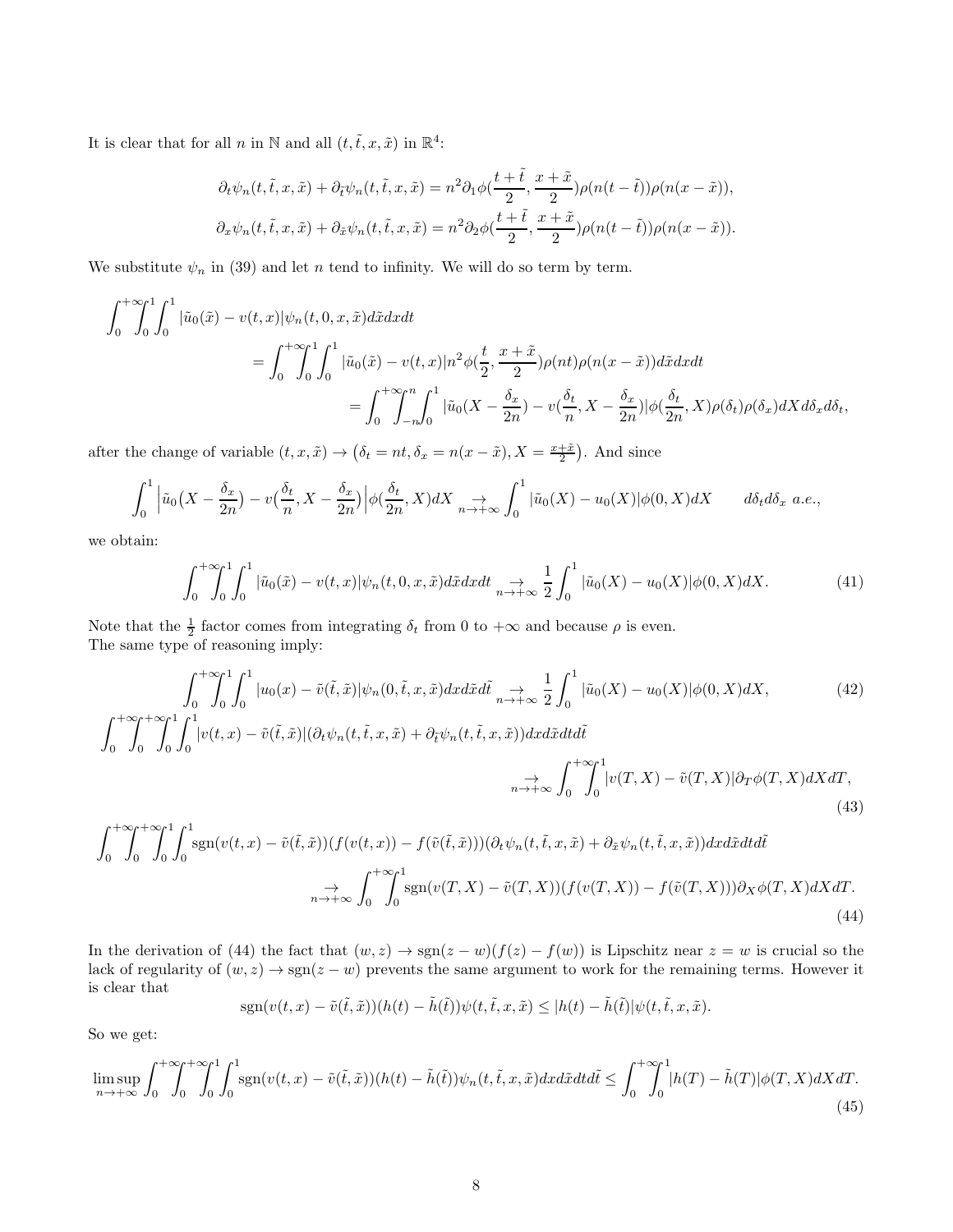It only remains to control the boundary terms:

$$
\int_0^{+\infty} \int_0^1 \int_0^{+\infty} \operatorname{sgn}(\bar{u} - v(t, x))(f(v(t, x)) - f(\tilde{v}(\tilde{t}, 1^-)))\psi_n(t, \tilde{t}, x, 1)
$$
  
\n
$$
-\operatorname{sgn}(\bar{u} - \tilde{v}(t, x))(f(v(t, x)) - f(\tilde{v}(\tilde{t}, 0^+))\psi_n(t, \tilde{t}, x, 0)dt dx d\tilde{t},
$$
  
\nand 
$$
\int_0^{+\infty} \int_0^1 \int_0^{+\infty} \operatorname{sgn}(\bar{u} - \tilde{v}(\tilde{t}, \tilde{x}))(f(\tilde{v}(\tilde{t}, \tilde{x})) - f(v(t, 1^-)))\psi_n(t, \tilde{t}, 1, \tilde{x})
$$
  
\n
$$
-\operatorname{sgn}(\bar{u} - \tilde{v}(\tilde{t}, \tilde{x}))(f(\tilde{v}(\tilde{t}, \tilde{x})) - f(v(t, 0^+))\psi_n(t, \tilde{t}, 0, \tilde{x})dt d\tilde{x} d\tilde{t}.
$$

But if  $\phi$  has a support in  $\mathbb{R} \times (0,1)$  then for *n* large enough we have:

$$
\psi_n(.,.,.,0) = \psi_n(.,.,.,1) = \psi_n(.,.,1,.) = \psi(.,.,0,.) = 0,
$$

so both boundary terms tend to 0. Combining this with (41), (42), (43), (44) and (45), we see that for every non-negative function  $\phi$  in  $C_c^1(\mathbb{R} \times (0,1))$ :

$$
\int_0^+\int_0^1 |v(t,x) - \tilde{v}(t,x)|\phi_t(t,x) + \text{sgn}(v(t,x) - \tilde{v}(t,x))(f(v(t,x)) - f(\tilde{v}(t,x)))\phi_x(t,x) + |h(t) - \tilde{h}(t)|\phi(t,x)dxdt
$$
  
+ 
$$
\int_0^1 |u_0(x) - \tilde{u}_0(x)|\phi(0,x)dx \ge 0. \quad (46)
$$

A density argument shows that the previous estimate holds for any Lipschitz function  $\phi$  with compact support in  $\mathbb{R} \times (0,1)$ . Now for  $T > 0$  and  $n \in \mathbb{N}^*$ , we define  $\alpha_n$  and  $\beta_n$  as follows:

$$
\alpha_n(t) = \begin{cases}\n1 & \text{for } t \le T, \\
0 & \text{for } t \ge T + \frac{1}{n}, \\
1 - n(t - T) & \text{for } T \le t \le T + \frac{1}{n},\n\end{cases}
$$
\n
$$
\beta_n(x) = \begin{cases}\n1 & \text{for } x \in [\frac{1}{n}, 1 - \frac{1}{n}], \\
2nx - 1 & \text{for } x \in [\frac{1}{2n}, \frac{1}{n}], \\
2n(1 - x) - 1 & \text{for } x \in [1 - \frac{1}{n}, 1 - \frac{1}{2n}]\n\end{cases}
$$
\nootherwise.

Taking  $\phi = \alpha_n(t)\beta_n(x)$  in (46) and letting *n* tend to infinity we end up with:

$$
||u_0 - \tilde{u}_0||_{L^1(0,1)} - ||v(T,.) - \tilde{v}(T,.)||_{L^1(0,1)} + \int_0^T |h(t) - \tilde{h}(t)|dt
$$
  
+ 
$$
\int_0^T \operatorname{sgn}(v(t, 0^+) - \tilde{v}(t, 0^+))(f(v(t, 0^+)) - f(\tilde{v}(t, 0^+))) - \operatorname{sgn}(v(t, 1^-) - \tilde{v}(t, 1^-))(f(v(t, 1^-)) - f(\tilde{v}(t, 1^-)))dt \ge 0.
$$
\n(47)

Now for three numbers  $a, b, c$  we have:

$$
\forall k \in I(a,b) \cap I(a,c) \cap I(b,c), \quad \text{sgn}(c-b)(f(c)-f(b)) = \text{sgn}(c-a)(f(c)-f(k)) + \text{sgn}(b-a)(f(b)-f(k)).
$$

Applying this identity with  $(a = \bar{u}, b = v(t, 1^{-}), c = \tilde{v}(t, 1^{-}))$  or  $(a = \bar{u}, b = v(t, 0^{+}), c = \tilde{v}(t, 0^{+}))$  and using the boundary conditions of (35) we obtain:

$$
sgn(v(t, 0^+) - \tilde{v}(t, 0^+))(f(v(t, 0^+)) - f(\tilde{v}(t, 0^+))) \le 0 \quad dt \text{ a.e.,}
$$
  
\n
$$
sgn(v(t, 1^-) - \tilde{v}(t, 1^-))(f(v(t, 1^-)) - f(\tilde{v}(t, 1^-))) \ge 0 \quad dt \text{ a.e.}.
$$

Finally substituting those inequalities in (47) provides (36).

 $\Box$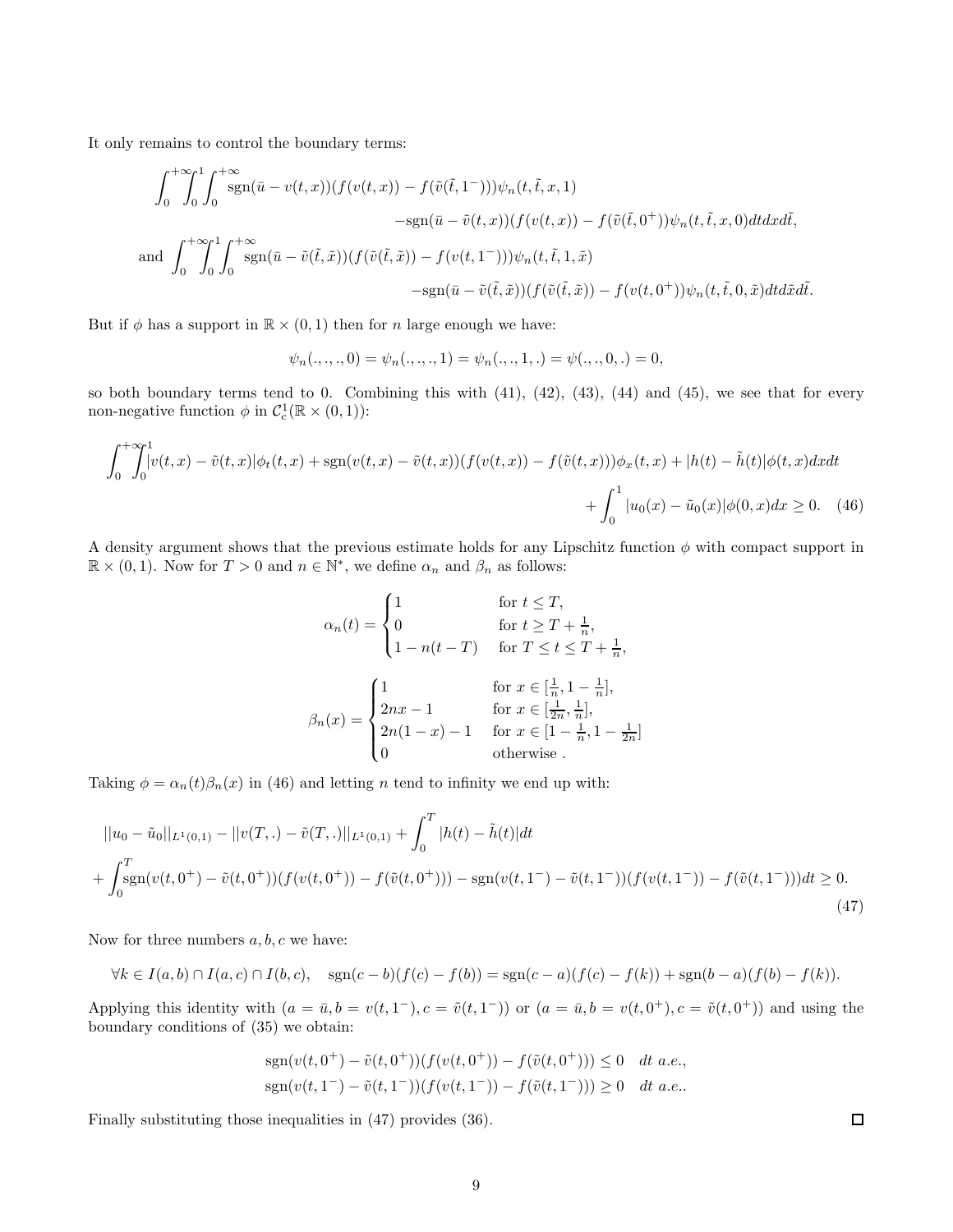We define  $X$  as the following function space:

$$
\mathcal{X} = \{ \alpha \in \mathcal{C}^0(\mathbb{R}^+) \mid ||\alpha||_{\mathcal{X}} := \sup_{t \ge 0} (|\alpha(t)|e^{-2L_G t}) < +\infty \},
$$

where  $L_G$  is the Lipschitz constant of g (see 2.1). Consider the operator F which to  $\alpha \in \mathcal{X}$  associates the function  $||v(t,.) - \bar{u}||_{L^{1}(0,1)}$ , with v the entropy solution of:

$$
\begin{cases}\n\partial_t v + \partial_x(f(v)) = g(\alpha(t)) & \text{on } (0, +\infty) \times (0, 1), \\
v(0, .) = u_0 & \text{on } (0, 1), \\
\text{sgn}(v(t, 1^-) - \bar{u})(f(v(t, 1^-)) - f(k)) \ge 0 & \forall k \in I(\bar{u}, v(t, 1^-)), dt \ a.e., \\
\text{sgn}(v(t, 0^+) - \bar{u})(f(v(t, 0^+)) - f(k)) \le 0 & \forall k \in I(\bar{u}, v(t, 0^+)), dt \ a.e..\n\end{cases}
$$
\n(48)

Then we have the following result.

Lemma 2. *The operator* F *has the following properties.*

- For any function  $\alpha$  *in*  $\mathcal{X}$ *, the function*  $\mathcal{F}(\alpha)$  *belongs to*  $\mathcal{X}$ *.*
- The operator  $\mathcal F$  is  $\frac{1}{2}$ -Lipschitz on  $\mathcal X$ .

*Proof.* We take  $\alpha$  in X and v the entropy solution of (48). The constant function  $\bar{u}$  is a solution of (35) with source term equal to 0 and initial data equal to  $\bar{u}$ . So using (36) we have:

$$
\mathcal{F}(\alpha)(T) = ||v(T,.) - \bar{u}||_{L^1(0,1)}
$$
  
\n
$$
\leq ||u_0 - \bar{u}||_{L^1(0,1)} + \int_0^T g(\alpha(t))dt.
$$

Therefore for any  $T \geq 0$ , we have:

$$
e^{-2L_{G}T} \mathcal{F}(\alpha)(T) \leq ||u_{0} - \bar{u}||_{L^{1}(0,1)} + \int_{0}^{T} e^{-2L_{G}T} g(\alpha(t))dt \leq ||u_{0} - \bar{u}||_{L^{1}(0,1)} + \int_{0}^{T} L_{G}e^{-2L_{G}(T-t)} |\alpha(t)|e^{-2L_{G}t}dt
$$
  

$$
\leq ||u_{0} - \bar{u}||_{L^{1}(0,1)} + ||\alpha||_{\mathcal{X}} \int_{0}^{T} L_{G}e^{-2L_{G}(T-t)}dt \leq ||u_{0} - \bar{u}||_{L^{1}(0,1)} + \frac{||\alpha||_{\mathcal{X}}}{2}.
$$

It follows that  $\mathcal{F}(\alpha)$  is in X.

In order to prove the second assertion let us consider  $\alpha$ ,  $\beta$  in X and  $v_{\alpha}$ ,  $v_{\beta}$  the corresponding entropy solutions of (48). Using (36) we see that for any non-negative  $T$ :

$$
|\mathcal{F}(\alpha)(T) - \mathcal{F}(\beta)(T)| = |||v_{\alpha}(T,.) - \bar{u}||_{L^{1}(0,1)} - ||v_{\beta}(T,.) - \bar{u}||_{L^{1}(0,1)}|
$$
  
\n
$$
\leq ||v_{\alpha}(T,.) - v_{\beta}(T,.)||_{L^{1}(0,1)}
$$
  
\n
$$
\leq \int_{0}^{T} |g(\alpha(t)) - g(\beta(t))|dt.
$$

But for any  $T \geq 0$ :

$$
e^{-2L_G T} |\mathcal{F}(\alpha) - \mathcal{F}(\beta)|(T) \le \int_0^T L_G e^{-2L_G(T-t)} |\alpha(t) - \beta(t)| e^{-2L_G t} dt
$$
  

$$
\le ||\alpha - \beta||_{\mathcal{X}} \int_0^T L_G e^{-2L_G(T-t)} dt
$$
  

$$
\le \frac{||\alpha - \beta||_{\mathcal{X}}}{2}.
$$

 $\Box$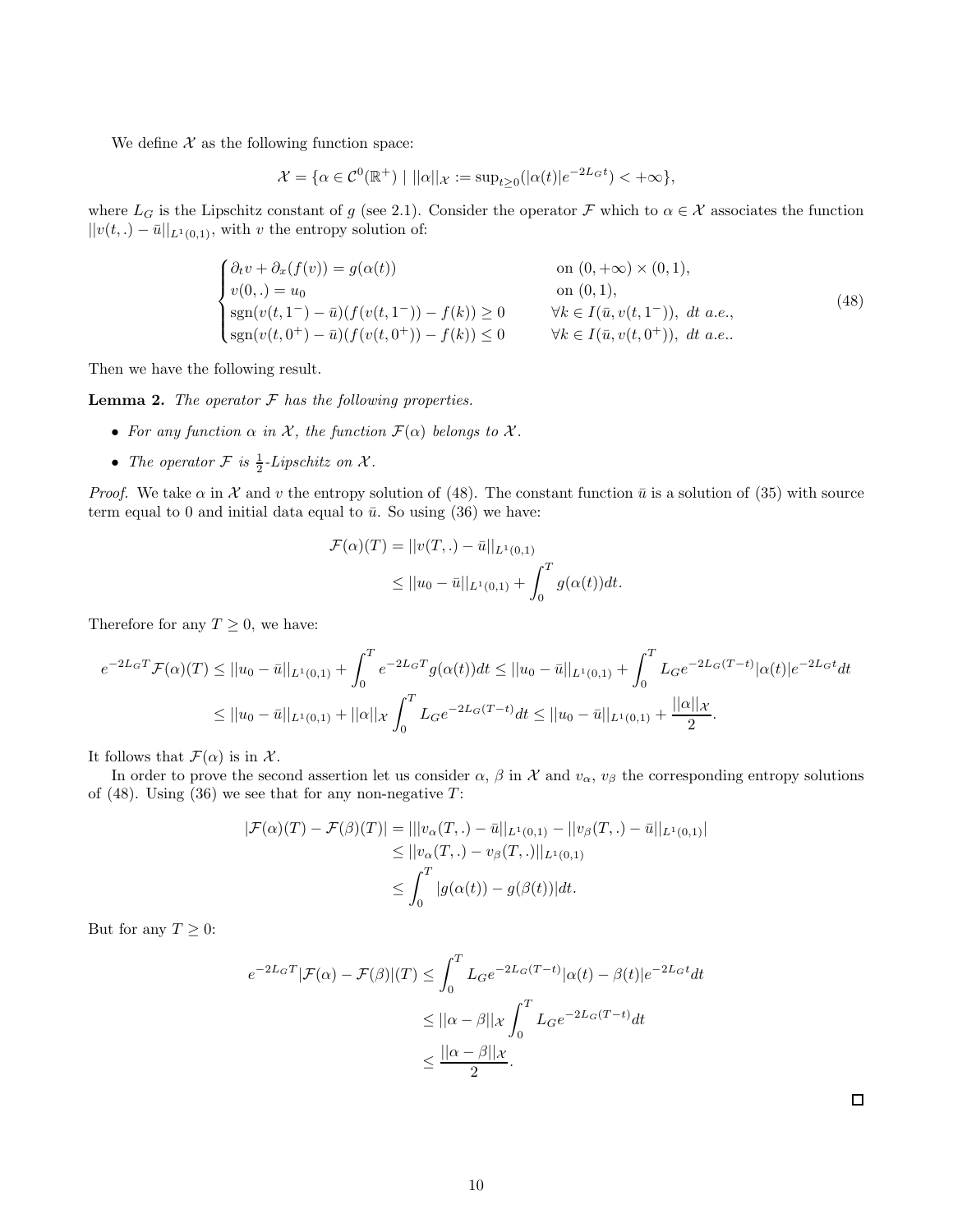Let us now go back to the proof of Proposition 2.1. Applying the Banach fixed point theorem to  $\mathcal{F}$ , we see that (34) has a unique entropy solution u such that  $||u(T,.) - \bar{u}||_{L^1(0,1)}$  is in X. But if v is an entropy solution of (34) and if we use (36) we have:

$$
||v(T,.) - \bar{u}||_{L^1(0,1)} \le ||u_0 - \bar{u}||_{L^1(0,1)} + \int_0^T L_G||v(t,.) - \bar{u}||_{L^1(0,1)}dt.
$$

Using Gronwall's lemma we obtain:

$$
||v(T,.) - \bar{u}||_{L^1(0,1)} \le ||u_0 - \bar{u}||_{L^1(0,1)} e^{L_G T}
$$

Thus the application:

$$
T \mapsto ||v(T,.) - \bar{u}||_{L^1(0,1)},
$$

is in X and therefore  $v = u$ . Using Lemma 1 and Gronwall's lemma we have that for u and v the entropy solutions to (34) for initial data  $u_0$  and  $v_0$ :

 $\forall t \geq 0, \qquad ||u(t,.) - v(t,.)||_{L^1(0,1)} \leq ||u_0 - v_0||_{L^1(0,1)}e^{L_G t}.$ 

This concludes concludes the proof of Proposition 2.1.

### 3 Generalized characteristics and boundary conditions.

We begin by recalling a few definitions and results from [11]. We will refer in this section to the system:

$$
\begin{cases}\n\partial_t u + \partial_x(f(u)) = h(t) & \text{on } (0, +\infty) \times (0, 1), \\
u(0,.) = u_0 & \text{on } (0, 1), \\
\text{sgn}(u(t, 1^-) - \bar{u})(f(u(t, 1^-)) - f(k)) \ge 0 & \forall k \in I(\bar{u}, u(t, 1^-)), dt \ a.e., \\
\text{sgn}(u(t, 0^+) - \bar{u})(f(u(t, 0^+)) - f(k)) \le 0 & \forall k \in I(\bar{u}, u(t, 0^+)), dt \ a.e.,\n\end{cases}
$$
\n(49)

.

where  $u_0 \in BV(0,1)$ ,  $h \in C^0(\mathbb{R}^+)$ ,  $\bar{u} \in \mathbb{R}$  and u is the unique entropy solution. Following [11] we introduce the notion of generalized characteristic.

**Definition 2.** • If  $\gamma$  is an absolutely continuous function defined on an interval  $(a, b) \subset \mathbb{R}^+$  and with values in  $(0, 1)$ *, we say that*  $\gamma$  *is a generalized characteristic of* (49) *if:* 

> $\dot{\gamma}(t) \in I(f'(u(t,\gamma(t)^-)), f'(u(t,\gamma(t)))$ dt  $a.e.,$

*This is the classical characteristic ODE taken in the weak sense of Filippov [13].*

• *A generalized characteristic*  $\gamma$  *is said to be genuine on*  $(a, b)$  *if:* 

$$
u(t, \gamma(t)^+) = u(t, \gamma(t)^-)
$$
 dt a.e..

We recall the following results from [11].

- **Theorem 3.** *For any*  $(t, x)$  *in*  $(0, +\infty) \times (0, 1)$  *there exists at least one generalized characteristic*  $\gamma$  *defined on*  $(a, b)$  *such that*  $a < t < b$  *and*  $\gamma(t) = x$ *.* 
	- *If*  $\gamma$  *is a generalized characteristics defined on*  $(a, b)$  *then for almost all* t *in*  $(a, b)$ *:*

$$
\dot{\gamma}(t) = \begin{cases} f'(u(t,\gamma(t)) & \text{if } u(t,\gamma(t)^+) = u(t,\gamma(t)^-), \\ \frac{f(u(t,\gamma(t)^+)) - f(u(t,\gamma(t)^-))}{u(t,\gamma(t)^+) - u(t,\gamma(t)^-)} & \text{if } u(t,\gamma(t)^+) \neq u(t,\gamma(t)^-). \end{cases}
$$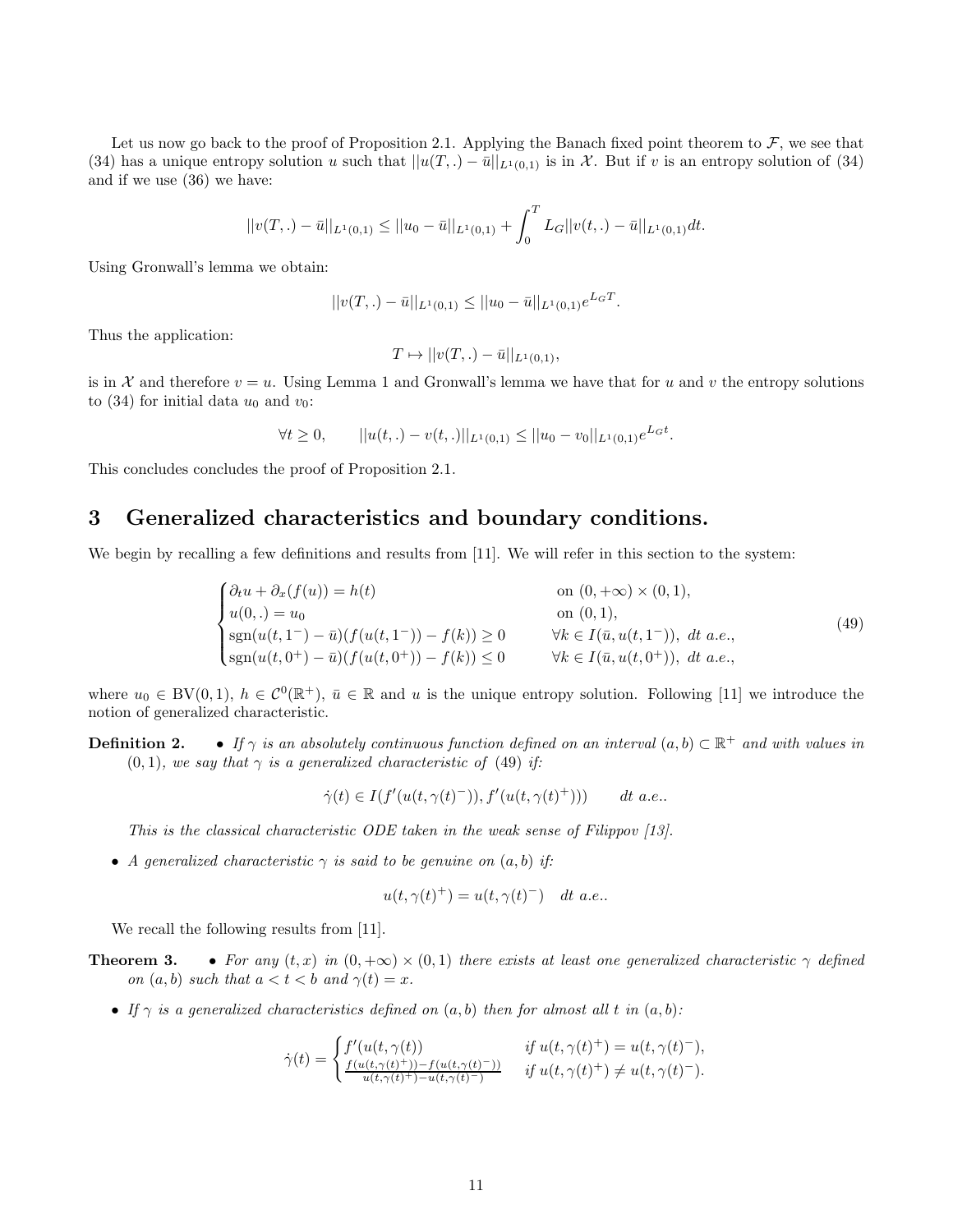• *If* γ *is a genuine generalized characteristics on* (a, b)*, then there exists a* C 1 *function* v *defined on* (a, b) *such that:*

$$
u(b, \gamma(b)^+) \le v(b) \le u(b, \gamma(b)^-),
$$
  
\n
$$
u(t, \gamma(t)^+) = v(t) = u(t, \gamma(t)^-) \quad \forall t \in (a, b),
$$
  
\n
$$
u(a, \gamma(a)^-) \le v(a) \le u(a, \gamma(a)^+).
$$
\n(50)

*Furthermore*  $(\gamma, v)$  *satisfy the classical ODE equation:* 

$$
\begin{cases}\n\dot{\gamma}(t) = f'(v(t)), \\
\dot{v}(t) = h(t),\n\end{cases} \quad \forall t \in (a, b).
$$
\n(51)

- *Two genuine characteristics may intersect only at their endpoints.*
- *If*  $\gamma_1$  *and*  $\gamma_2$  *are two generalized characteristics defined on*  $(a, b)$ *, then we have:*

$$
\forall t \in (a, b), \quad (\gamma_1(t) = \gamma_2(t) \Rightarrow \forall s \ge t, \ \gamma_1(s) = \gamma_2(s)).
$$

• For any  $(t, x)$  in  $\mathbb{R}^+ \times (0, 1)$  there exist two generalized characteristics  $\chi^+$  and  $\chi^-$  called maximal and minimal and associated to  $v^+$  and  $v^-$  by (51), such that if  $\gamma$  is a generalized characteristic going through  $(t, x)$  then

$$
\forall s \le t, \quad \chi^-(s) \le \gamma(s) \le \chi^+(s),
$$
  

$$
\chi^+ \text{ and } \chi^- \text{ are genuine on } \{s < t\},
$$
  

$$
v^+(t) = u(t, x^+) \qquad \text{and} \qquad v^-(t) = u(t, x^-).
$$

Note that in the previous theorem, every property dealt only with the interior of  $\mathbb{R}^+ \times [0,1]$ . We will now be interested in the influence of the boundary conditions on the generalized characteristics. Following the method of [11], we begin with a few technical identities.

**Lemma 3.** • If  $\chi$  *is a Lipschitz function defined on* [a, b] *and satisfying:* 

$$
\forall t \in (a, b), \quad 0 \le \chi(t) < 1,\tag{52}
$$

*we have:*

$$
\int_0^{\chi(b)} u(b,x)dx - \int_0^{\chi(a)} u(a,x)dx = \int_a^b \chi(t)h(t)dt + \int_a^b f(u(t,0^+)) - f(u(t,\chi(t)^+)) + \dot{\chi}(t)u(t,\chi(t)^+)dt.
$$
 (53)

• *If* χ *is a Lipschitz function defined on* [a, b] *and such that:*

$$
\forall t \in (a, b), \quad 1 \ge \chi(t) > 0,
$$

*we have:*

$$
\int_{\chi(b)}^{1} u(b,x)dx - \int_{\chi(a)}^{1} u(a,x)dx = \int_{a}^{b} (1 - \chi(t))h(t)dt + \int_{a}^{b} f(u(t,\chi(t)^{-})) - f(u(t,1^{-})) - \dot{\chi}(t)u(t,\chi(t)^{-})dt.
$$
\n(54)

• *Finally if*  $\chi_1$  *and*  $\chi_2$  *are two Lipschitz functions defined on* [a, b] *and satisfying:* 

$$
\forall t \in (a, b), \quad 0 < \chi_1(t) < \chi_2(t) < 1,
$$

*the following holds:*

$$
\int_{\chi_1(b)}^{\chi_2(b)} u(b,x)dx - \int_{\chi_1(a)}^{\chi_2(a)} u(a,x)dx = \int_a^b h(t)(\chi_2(t) - \chi_1(t))dt
$$
  
+ 
$$
\int_a^b f(u(t,\chi_1(t)^-)) - f(u(t,\chi_2(t)^+)) + \chi_2(t)u(t,\chi_2(t)^+) - \chi_1(t)u(t,\chi_1(t)^-)dt.
$$
 (55)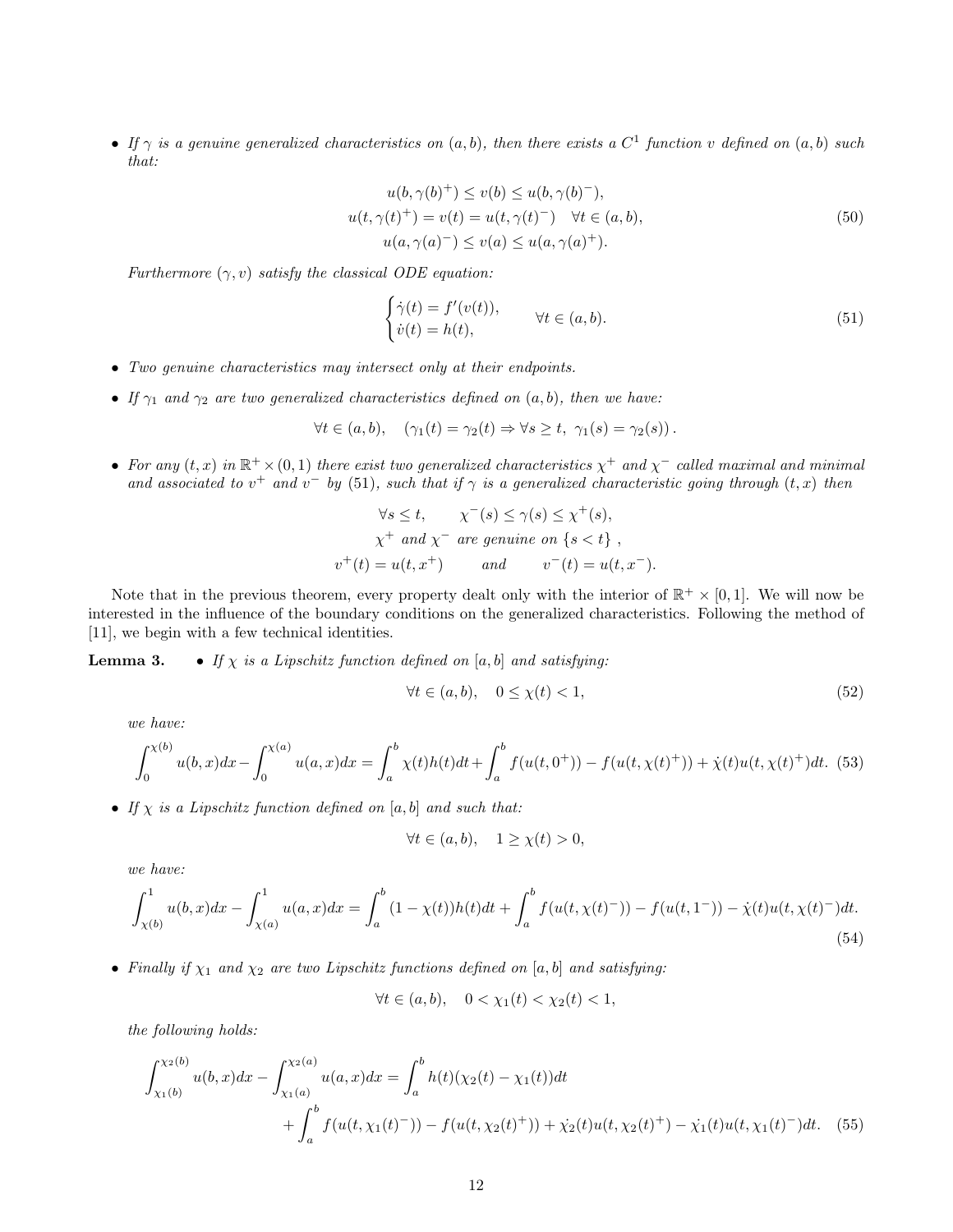*Proof.* We begin with the proof of (53). We may prove the equality when (52) holds on  $[a, b]$  and then extend it since both sides of (53) are continuous in a and b. For  $\epsilon > 0$  we define the following two functions:

$$
\psi_{\epsilon}(t,x) = \begin{cases} 1 & \text{when } t \in [a,b] \text{ and } 0 \le x \le \chi(t), \\ 1 - \frac{x - \chi(t)}{\epsilon} & \text{when } t \in [a,b] \text{ and } \chi(t) \le x \le \chi(t) + \epsilon, \\ 0 & \text{otherwise,} \end{cases}
$$

$$
\forall t \in \mathbb{R}^+, \quad \rho_{\epsilon}(t) = \begin{cases} 1 & \text{when } a + \epsilon \leq t \leq b, \\ \frac{b - t}{\epsilon} & \text{when } b - \epsilon \leq t \leq b, \\ \frac{t - a}{\epsilon} & \text{when } a \leq t \leq a + \epsilon, \\ 0 & \text{otherwise.} \end{cases}
$$

The product  $\rho_{\epsilon}\psi_{\epsilon}$  is Lipschitz, non-negative and has compact support in  $\mathbb{R}^+\times[0,1]$ . Since u is a weak solution of (49) we have:

$$
\int_0^{+\infty} \int_0^1 u(t,x)(\partial_t \rho_{\epsilon}(t)\psi_{\epsilon}(t,x) + \rho_{\epsilon}(t)\partial_t \psi_{\epsilon}(t,x)) + f(u(t,x))\rho_{\epsilon}(t)\partial_x \psi_{\epsilon}(t,x) + h(t)dxdt
$$
  
+ 
$$
\int_0^T u_0(x)\rho_{\epsilon}(0)\psi_{\epsilon}(0,x)dx + \int_0^{+\infty} f(u(t,0^+))\rho_{\epsilon}(t)\psi_{\epsilon}(t,0) - f(u(t,1^-))\rho_{\epsilon}(t)\psi_{\epsilon}(t,1)dt = 0.
$$
 (56)

It is easy to see that:

- for  $\epsilon > 0$ ,  $\rho_{\epsilon}(0) = 0$ ,
- for  $\epsilon$  small enough:  $\rho(t)\psi_{\epsilon}(t,1) = 0$  for all t,
- when  $\epsilon \to 0$ ,  $\forall t \geq 0$ ,  $\rho_{\epsilon}(t)\psi_{\epsilon}(t,0) \to \mathbb{1}_{[a,b]}(t)$ ,
- when  $\epsilon \to 0$ , we have:

$$
\int_0^{+\infty} \int_0^1 u(t, x) \partial_t \rho_{\epsilon}(t) \psi_{\epsilon}(t, x) dx dt \rightarrow \int_0^{\chi(a)} u(a, x) dx - \int_0^{\chi(b)} u(b, x) dx,
$$
  

$$
\int_0^{+\infty} \int_0^1 u(t, x) \rho_{\epsilon}(t) \partial_t \psi_{\epsilon}(t, x) dx dt \rightarrow \int_a^b \dot{\chi}(t) u(t, \chi(t)^+) dt,
$$
  

$$
\int_0^{+\infty} \int_0^1 f(u(t, x)) \rho_{\epsilon}(t) \partial_x \psi_{\epsilon}(t, x) dx dt \rightarrow - \int_a^b f(u(t, \chi(t)^+)) dt.
$$

Therefore taking the limit in (56) we get:

$$
\int_0^{\chi(a)} u(a,x)dx - \int_0^{\chi(b)} u(b,x)dx + \int_a^T h(t)dt + \int_a^T f(u(t,0^+)) - f(u(t,\chi(t)^+)) + \dot{\chi}(t)u(t,\chi(t)^+)dt = 0,
$$

which is exactly (53).

The proof of (54) is symmetrical and is omitted. And for (55) we use the same ideas but with the following test functions:  $\mathcal{L}_{1}$ then t  $\epsilon$  [a, b] and  $\chi$  (t)  $\leq x \leq \chi$  (t)

$$
\psi_{\epsilon}(t,x) = \begin{cases}\n1 & \text{when } t \in [a,b] \text{ and } \chi_1(t) \leq x \leq \chi_2(t), \\
1 - \frac{x - \chi_2(t)}{\epsilon} & \text{when } t \in [a,b] \text{ and } \chi_2(t) \leq x \leq \chi_2(t) + \epsilon, \\
\frac{x + \epsilon - \chi_1(t)}{\epsilon} & \text{when } t \in [a,b] \text{ and } \chi_1(t) - \epsilon \leq x \leq \chi_1(t), \\
0 & \text{otherwise,} \n\end{cases}
$$

$$
\forall t \in \mathbb{R}^+, \quad \rho_{\epsilon}(t) = \begin{cases} 1 & \text{when } a + \epsilon \leq t \leq b - \epsilon, \\ \frac{b - t}{\epsilon} & \text{when } b - \epsilon \leq t \leq b, \\ \frac{t - a}{\epsilon} & \text{when } a \leq t \leq a + \epsilon, \\ 0 & \text{otherwise.} \end{cases}
$$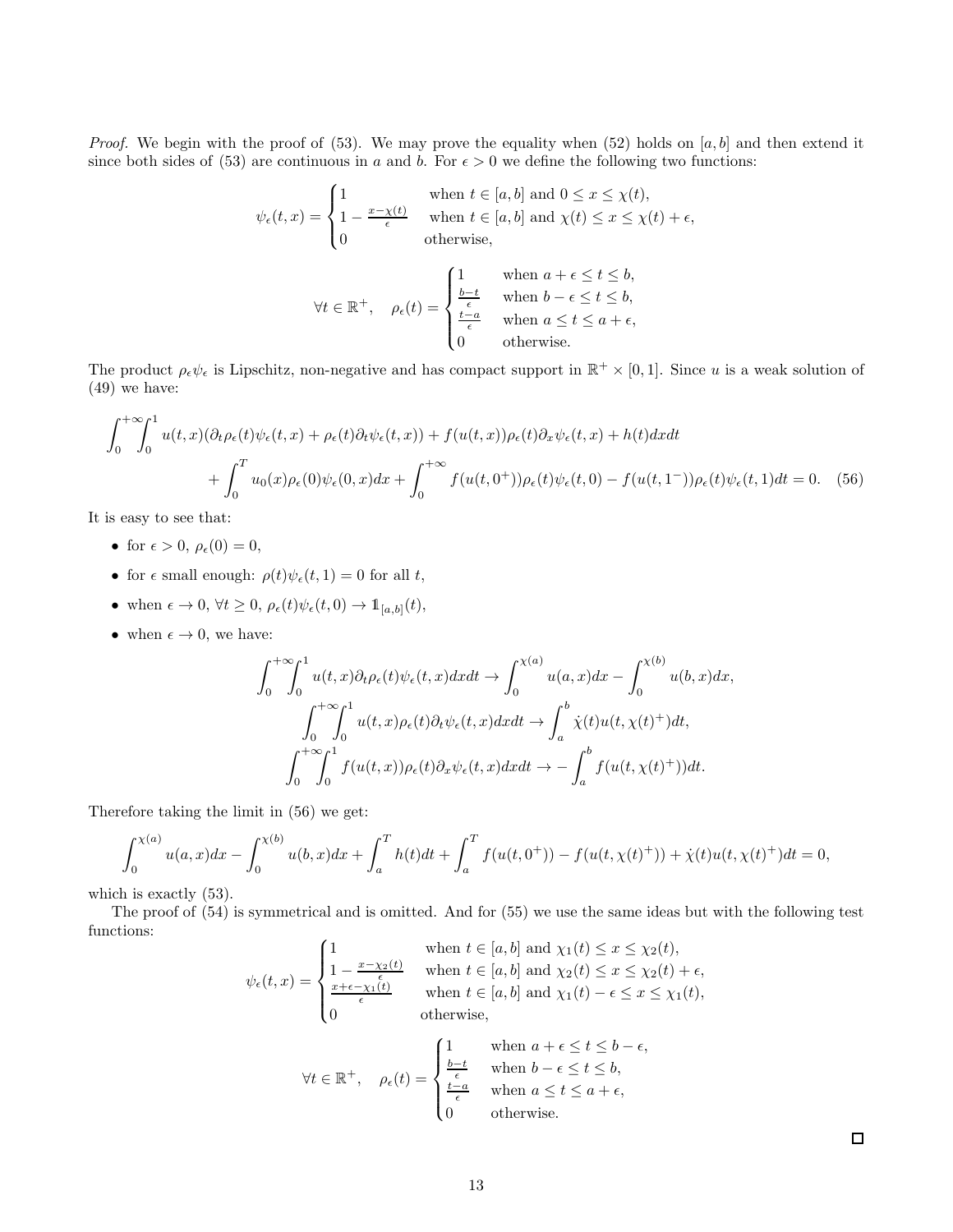Let us also show the additional lemma.

**Lemma 4.** *Consider*  $t > 0$  *and* x *in*  $\{0, 1\}$  *and suppose that one of the following conditions is satisfied:* 

$$
x = 1 \text{ and } f'(u(t, x^{-})) > 0,
$$
  

$$
x = 0 \text{ and } f'(u(t, x^{+})) < 0.
$$

*Then there is a genuine backward characteristic*  $\gamma$  *going through*  $(t, x)$  *and such that:* 

$$
\dot{\gamma}(t) = \begin{cases} f'(u(t, 1^-)) & \text{if } x = 1, \\ f'(u(t, 0^+)) & \text{if } x = 0. \end{cases}
$$

*Proof.* We will prove only the first case, the second one being identical. Let  $(x_n)$  be an increasing sequence in  $(0,1)$ such that  $x_n \underset{n \to +\infty}{\to} 1$ . We immediately see that:

$$
f'(u(t, x_n)) \underset{n \to +\infty}{\to} f'(u(t, 1^-)), \tag{57}
$$

and so we can suppose that:

$$
\forall n \ge 0, \quad f'(u(t, x_n)) \ge \frac{f'(u(t, 1^{-}))}{2}.
$$
\n(58)

Now consider  $\chi_n$  the maximal generalized backward characteristic going through  $(t, x_n)$  and  $v_n$  the function associated to  $\chi_n$  by (51). Using (58) and the continuity of h, we deduce that there exists  $\epsilon > 0$  independent of n such that if the functions  $\chi_n$ ,  $v_n$  are maximally defined on an interval I then  $[t - \epsilon, t] \subset I$ . Now a classical ODE result asserts that because  $x_n$  and  $f'(u(t, x_n))$  converge then the functions  $\chi_n$  and  $v_n$  converge uniformly toward two functions  $\gamma$  and v satisfying:

$$
\forall s \in [t - \epsilon, t], \quad \begin{cases} \dot{v}(s) = h(s) & v(t) = u(t, 1^-), \\ \dot{\gamma}(s) = f'(v(s)) & \gamma(t) = 1. \end{cases} \tag{59}
$$

It is know that the uniform limit of generalized characteristics is a generalized characteristic (see [16][Chapter 1] or [11][Chapter10]) therefore  $\gamma$  is a generalized characteristic. It is genuine since it satisfies (59).  $\Box$ 

#### In the remaining part of this section, we will suppose:

$$
f'(\bar{u}) \ge 0 \quad \text{and} \quad \forall t \in \mathbb{R}^+, \ h(t) \ge 0. \tag{60}
$$

Remark 5. *Note that* h *being non-negative and* f *being convex, any genuine generalized characteristic is also convex since it satisfies ODE* (51)*.*

We will now describe the behavior of generalized characteristics at boundary points.

**Proposition 3.1.** *There is no genuine generalized characteristic*  $\gamma$  *defined on*  $(a, b)$  *with*  $a > 0$  *and such that:* 

$$
\gamma(t) \underset{t \to a^{+}}{\to} 1. \tag{61}
$$

*Proof.* Let us suppose that (61) is false. We have a genuine characteristic  $\gamma$  defined on  $(a, b)$  such that  $\gamma(a) = 1$ and  $a > 0$ . Thanks to Remark 5, we know

$$
f'(v(a)) < 0.
$$

Now consider  $\epsilon > 0$  and apply (55) with  $\chi_1(t) = \gamma(t) - \epsilon$  and  $\chi_2 = \gamma$ . Then for T in  $(a, b)$ :

$$
\int_{\gamma(T)-\epsilon}^{\gamma(T)} u(T,x)dx - \int_{1-\epsilon}^{1} u(a,x)dx = \epsilon \int_{a}^{T} h(s)ds
$$
  
+ 
$$
\int_{a}^{T} f(u(s,\gamma(s)-\epsilon^{-})) - f(u(s,\gamma(s)^+)) - \dot{\gamma}(s)(u(s,\gamma(s)-\epsilon^{-}) - u(s,\gamma(s)^+))ds.
$$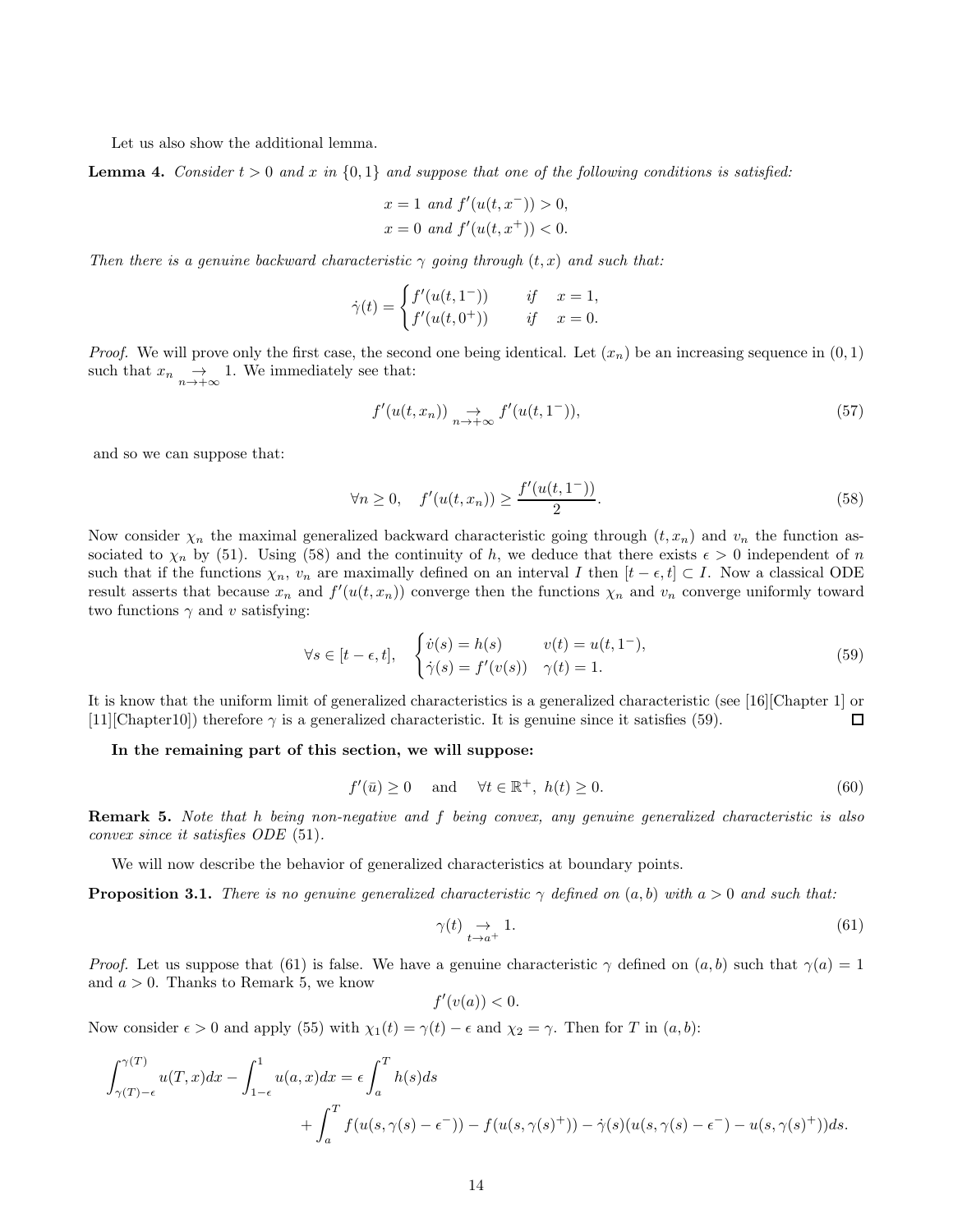Since  $u(s, \gamma(s)^+) = v(s), \dot{\gamma}(s) = f'(v(s))$  and f is convex we obtain:

$$
\int_{\gamma(T)-\epsilon}^{\gamma(T)} u(T,x)dx - \int_{1-\epsilon}^1 u(a,x)dx \ge \epsilon(v(T) - v(a)).
$$

Therefore after dividing by  $\epsilon$  and taking the limit  $\epsilon \to 0$  we arrive at:

$$
v(T) - u(a, 1^{-}) \ge v(T) - v(a). \tag{62}
$$

And so:

$$
f'(u(a, 1^-)) \le f'(v(a)) < 0.
$$

Since we supposed  $f'(\bar{u}) \geq 0$  this forces f to be of type I. Thus we have a unique  $u^*$  such that  $f'(u^*) = 0$  and the boundary condition at  $x = 1$  becomes:

$$
u(t,1^-) \ge u^*, \quad dt \ a.e. \tag{63}
$$

Consider  $(x_n)_{n\geq 0}$  satisfying:

$$
\forall n \ge 0, \quad 0 < x_n < x_{n+1} < 1,
$$
\n
$$
u(a,.) \text{ is continuous at every } x_n,
$$
\n
$$
x_n \underset{n \to +\infty}{\to} 1,
$$
\n
$$
\forall n \ge 0, \quad f'(u(a, x_n)) \le \frac{f'(u(a, 1^{-}))}{2}.
$$

This sequence exists thanks to (62) and also because  $u(a,.)$  is in BV(0,1). Using Theorem 3 we know that for any n, there exist a unique number  $a_n < a$  and two regular functions  $\gamma_n$  and  $v_n$  solutions of:

$$
\begin{cases}\n\dot{v_n}(t) = h(t), \\
v_n(a) = u(a, x_n),\n\end{cases} \tag{64}
$$

$$
\begin{cases} \dot{\gamma_n}(t) = f'(v_n(t)), \\ \gamma_n(a) = x_n, \end{cases}
$$
\n(65)

$$
\gamma_n(a_n) = 1,\tag{66}
$$

maximally defined on  $(a_n, a)$ . Furthermore  $\gamma_n$  is a genuine generalized characteristic on  $(a_n, a)$ . Using the fact that  $x_n$  is increasing and Theorem 3, we can see that  $a_n$  is non-decreasing. Furthermore using  $f'(u_n) \leq \frac{f'(u(a,1^{-}))}{2} < 0$ ,  $h \geq 0$  and f convex, we obtain:

$$
a_n \underset{n \to +\infty}{\to} a.
$$

Suppose now that given n, we have a certain T such that  $a_n < T < a$  and  $f'(u(T, 1^-)) > 0$ . Using Lemma 4, we get a time  $R < T$  and a backward characteristic  $\delta$  issued from  $(T, 1)$ , defined on  $[R, T]$  and genuine on  $(R, T)$ . We also have  $R \ge a_n$  and  $\delta(R) = 1$  because  $\gamma_n$  and  $\delta$  do not cross. Additionally if w is the regular function associated to  $\delta$  by (51), we have  $w(T) = u(T, 1^-)$ . It follows that:

$$
f'(u(T, 1^-)) = f'(w(T)) = \frac{1}{T - R} \int_R^T (f'(w(T)) - f'(w(t)))dt
$$
  
\n
$$
\leq \frac{||f''||_{L^{\infty}}}{T - R} \int_R^T \int_t^T h(s)dsdt
$$
  
\n
$$
\leq \frac{T - R}{2} ||f''||_{L^{\infty}} ||h||_{L^{\infty}(R,T)}
$$
  
\n
$$
\leq \frac{a - a_n}{2} ||f''||_{L^{\infty}} ||h||_{L^{\infty}(R,T)}.
$$

Combined with (63) this implies:

$$
\underset{t \in [a-\nu,a]}{\text{essup}} f'(u(t,1^-)) \underset{\nu \to 0^+}{\to} 0. \tag{67}
$$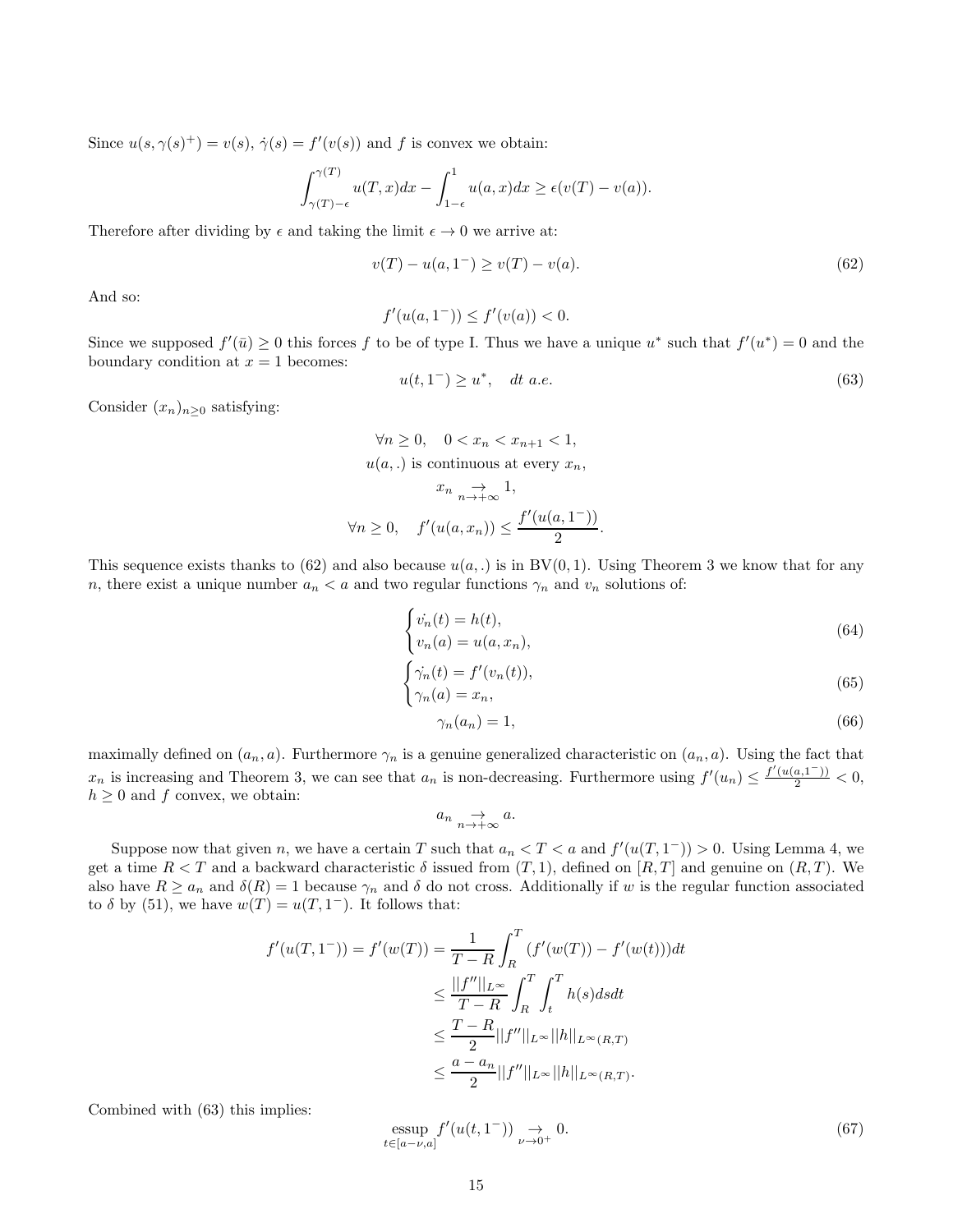

Figure 1:

Since f is convex and there is only one number  $u^*$  such that  $f'(u^*) = 0$ , we can deduce:

$$
\underset{t \in [a-\nu,a]}{\text{essup}} f(u(t,1^-)) \underset{\nu \to 0^+}{\to} f(u^*). \tag{68}
$$

Let us now consider any number  $u_i$  such that  $f'(u_i) < 0$  and define  $\chi_{\epsilon}(t) = 1 - \epsilon + f'(u_i)(t - a)$ . Applying (54) between  $a(\epsilon) = a + \frac{\epsilon}{f'(u_i)}$  and a we obtain:

$$
\int_{1-\epsilon}^{1} u(a,x)dx = \int_{a(\epsilon)}^{a} (1 - \chi_{\epsilon}(t))h(t)dt + \int_{a(\epsilon)}^{a} (f(u(t,\chi_{\epsilon}(t)^{-})) - f(u(t,1^{-})) - \dot{\chi}_{\epsilon}(t)u(t,\chi_{\epsilon}(t)^{-}))dt
$$
  
\n
$$
= \int_{a(\epsilon)}^{a} (1 - \chi_{\epsilon}(t))h(t)dt + \int_{a(\epsilon)}^{a} (f(u(t,\chi_{\epsilon}(t)^{-})) - f(u_{i}) - \dot{\chi}_{\epsilon}(t)(u(t,\chi_{\epsilon}(t)^{-}) - u_{i}))dt
$$
  
\n
$$
+ \int_{a(\epsilon)}^{a} (f(u_{i}) - f(u(t,1^{-})))dt + \int_{a(\epsilon)}^{a} \dot{\chi}_{\epsilon}(t)u_{i}dt.
$$

Using the convexity of f and since  $\dot{\chi}_{\epsilon} = f'(u_i)$  we have:

$$
\forall t \in (a(\epsilon), a), \quad f(u(t, \chi_{\epsilon}(t)^{-})) - f(u_i) - \dot{\chi_{\epsilon}}(t)(u(t, \chi_{\epsilon}(t)^{-}) - u_i) \ge 0.
$$
\n
$$
(69)
$$

We have supposed  $f'(u_i) < 0$  therefore  $f(u_i) > f(u^*)$  and then for  $\epsilon$  small enough,  $a(\epsilon)$  is close enough to a to guarantee, thanks to (68):

$$
f(u_i) \ge f(u(t, 1^-)) \quad dt \ a.e. \text{ on } (a(\epsilon), a).
$$

Thus we have:

$$
\int_{1-\epsilon}^1 u(a,x)dx \ge \int_{a(\epsilon)}^a (1-\chi_{\epsilon}(t))h(t)dt + \epsilon u_i.
$$

And now dividing by  $\epsilon$  and letting  $\epsilon$  tend to 0 we obtain:

$$
\forall u_i \ s.t. \ f'(u_i) < 0, \qquad u(a, 1^-) \ge u_i.
$$

In turn this implies  $f'(u(a, 1^-)) \geq 0$  and we have a contradiction.

**Proposition 3.2.** *Consider a genuine generalized characteristic*  $\gamma$  *defined on*  $(a, b)$  *with*  $a > 0$  *and v the regular function associated to*  $\gamma$  *by* (51)*. If*  $\gamma(t) \rightarrow 0$  *then*  $v(t) \rightarrow \overline{u}$ *.* 

*Proof.* We will proceed in two steps.

• First let us show that  $v(a) \ge \overline{u}$ . Once again we consider  $\epsilon > 0$  small enough and define the time

$$
T(\epsilon) = \inf\{t \in (a, b) \mid \gamma(t) \ge \epsilon\}.
$$

 $\Box$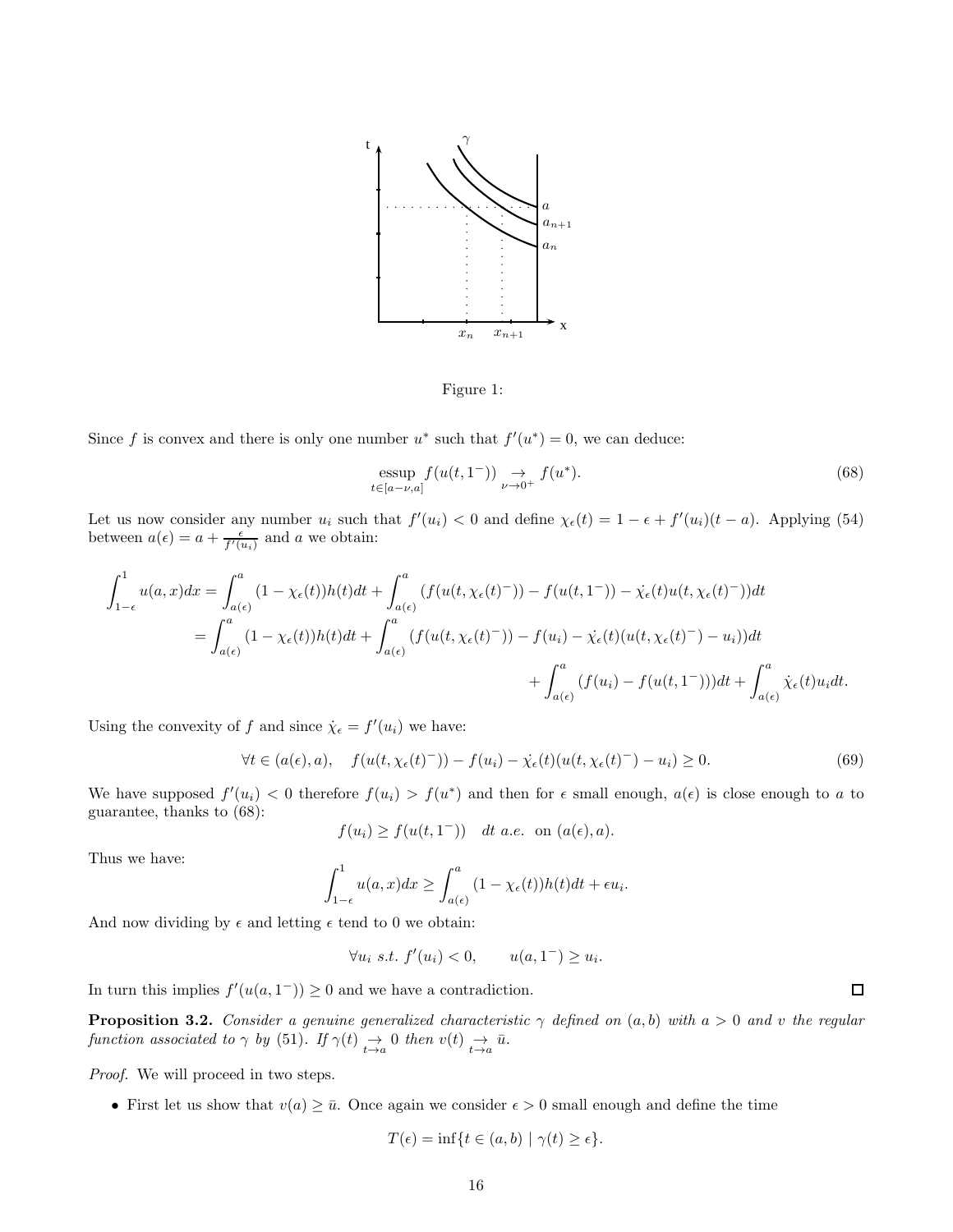

Figure 2:

Then if we apply (55) to  $\chi_1(t) = \gamma(t) - \epsilon$  and  $\chi_2(t) = \gamma(t)$  on  $[T(\epsilon), b]$  we get:

$$
\int_{\gamma(b)-\epsilon}^{\gamma(b)} u(b,x)dx - \int_0^{\epsilon} u(T(\epsilon),x)dx = \epsilon \int_{T(\epsilon)}^b h(t)dt
$$
  
+ 
$$
\int_{T(\epsilon)}^b (f(u(t,\gamma(t)-\epsilon^-)) - f(u(t,\gamma(t)^+)) + \dot{\gamma}(t)(u(t,\gamma(t)^+) - u(t,\gamma(t)-\epsilon^-)))dt.
$$

We apply (53) to  $\chi(t)=\gamma(t)$  on  $[a,T(\epsilon)]$  to have:

$$
\int_0^\epsilon u(T(\epsilon),x)dx - \int_0^{\gamma(a)} u(a,x)dx = \int_a^{T(\epsilon)} \gamma(t)h(t)dt + \int_a^{T(\epsilon)} (f(u(t,0^+)) - f(u(t,\gamma(t)^+)) + \dot{\gamma}(t)u(t,\gamma(t)^+))dt.
$$

Adding the two previous equalities and remembering that:

$$
\gamma(a) = 0, \ u(t, \gamma(t)) = v(t) \text{ and } \dot{\gamma}(t) = f'(v(t)),
$$

we obtain:

$$
\int_{\gamma(b)-\epsilon}^{\gamma(b)} u(b,x)dx = \epsilon \int_{T(\epsilon)}^b h(t)dt + \int_a^{T(\epsilon)} \gamma(t)h(t)dt + \int_a^{T(\epsilon)} (f(u(t,0^+)) - f(v(t)) + f'(v(t))v(t))dt
$$
  
+ 
$$
\int_{T(\epsilon)}^b (f(u(t,\gamma(t)-\epsilon^-)) - f(v(t)) + f'(v(t))(v(t) - u(t,\gamma(t)-\epsilon^-)))dt.
$$

Now using the fact that  $f(u(t, 0^+)) \ge f(\bar{u})$  for almost all t (thanks to the boundary condition at  $x = 0$  see  $(49)$ ) and remembering that f is convex we have:

$$
\int_{T(\epsilon)}^b (f(u(t,0^+)) - f(v(t)) + f'(v(t))v(t))dt \ge \int_{T(\epsilon)}^b (f(\bar{u}) - f(v(t)) + f'(v(t))v(t))dt
$$
  
\n
$$
\ge \int_{T(\epsilon)}^b (f(\bar{u}) - f(v(t)) - f'(v(t))(\bar{u} - v(t)))dt + \bar{u} \int_{T(\epsilon)}^b \dot{\gamma}(t)dt
$$
  
\n
$$
\ge \epsilon \bar{u}.
$$

The convexity of  $f$  also implies:

$$
\int_{T(\epsilon)}^b f(u(t,\gamma(t)-\epsilon^-)) - f(v(t)) + f'(v(t))(v(t)-u(t,\gamma(t)-\epsilon^-))dt \ge 0.
$$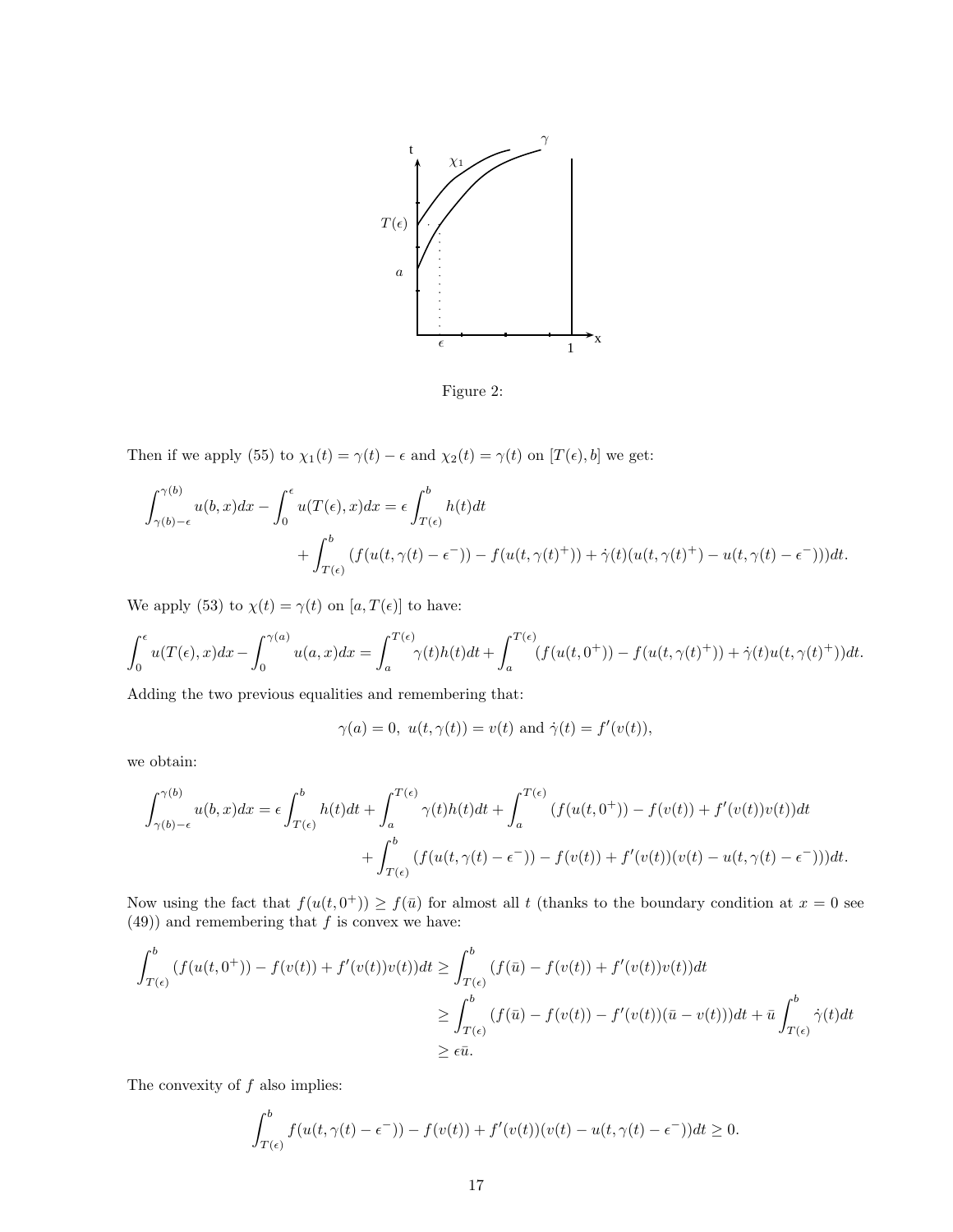But thanks to (51) we know that:

$$
\int_{T(\epsilon)}^b h(t)dt = v(b) - v(T(\epsilon)),
$$

so in the end we have for any  $\epsilon$  positive and small enough:

$$
\int_{\gamma(b)-\epsilon}^{\gamma(b)} u(b,x)dx \ge \int_a^{T(\epsilon)} \gamma(t)h(t)dt + \epsilon(v(b) - v(T(\epsilon))) + \epsilon \bar{u}.
$$

Dividing by  $\epsilon$  and letting it tend to 0 provides (thanks to  $0 \leq \gamma(t) \leq \epsilon$  and  $T(\epsilon) \to 0$ ):

$$
v(b) \ge v(b) - v(a) + \bar{u},
$$

which is indeed  $v(a) \geq \bar{u}$ .

• Now to prove  $v(a) \leq \bar{u}$ , let us suppose  $v(a) > \bar{u}$ .

For  $\epsilon$  positive if we apply (55) to  $\chi_1 = \gamma$  and  $\chi_2 = \gamma + \epsilon$  between a and  $t > a$ , we have:

$$
\int_{\gamma(t)}^{\gamma(t)+\epsilon} u(t,x)dx - \int_0^{\epsilon} u(a,x)dx = \epsilon \int_a^t h(s)ds + \int_a^t f(v(t)) - f(u(t,(\gamma(t)+\epsilon)^+))
$$
  
+  $f'(v(t))(u(t,(\gamma(t)+\epsilon)^+) - v(t))dt$   

$$
\leq \epsilon \int_a^t h(s)ds
$$
  

$$
\leq v(t) - v(a).
$$

Dividing by  $\epsilon$  and letting it tend to 0 provides:

$$
u(t, \gamma(t)^+) - u(a, 0^+) \le v(t) - v(a).
$$

Since  $\gamma$  is genuine this implies:

$$
\bar{u} < v(a) \le u(a, 0^+). \tag{70}
$$

Now consider x in  $(0, 1)$ ,  $\chi$  the minimal generalized characteristic through  $(a, x)$  and w the function associated to it by (51). We can see that if x is close enough to 0 then thanks to  $f'(u(a, 0^+)) > 0$  there exists  $c < a$  such that

$$
\chi(c) = 0.
$$

Consider T such that  $c < T < a$  and suppose that  $f'(u(T, 0^+)) < 0$ . Using Lemma 4 we get a generalized characteristic  $\delta$  on  $[R, T]$ , genuine on  $(R, T)$  and such that  $\delta(T) = 0$ . But we would also have  $R \geq c$  and  $\delta(R) = 0$  because  $\delta$  and  $\gamma$  do not cross (Theorem 3). This is impossible because thanks to Remark 5,  $\delta$  is convex, therefore no such  $T$  exists. (see figure 3)

Therefore we have:

$$
\forall T \in (a, b), \quad f'(u(T, 0^+)) \ge 0.
$$

Combined with the boundary condition at  $x = 0$  this implies:

for almost all 
$$
t
$$
 in  $(c, a)$ ,  $u(t, 0^+) = \bar{u}$ .

Now we consider  $u_i$  larger than  $\bar{u}$ . This implies that  $f'(u_i)$  is positive. We define  $\gamma_{\epsilon}$  and  $a_{\epsilon}$  by:

$$
\gamma_{\epsilon}(t) = \epsilon + f'(u_i)(t - a),
$$

$$
a_{\epsilon} = \frac{\epsilon}{f'(u_i)}.
$$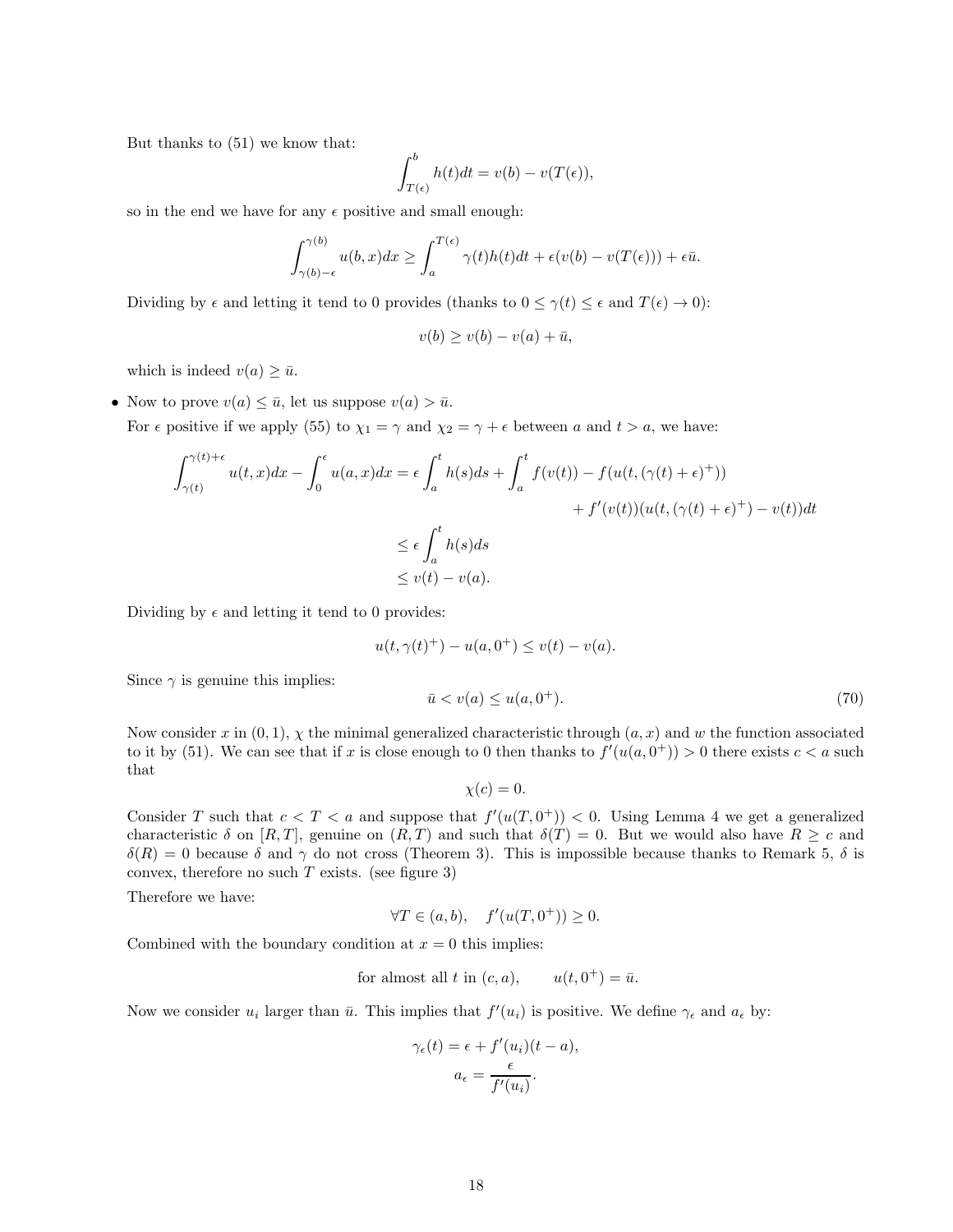

Figure 3:

If we apply (53) with  $\chi = \gamma_{\epsilon}$  for  $\epsilon$  small enough (so that  $a_{\epsilon} \ge c$ ), we obtain:

$$
\int_0^{\epsilon} u(a,x)dx = \int_{a_{\epsilon}}^a \gamma_{\epsilon}(t)h(t)dt + \int_{a_{\epsilon}}^a (f(u(t,0^+)) - f(u(t,\gamma_{\epsilon}(t)^+)) + f'(u_i)u(t,\gamma_{\epsilon}(t)^+))dt
$$
  
\n
$$
\leq \int_{a_{\epsilon}}^a \gamma_{\epsilon}(t)h(t)dt + \int_{a_{\epsilon}}^a (f(u_i) - f(u(t,\gamma_{\epsilon}(t)^+)) + f'(u_i)(u(t,\gamma_{\epsilon}(t)^+)-u_i))dt + \epsilon u_i
$$
  
\n
$$
\leq \int_{a_{\epsilon}}^a \gamma_{\epsilon}(t)h(t)dt + \epsilon u_i.
$$

Dividing by  $\epsilon$  and letting it tend to 0 provides:

 $u(a, 0^+) \leq u_i.$ 

Since  $u_i$  can be arbitrarily close to  $\bar{u}$ , we end up with:

$$
v(a) \le u(a, 0^+) \le \bar{u}.
$$

 $\Box$ 

**Proposition 3.3.** If  $\gamma$  is a genuine generalized characteristic defined on  $(a, b)$  with  $a > 0$  and v is the regular *function associated to*  $\gamma$  *by* (51)*. Suppose:* 

$$
\gamma(t) \underset{t \to b}{\to} 0 \text{ and } v(t) \underset{t \to b}{\to} \bar{v},\tag{71}
$$

*then*

$$
f'(\bar{v}) \le 0 \ and \ f(\bar{v}) \ge f(\bar{u}). \tag{72}
$$

*Proof.* Since  $\gamma$  is convex and since for t in  $(a, b)$   $\gamma(t) > 0 = \gamma(b)$ , we have:

$$
\forall t \in (a, b), \qquad \dot{\gamma}(t) \le 0.
$$

Letting  $t$  tend to  $b$  we have

$$
f'(\bar{v}) = \lim_{t \to b} f'(v(t)) = \lim_{t \to b} \dot{\gamma}(t) \le 0.
$$

Now consider  $\epsilon$  positive and define:

$$
T(\epsilon) = \sup\{t \in (a, b) \mid \gamma(t) \ge \epsilon\}.
$$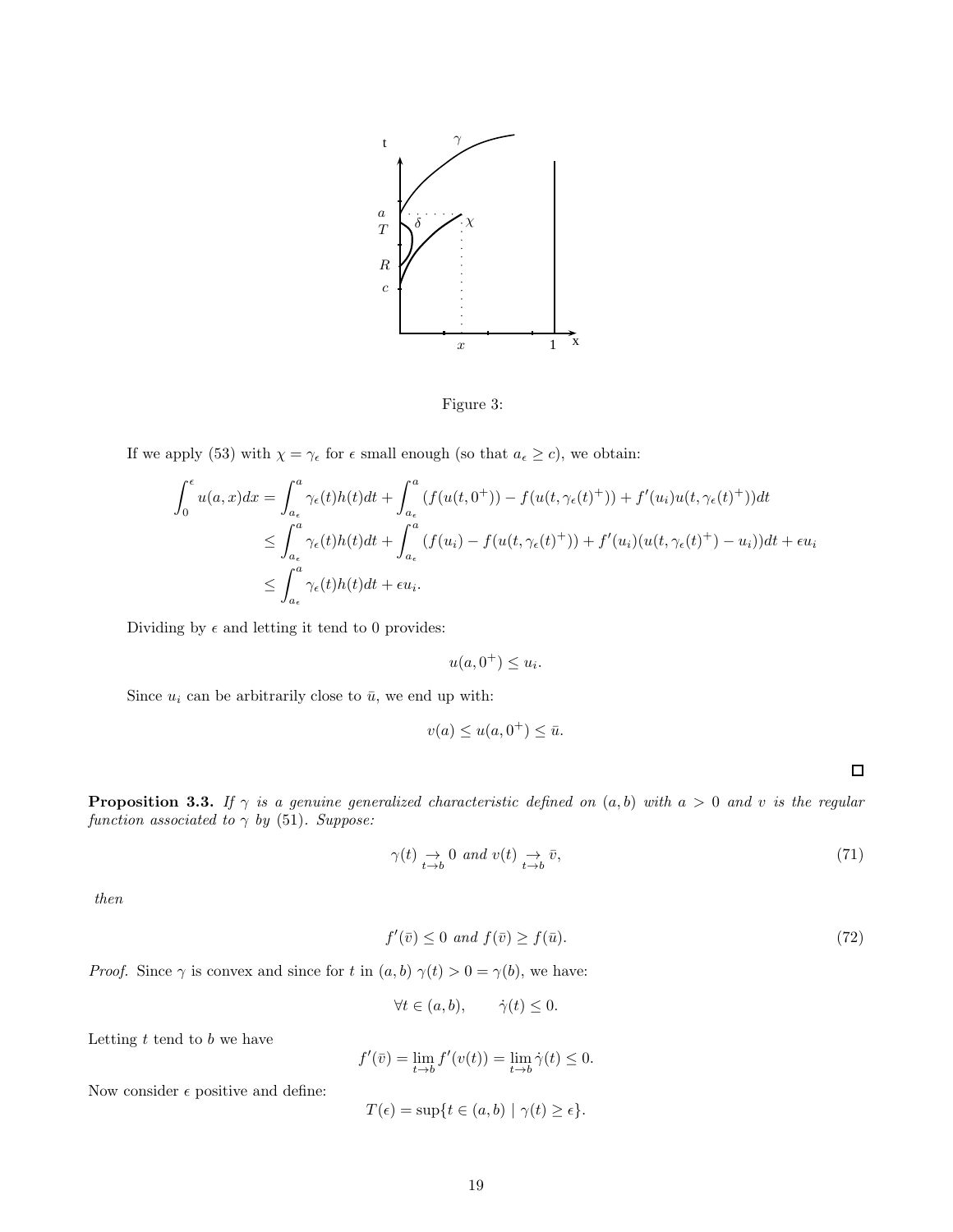We apply (55) to  $\chi_1(t) = \gamma(t) - \epsilon$  and  $\chi_2(t) = \gamma(t)$  on  $[a, T(\epsilon)]$  and get:

$$
\int_0^{\epsilon} u(T(\epsilon),x)dx - \int_{\gamma(a)-\epsilon}^{\gamma(a)} u(a,x)dx = \epsilon \int_a^{T(\epsilon)} h(t)dt
$$
  
+ 
$$
\int_a^{T(\epsilon)} (f(u(t,(\gamma(t)-\epsilon)^-)) - f(u(t, \gamma(t)^+)) + \dot{\gamma}(t)(u(t, \gamma(t)^+) - u(t, (\gamma(t)-\epsilon)^-)))dt.
$$

We apply (53) to  $\chi(t) = \gamma(t)$  on  $[T(\epsilon), b]$  to obtain:

$$
\int_0^{\gamma(b)} u(b,x)dx - \int_0^{\epsilon} u(T(\epsilon),x)dx = \int_{T(\epsilon)}^b \gamma(t)h(t)dt + \int_{T(\epsilon)}^b (f(u(t,0^+)) - f(u(t,\gamma(t)^+)) + \dot{\gamma}(t)u(t,\gamma(t)^+))dt.
$$

As in the proof of Proposition 3.2, we add the two previous equalities and remember that:

$$
\gamma(b)=0,\ u(t,\gamma(t))=v(t)\ \text{and}\ \dot\gamma(t)=f'(v(t)),
$$

to get:

$$
-\int_{\gamma(a)-\epsilon}^{\gamma(a)} u(a,x)dx = \epsilon \int_a^{T(\epsilon)} h(t)dt + \int_{T(\epsilon)}^b \gamma(t)h(t)dt + \int_{T(\epsilon)}^b (f(u(t,0^+)) - f(v(t)) + f'(v(t))v(t))dt
$$
  
+ 
$$
\int_a^{T(\epsilon)} (f(u(t,(\gamma(t)-\epsilon)^-)) - f(v(t)) + f'(v(t))(v(t) - u(t,(\gamma(t)-\epsilon)^-)))dt.
$$

Using the fact that  $f(u(t, 0^+)) \ge f(\bar{u})$  for almost all t thanks to the boundary condition and remembering that f is convex, we have for any  $u_i$  such that  $f(\bar{u}) \ge f(u_i)$ :

$$
\int_{T(\epsilon)}^{b} (f(u(t,0^{+})) - f(v(t)) + f'(v(t))v(t))dt \ge \int_{T(\epsilon)}^{b} f(u_{i}) - f(v(t)) + f'(v(t))v(t)dt
$$
\n
$$
\ge \int_{T(\epsilon)}^{b} (f(u_{i}) - f(v(t)) - f'(v(t))(u_{i} - v(t)))dt + u_{i} \int_{T(\epsilon)}^{b} \dot{\gamma}(t)dt
$$
\n
$$
\ge -\epsilon u_{i}.
$$

The convexity of  $f$  also implies:

$$
\int_a^{T(\epsilon)} \left( f(u(t,(\gamma(t)-\epsilon)^{-})) - f(v(t)) + f'(v(t))(v(t)-u(t,(\gamma(t)-\epsilon)^{-})) \right) dt \ge 0.
$$

Thanks to (51) we know:

$$
\int_{a}^{T(\epsilon)} h(t)dt = v(T(\epsilon)) - v(a).
$$

We deduce that for any  $\epsilon>0$  small enough:

$$
-\int_{\gamma(a)-\epsilon}^{\gamma(a)} u(a,x)dx \ge \int_{T(\epsilon)}^b \gamma(t)h(t)dt + \epsilon(v(T(\epsilon)) - v(a)) - \epsilon u_i.
$$

And finally dividing by  $\epsilon$  and letting  $\epsilon$  tend to 0 we have:

$$
-v(a) \geq \bar{v} - v(a) - u_i,
$$

In the end:

$$
\forall u_i \ s.t. \ f(u_i) \le f(\bar{u}), \qquad \bar{v} \le u_i.
$$

Thus we have proved (72).

 $\Box$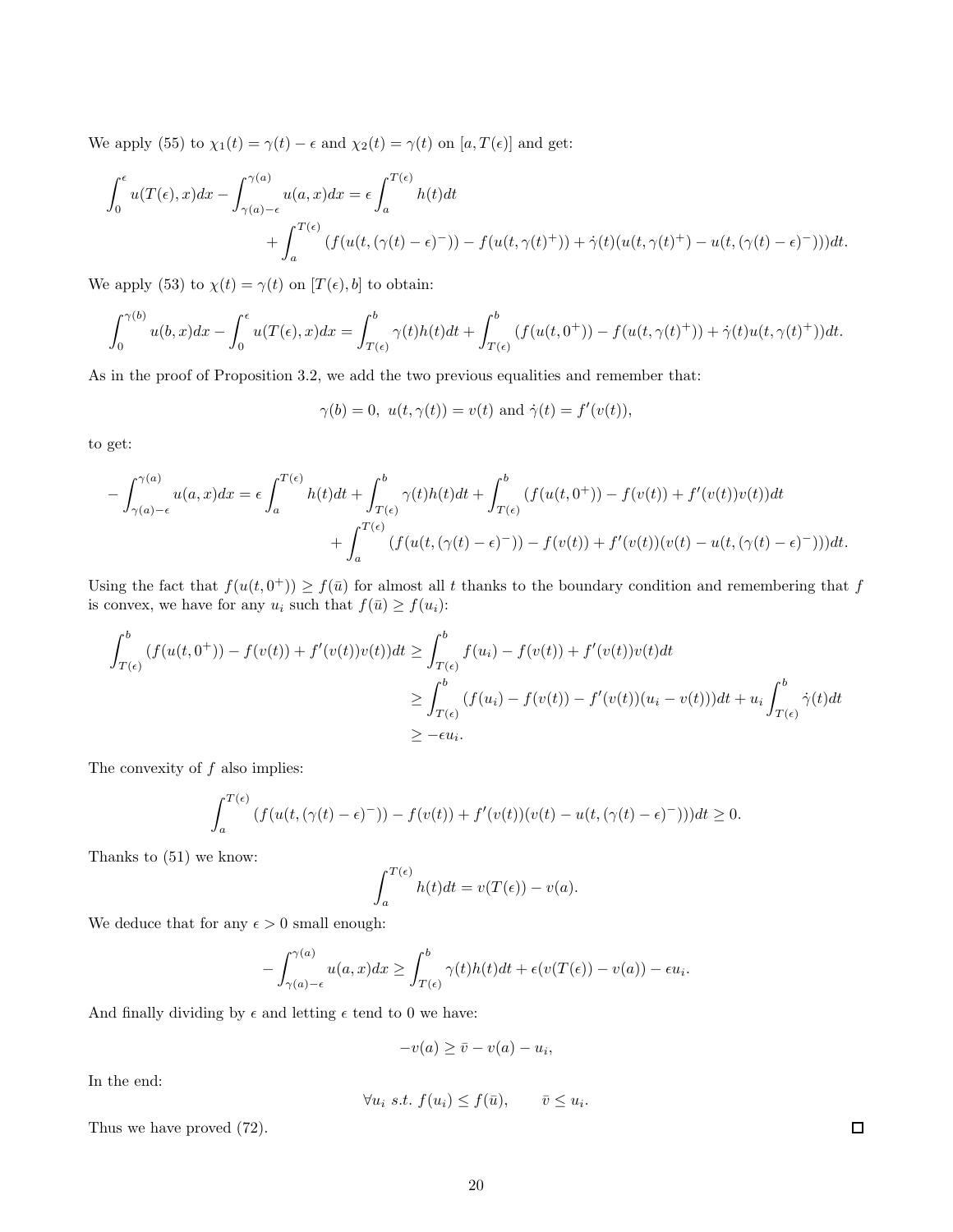We will now use the three previous propositions to prove two crucial estimates on the infimum and supremum of  $u(t,.)$ .

Proposition 3.4. *If* u *is the unique entropy solution of the system* (49) *then:*

$$
\forall t \ge 0, \qquad \inf_{x \in (0,1)} u(t,x) \ge \min\left(\bar{u}, \inf_{x \in (0,1)} u_0(x) + \int_0^t h(s)ds\right),\tag{73}
$$

$$
\forall t \ge 0, \qquad \sup_{x \in (0,1)} u(t,x) \le \max\left(\bar{u}, \sup_{x \in (0,1)} u_0(x)\right) + \int_0^t h(s)ds. \tag{74}
$$

*Proof.* Take  $(t, x)$  in  $(0, +\infty) \times (0, 1)$  and consider  $\chi^+$  the maximal backward generalized characteristic going through  $(t, x)$ , and v the function associated to  $\chi^+$  by (51). We suppose that  $\chi^+$  is maximally defined on [a, b] for a certain a. If  $\chi^+(a) = 0$  we have, thanks to Proposition 3.2:

 $v(a) \geq \bar{u}.$ 

Therefore using the last part of Theorem 3 we get:

$$
u(t, x^{+}) = v(t) = v(a) + \int_{a}^{t} h(s)ds \ge \bar{u}.
$$

Now if  $\chi^+(a) > 0$  then thanks to Proposition 3.1 we get  $a = 0$  and using (50) we have:

$$
u(t, x^{+}) = v(t) = v(0) + \int_{0}^{t} h(s)ds \ge u(0, \chi^{+}(0)^{-}) \ge \inf_{(0,1)} u_0.
$$

And since u is an entropy solution  $u(t, x^-) \geq u(t, x^+)$  for  $t > 0$  thus we have (73). The same kind of reasoning provides (74).  $\Box$ 

Let us now prove a simple estimate on the characteristic speed.

Lemma 5. *Let us consider* u *the entropy solution of* (49) *then for any positive* t *and any* x *in* (0, 1) *we have:*

$$
f'(u(t, x^+)) \ge \frac{x-1}{t}.\tag{75}
$$

*Proof.* Let  $\chi^+$  be the maximal backward generalized characteristic going through  $(t, x)$ . Then thanks to Theorem 3 we know that:

$$
\dot{\chi}^+(t) = f'(u(t, x^+)).
$$

But thanks to Remark 5,  $\chi^+$  is convex and so we get:

$$
\forall s \le t, \qquad \dot{\chi}^+(s) \le f'(u(t, x^+)).
$$

Finally thanks to Proposition 3.1,  $\chi^+$  cannot cross  $x = 1$  at a positive time, which implies (75).  $\Box$ 

### 4 Proof of Theorem 1

In this section we will prove the remaining parts of Theorem 1 in the case  $f'(\bar{u}) > 0$ . The first point was already proven in Section 2, (25) will be proven in Proposition 4.2, (26) and (27) will be proven in Proposition 4.3 and finally the regularization property will be proven in Proposition 4.1.

Since the feedback law (17) satisfies:

$$
\forall z \in L^1(0,1), \qquad \mathcal{G}_1(z) \ge 0,\tag{76}
$$

we can apply all the results of the preceding section to the entropy solution u of  $(14)$ ,  $(17)$  and  $(18)$ . We begin the proof of Theorem 1 with the following geometric lemma.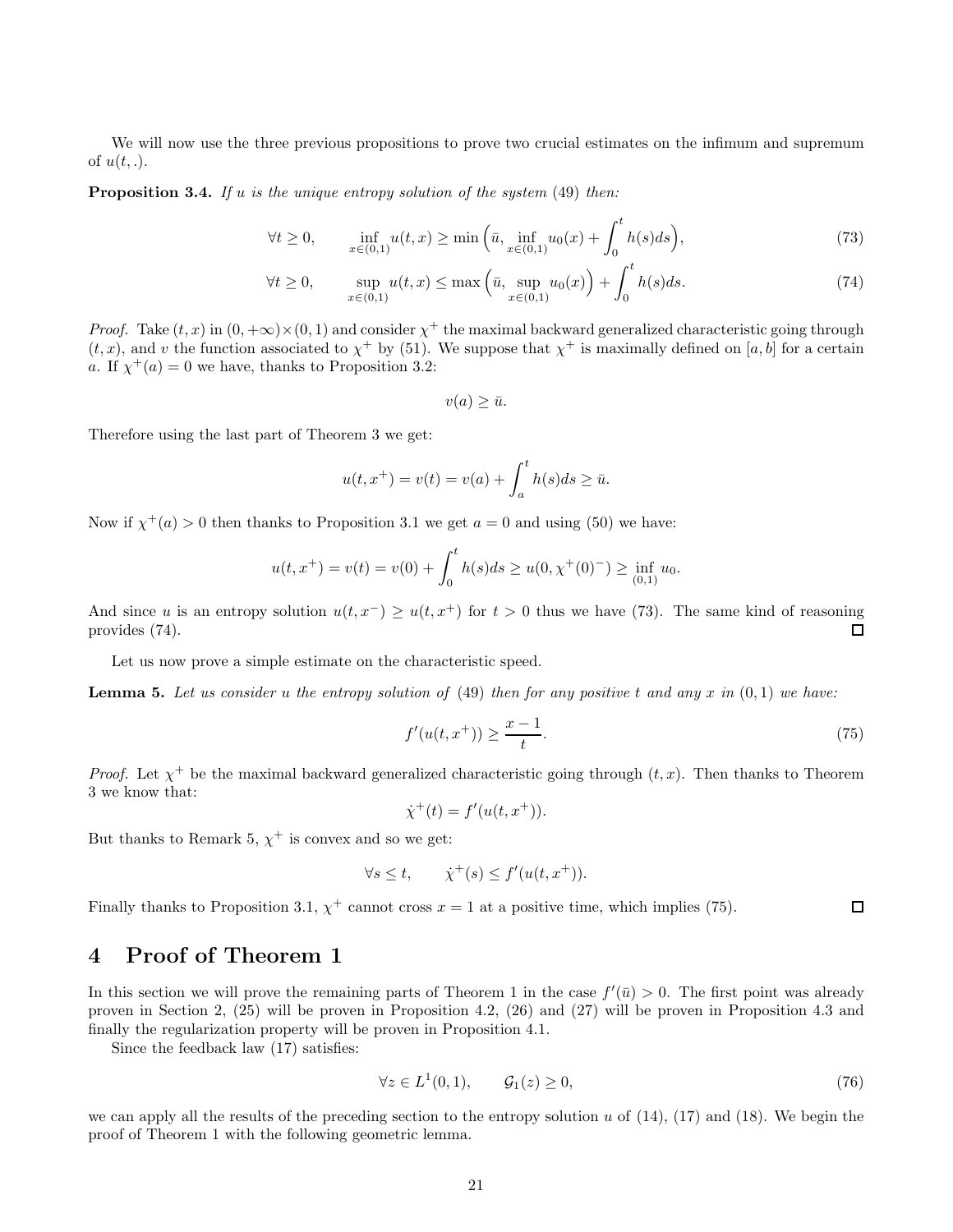Lemma 6. Let us define the time  $T_2$  in two ways depending on the type of the flux function f introduced in *Definition 1:*

$$
T_2 = \begin{cases} \frac{1}{2} \frac{2\bar{u} - \hat{u} - u^*}{f(\bar{u}) - f(\frac{u^* + \hat{u}}{2})} - \frac{1}{f'(\frac{u^* + \hat{u}}{2})} & \text{if } f \text{ is of type } I, \\ \frac{1}{f'(\bar{u} - ||u_0 - \bar{u}||_{L^{\infty}(0,1)})} & \text{if } f \text{ is of type } II. \end{cases}
$$

*Then for any t larger than*  $T_2$  *and any*  $x$  *in*  $(0,1)$  *if*  $\chi$ <sup>-</sup> *is the minimal backward generalized characteristic going through* (t, x) *there exists a positive time* a *such that:*

$$
\chi^-(a) = 0.
$$

*Proof.* We begin with the case where  $f$  is of type I. Let us define:

$$
T_1 = -\frac{1}{f'(\frac{u^* + \hat{u}}{2})}.
$$

Thanks to the hypothesis on f, we have  $0 < T_1 < +\infty$ . Using Lemma 5 we see:

$$
\forall x \in (0,1), \ \forall t \geq T_1,
$$
  $f'(u(t,x)) \geq -\frac{1}{T_1} = f'(\frac{\hat{u} + u^*}{2}).$ 

Since  $f$  is strictly convex we deduce:

$$
\forall x \in (0,1), \ \forall t \ge T_1, \qquad u(t,x) \ge \frac{\hat{u} + u^*}{2}.\tag{77}
$$

Looking at the boundary condition (24) we see that this also implies:

for almost all t in 
$$
[T_1, +\infty)
$$
,  $u(t, 0^+) = \bar{u}$ .

Consider  $b > T_1$  and such that  $u(b, 0^+) = \bar{u}$ . Then for x sufficiently close to 0 we have:

$$
f'(u(b,x)) \ge \frac{f'(\bar{u})}{2} > 0.
$$
\n(78)

Let  $\chi$  be the minimal backward characteristic going through  $(b, x)$ , a the time such that  $\chi$  is maximally defined on [a, b], and v the function associated to  $\chi$  by (51). For x sufficiently close to 0 we have thanks to (78),(51) and Proposition 3.2:

$$
a \geq T_1, \qquad v(a) = \bar{u}.\tag{79}
$$

.

Now let  $\gamma$  be the forward characteristic going through  $(b, x)$  and maximally defined on  $[b, c)$  for a certain c (possibly infinite). Thanks to (79), we see that for any t in  $(b, c)$ , the minimal backward characteristic through  $(t, \gamma(t))$  cross  $x = 0$  at a time  $a_1$  such that  $a_1 \ge a \ge T_1 > 0$ . Using (51) and Proposition 3.2 we deduce:

$$
\forall t \in (b, c), \qquad u(t, \gamma(t)^{-}) \ge \bar{u}.
$$

Using (77) we obtain:

for almost all 
$$
t
$$
 in  $(b, c)$ ,  $\dot{\gamma}(t) \ge 2 \frac{f(\bar{u}) - f(\frac{\hat{u} + u^*}{2})}{2\bar{u} - \hat{u} - u^*} > 0$ .

This implies that c is finite and that  $\gamma(c) = 1$ . Consequently if  $c \leq T_2$  we have finished, in the other case:

$$
\gamma(T_2) \ge 2(T_2 - b) \frac{f(\bar{u}) - f(\frac{\hat{u} + u^*}{2})}{2\bar{u} - \hat{u} - u^*}
$$

The number  $b$  can be chosen as close to  $T_1$  as we want and

$$
2(T_2 - T_1) \frac{f(\bar{u}) - f(\frac{\hat{u} + u^*}{2})}{2\bar{u} - \hat{u} - u^*} = 1.
$$

This concludes the proof in the case of a flux f of type I.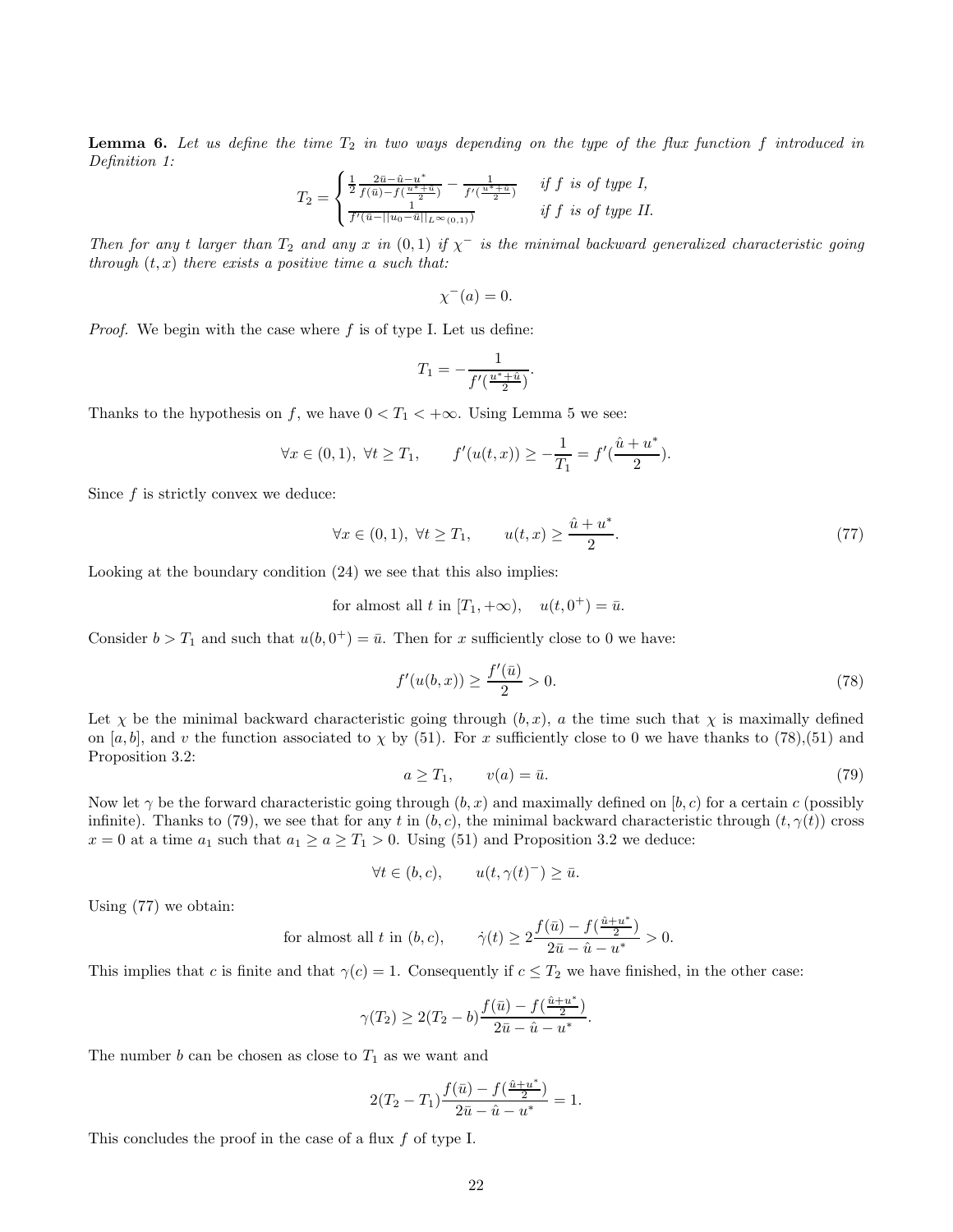Now we suppose that  $f$  is of type II. Using Proposition 3.4 we see that:

$$
\forall x \in (0,1), \ \forall t \ge 0, \qquad u(t,x) \ge \min(\bar{u}, \inf_{y \in (0,1)} (u_0(y)))
$$

$$
\ge \bar{u} + \min(0, \inf_{y \in (0,1)} (u_0(y) - \bar{u}))
$$

$$
\ge \bar{u} - ||u_0 - \bar{u}||_{L^{\infty}(0,1)}.
$$

Obviously since f is of type II and since  $f'(\bar{u}) > 0$  we have:

$$
f'(\bar{u} - ||u_0 - \bar{u}||_{L^{\infty}(0,1)}) > 0
$$
 and thus  $T_2 < +\infty$ .

Now for t larger than  $T_2$  and for x in  $(0,1)$  consider  $\chi$  the minimal backward characteristic through  $(t, x)$  and a the nonnegative number such that  $\chi$  is maximally defined on [a, t]. Using (51) we see

$$
\forall s \in (a, t) \qquad \dot{\chi}(s) \ge f'(\bar{u} - ||u_0 - \bar{u}||_{L^{\infty}(0, 1)}),
$$

and since

$$
T_2f'(\bar{u} - ||u_0 - \bar{u}||_{L^{\infty}(0,1)}) = 1,
$$

we deduce  $a > 0$ , which concludes the proof.

**Proposition 4.1.** *The unique entropy solution* u of (14), (17) and (18) *is regular on*  $(T_2, +\infty) \times (0, 1)$  and satisfies:

$$
\forall t \geq T_2, \quad ||u(t,.) - \bar{u}||_{L^1(0,1)} \leq ||u(T_2,.) - \bar{u}||_{L^1(0,1)} e^{-\frac{f'( \bar{u})}{2}(t-T_2)}.
$$
\n
$$
(80)
$$

*Proof.* Let us take t larger than  $T_2$  and  $x, y$  in  $(0, 1)$  with  $x < y$ . Consider  $\gamma_1$  and  $\gamma_2$  the minimal backward generalized characteristics going through  $(t, x)$  and  $(t, y)$  and  $v_1$ ,  $v_2$  the functions associated to them by (51). Thanks to Lemma 6, we get two times  $a_1$  and  $a_2$  larger than  $T_1$  such that:

$$
\gamma_1(a_1) = \gamma_2(a_2) = 0.
$$

Furthermore since two genuine characteristics may cross only at their endpoints we have  $a_2 \le a_1$ . But using (51) we have:

$$
u(t,y) = v_2(t) = \bar{u} + \int_{a_2}^t \mathcal{G}_1(u(s,.))ds
$$
  
\n
$$
\geq \bar{u} + \int_{a_1}^t \mathcal{G}_1(u(s,.))ds = v_1(t) = u(t,x).
$$
\n(81)

So for any time t larger than  $T_2$ ,  $u(t,.)$  is non-decreasing on  $(0,1)$ , using  $(16)$  this implies that it is continuous on  $(0, 1)$ . The previous calculation also shows that:

$$
\forall t \ge T_2, \ \forall x \in (0,1), \quad u(t,x) \ge \bar{u}.\tag{82}
$$

Since  $f'(\bar{u}) > 0$ , we can see that as y tends to 0,  $a_2$  tends to t and therefore using (51) we obtain:

$$
\forall t \ge T_2, \quad u(t, 0^+) = \bar{u}.\tag{83}
$$

Let us now prove the regularity of  $u$ . For the sake of convenience let us put:

$$
\forall t \geq 0, \quad g(t) = \mathcal{G}_1(u(t,.)).
$$

Using the definition of  $G_1$  and the result of Section 2 we already know that g is continuous and non-negative. We introduce the following auxiliary function B:

$$
\forall t \ge 0, e \ge 0, x \in (0, 1), u \in \mathbb{R}, \quad \mathcal{B}(t, x, e, u) = \left(u - \bar{u} - \int_{e}^{t} g(s) ds, x - \int_{e}^{t} f'\left(\bar{u} + \int_{e}^{s} g(r) dr\right) ds\right).
$$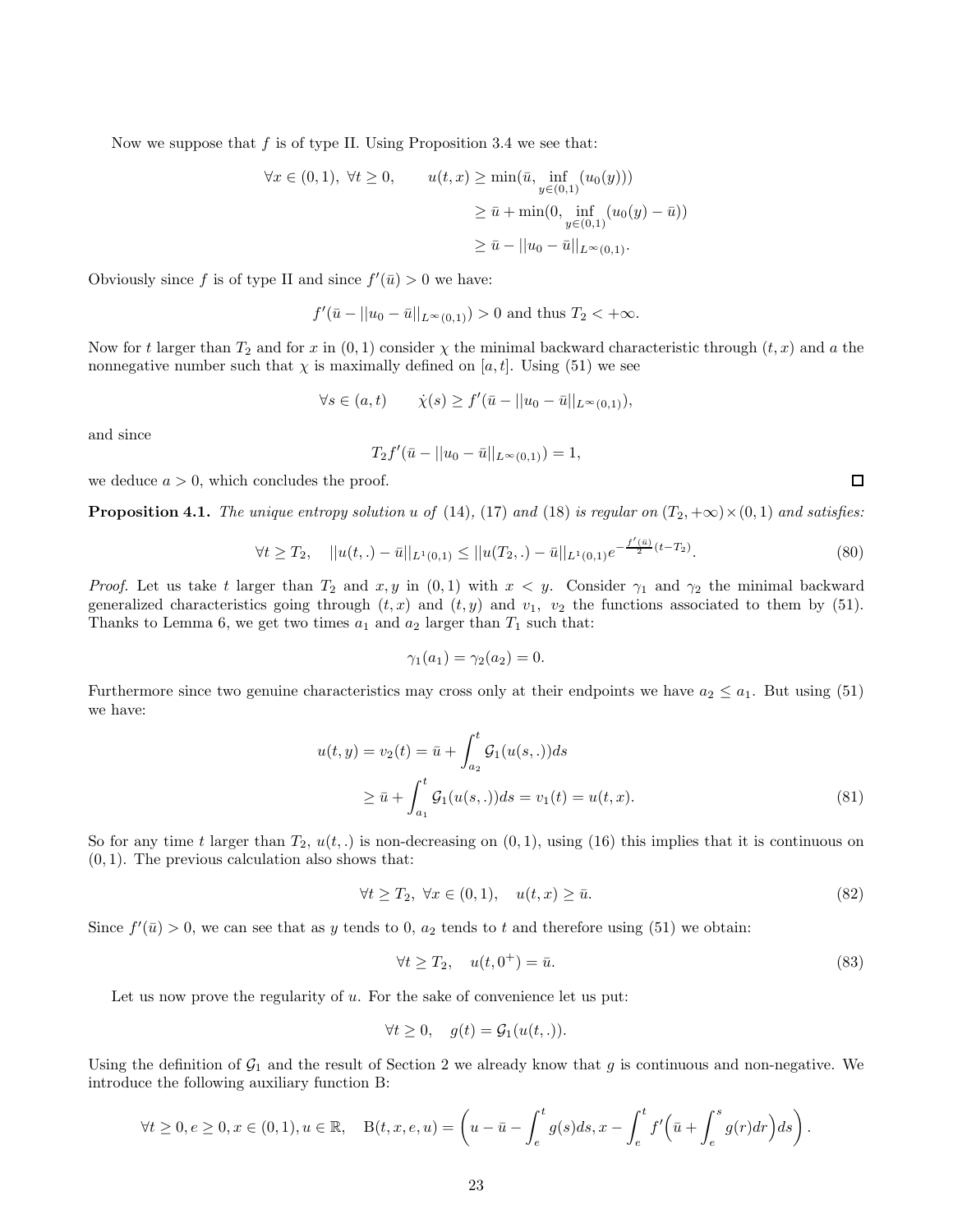For t larger than  $T_2$  and x in  $(0, 1)$ , let  $e(t, x)$  be the time for which the genuine backward characteristic  $\gamma$  going through  $(t, x)$  satisfies:

$$
\gamma(e(t,x))=0.
$$

Using (51) and Proposition 3.2 we can see that the following holds:

$$
B(t, x, e(t, x), u(t, x)) = (0, 0).
$$

It is clear that:

$$
\partial_u \mathbf{B}(t, x, e, u) = (1, 0),
$$
  

$$
\partial_e \mathbf{B}(t, x, e, u) = (g(e), f'(\bar{u})(1 + \int_e^t f''(\bar{u} + \int_e^s g(r) dr) ds)).
$$

And since  $f'(\bar{u}) > 0$  and  $f'' \geq 0$ , the regularity of u comes as a consequence of the implicit function theorem.

To show (80) let us consider s and t satisfying  $T_2 < s < t$ . Using (82), Lemma 3 and the convexity of f, we get:

$$
||u(t,.) - \bar{u}||_{L^{1}(0,1)} - ||u(s,.) - \bar{u}||_{L^{1}(0,1)} = \int_{0}^{1} (|u(t,x) - \bar{u}| - |u(s,x) - \bar{u}|) dx
$$
  
\n
$$
= \int_{0}^{1} (u(t,x) - u(s,x)) dx
$$
  
\n
$$
= \int_{s}^{t} \mathcal{G}_{1}(u(r,.)) dr + \int_{s}^{t} (f(u(r,0^{+})) - f(u(r,1^{-}))) dr
$$
  
\n
$$
= \int_{s}^{t} \mathcal{G}_{1}(u(r,.)) dr + \int_{s}^{t} (f(\bar{u}) - f(u(r,1^{-}))) dr
$$
  
\n
$$
\leq \int_{s}^{t} \mathcal{G}_{1}(u(r,.)) dr + \int_{s}^{t} f'(\bar{u})(\bar{u} - u(r,1^{-})) dr.
$$

Thanks to (81) and (83) we also have:

$$
\forall x \in (0,1), \quad |u(r,x) - \bar{u}| = u(r,x) - \bar{u} \le u(r,1^{-}) - \bar{u},
$$

and therefore

$$
\int_0^1 |u(r,x) - \bar{u}| dx \le u(r, 1^-) - \bar{u}.
$$

Using the two previous inequalities and the definition of  $\mathcal{G}_1$  we then deduce:

$$
||u(t,.) - \bar{u}||_{L^{1}(0,1)} - ||u(s,.) - \bar{u}||_{L^{1}(0,1)} \leq \frac{f'(\bar{u})}{2} \int_{s}^{t} ||u(r,.) - \bar{u}||_{L^{1}(0,1)} dr - f'(\bar{u}) \int_{s}^{t} ||u(r,.) - \bar{u}||_{L^{1}(0,1)} dr
$$
  

$$
\leq -\frac{f'(\bar{u})}{2} \int_{s}^{t} ||u(r,.) - \bar{u}||_{L^{1}(0,1)} dr.
$$

Applying Gronwall's lemma we obtain (80).

We can now complete the estimate of the previous estimate.

**Proposition 4.2.** *If* u *is the entropy solution associated to the initial data*  $u_0$  *we have:* 

$$
\forall t \ge 0, \qquad ||u(t,.) - \bar{u}||_{L^{1}(0,1)} \le e^{f'(\bar{u})T_{2}} e^{-\frac{f'(\bar{u})}{2}t} ||u_{0} - \bar{u}||_{L^{1}(0,1)}.
$$
\n
$$
(84)
$$

*Proof.* The constant function  $\bar{u}$  is the unique entropy solution of (14), (17), (18) associated to the constant initial data  $\bar{u}$ . Therefore comparing u and  $\bar{u}$  using Lemma 1 gives us:

$$
\forall t \ge 0, \quad ||u(t,.) - \bar{u}||_{L^1(0,1)} \le ||u_0 - \bar{u}||_{L^1(0,1)} + \int_0^t \mathcal{G}_1(u(s,.)) - \mathcal{G}_1(\bar{u})ds
$$
  

$$
\le ||u_0 - \bar{u}||_{L^1(0,1)} + \frac{f'(\bar{u})}{2} \int_0^t ||u(s,.) - \bar{u}||_{L^1(0,1)}ds.
$$

 $\Box$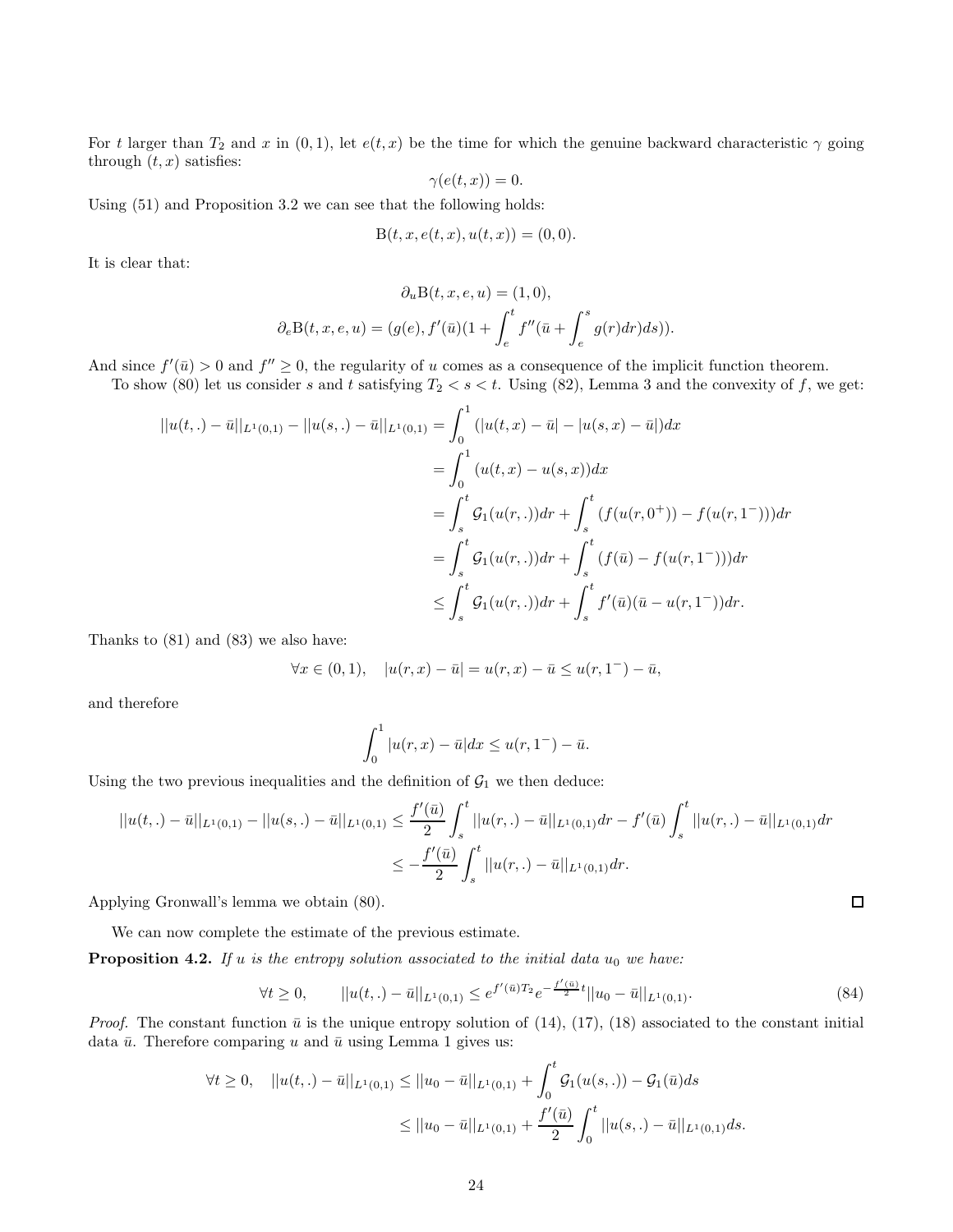Using Gronwall's lemma we get:

$$
\forall t \in [0, T_2], \quad ||u(t,.) - \bar{u}||_{L^1(0,1)} \le ||u_0 - \bar{u}||_{L^1(0,1)} e^{\frac{f'( \bar{u})}{2} t} \le ||u_0 - \bar{u}||_{L^1(0,1)} e^{\frac{f'( \bar{u})}{2} T_2}.
$$
\n
$$
(85)
$$

Combining the last estimate with (80) we obtain indeed (84).

We end this section with the last remaining estimate of Theorem 1.

**Proposition 4.3.** *The state*  $\bar{u}$  *is asymptotically stable in*  $L^{\infty}(0, 1)$  *for the system* (14)*,* (17) *and* (18)*, and if u is the entropy solution associated to the initial data*  $u_0$  *we have:* 

$$
\forall t \ge 0, \quad ||u(t,.) - \bar{u}||_{L^{\infty}(0,1)} \le e^{2f'(\bar{u})T_2 + 1}||u_0 - \bar{u}||_{L^{\infty}(0,1)}e^{-\frac{f'(\bar{u})}{2}t}.
$$
\n
$$
(86)
$$

*Proof.* Using Proposition 3.4 we have:

$$
\forall t \in [0, T_2], \quad \inf_{x \in (0, 1)} (u(t, x) - \bar{u}) \ge \min(0, \inf_{x \in (0, 1)} (u_0(x) - \bar{u})) \ge -||u_0 - \bar{u}||_{L^{\infty}(0, 1)}.
$$

Using Proposition 3.4 and (85) we obtain:

$$
\forall t \in [0, T_2], \quad \sup_{x \in (0, 1)} (u(t, x) - \bar{u}) \le \max(0, \sup_{x \in (0, 1)} (u_0(x) - \bar{u}) + \int_0^t \mathcal{G}_1(u(s, .)) ds)
$$
  

$$
\le ||u_0 - \bar{u}||_{L^{\infty}(0, 1)} + \int_0^t \frac{f'(\bar{u})}{2} e^{\frac{f'(\bar{u})}{2}s} ||u_0 - \bar{u}||_{L^1(0, 1)} ds
$$
  

$$
\le e^{\frac{f'(\bar{u})}{2}T_2} ||u_0 - \bar{u}||_{L^{\infty}(0, 1)}.
$$

Thus we get:

$$
\forall t \in [0, T_2], \quad ||u(t,.) - \bar{u}||_{L^{\infty}(0,1)} \le e^{\frac{f'(u)}{2}T_2}||u_0 - \bar{u}||_{L^{\infty}(0,1)}.
$$
\n
$$
(87)
$$

Thanks to (81) and (82) we have:

$$
\forall t \geq T_2, \quad ||u(t,.) - \bar{u}||_{L^{\infty}(0,1)} = u(t,1^{-}) - \bar{u}.
$$

If we take  $\chi_t$  the minimal backward generalized characteristic going through  $(t, 1)$  and  $v_t$  the function associated to it by  $(51)$  we know that, thanks to Proposition 3.2, there exists  $a_t$  positive such that:

$$
\chi_t(a_t) = 0
$$
 and  $v_t(a_t) = \bar{u}$ .

Now using  $(82)$  and  $(51)$  we see:

$$
\chi_t(t) - \chi_t(a_t) = \int_{a_t}^t f'(v_t(s))ds
$$
  
 
$$
\ge (t - a_t)f'(\bar{u}).
$$

In turn this shows:

$$
a_t \ge t - \frac{1}{f'(\bar{u})} \underset{t \to +\infty}{\to} +\infty. \tag{88}
$$

Thanks to estimate (84) and to the definition of  $\mathcal{G}_1$  we also have:

$$
\forall T \ge 0, \quad \int_{T}^{+\infty} \mathcal{G}_1(u(s,.))ds \le \int_{T}^{+\infty} \frac{f'(\bar{u})}{2} e^{-\frac{f'(\bar{u})}{2}s} ||u_0 - \bar{u}||_{L^1(0,1)} e^{f'(\bar{u})T_2} ds
$$

$$
\le e^{f'(\bar{u})T_2} ||u_0 - \bar{u}||_{L^{\infty}(0,1)} e^{-\frac{f'(\bar{u})}{2}T}.
$$

 $\Box$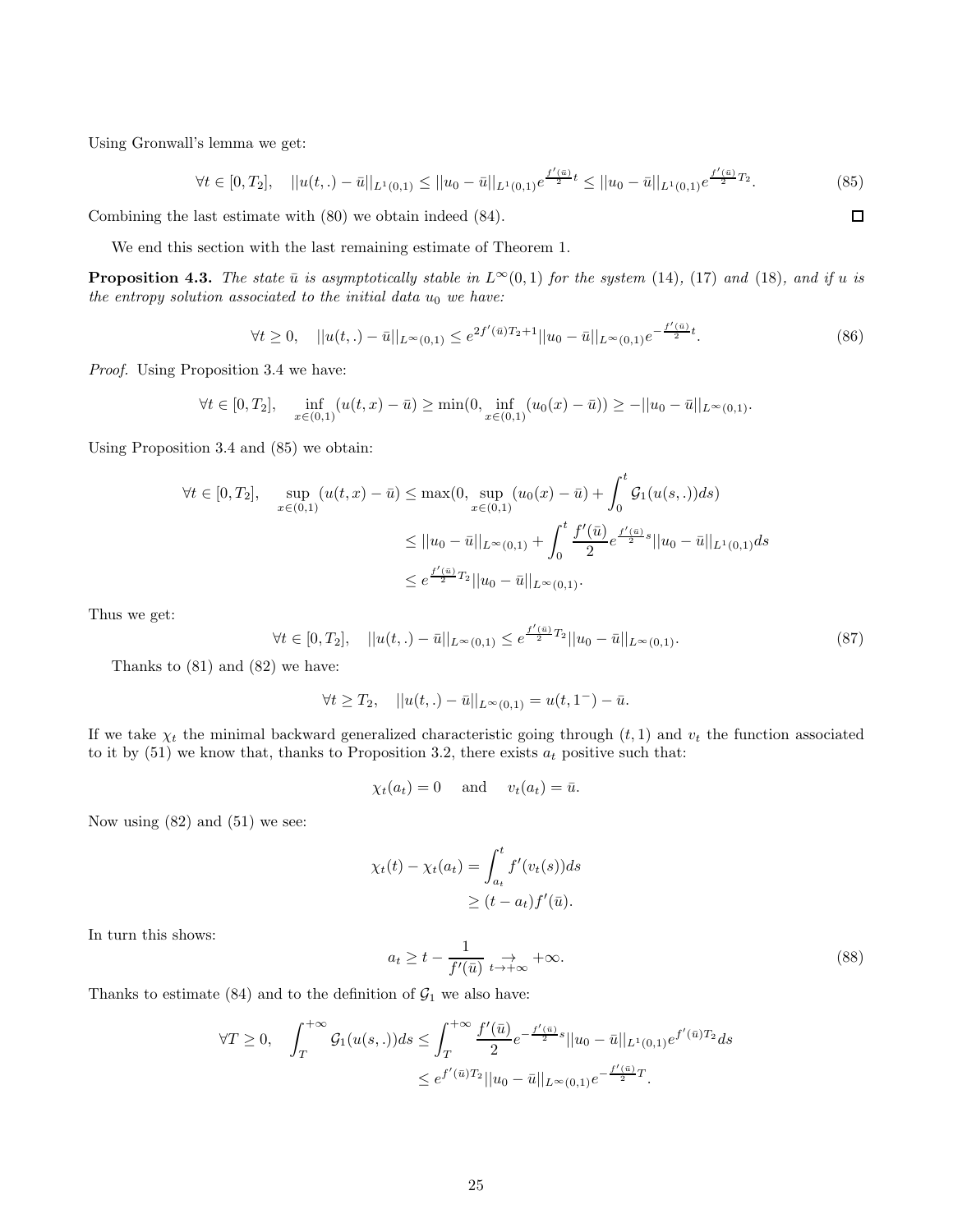So using the last two estimates we obtain:

$$
\forall t \ge T_2, \quad ||u(t,.) - \bar{u}||_{L^{\infty}(0,1)} = u(t,1^{-}) - \bar{u} = v_t(t) - \bar{u} = \int_{a_t}^{t} \mathcal{G}_1(u(s,.))ds
$$

$$
\le \int_{a_t}^{+\infty} \mathcal{G}_1(u(s,.))ds
$$

$$
\le e^{f'(\bar{u})T_2} ||u_0 - \bar{u}||_{L^{\infty}(0,1)} e^{-\frac{f'(\bar{u})}{2}a_t}
$$

$$
\le e^{1+f'(\bar{u})T_2} ||u_0 - \bar{u}||_{L^{\infty}(0,1)} e^{-\frac{f'(\bar{u})}{2}t}.
$$
(89)

Combining (87) and (89) we obtain (86).

## 5 Proof of Theorem 2

In this section we will prove the remaining parts of Theorem 2, so from now on  $f'(\bar{u}) = 0$ . Therefore f is necessarily of type I and  $\bar{u} = u^* = \hat{u}$ . We will consider in the following the unique entropy solution u of (14), (17) and (18). We begin by proving the following Lemma which describes two alternative behaviors for  $u$ .

Lemma 7. *If the following condition holds:*

$$
\int_0^{+\infty} \mathcal{G}_2(u(t,.))dt \le \bar{u} - \inf_{x \in (0,1)} u_0(x),\tag{90}
$$

 $\Box$ 

*then we have both:*

$$
||u(t,.) - \bar{u}||_{L^{\infty}(0,1)} \underset{t \to +\infty}{\to} 0,
$$
\n(91)

*and*

$$
\forall t \ge 0, \quad ||u(t,.) - \bar{u}||_{L^{\infty}(0,1)} \le 2||u_0 - \bar{u}||_{L^{\infty}(0,1)}.
$$
\n(92)

*Otherwise with*  $T_1$  *the smallest time such that:* 

$$
\int_0^{T_1} \mathcal{G}_2(u(t,.))dt = \bar{u} - \inf_{x \in (0,1)} u_0(x),\tag{93}
$$

*we have:*

$$
\forall t \geq T_1, \ \forall x \in (0,1), \quad u(t,x) \geq \bar{u}.\tag{94}
$$

*Proof.* First let assume that condition (90) does not hold. Then (94) is a simple consequence of (93) and of Proposition 3.4. On the other hand if (90) does hold, then using Proposition 3.4 we have:

$$
\forall t \ge 0, \quad \inf_{x \in (0,1)} u(t,x) - \bar{u} \ge \min\left(0, \inf_{x \in (0,1)} (u_0(x) - \bar{u}) + \int_0^t \mathcal{G}_2(u(s,.))ds\right)
$$

$$
\ge \min(0, \inf_{x \in (0,1)} (u_0(x) - \bar{u})) \ge -||u_0 - \bar{u}||_{L^{\infty}(0,1)}.
$$

Moreover:

$$
\forall t \ge 0, \quad \sup_{x \in (0,1)} (u(t,x) - \bar{u}) \le \max(0, \sup_{x \in (0,1)} (u_0(x) - \bar{u})) + \int_0^t \mathcal{G}_2(u(s,.))ds
$$
  

$$
\le ||u_0 - \bar{u}||_{L^{\infty}(0,1)} + \int_0^{+\infty} \mathcal{G}_2(u(s,.))ds \le 2||u_0 - \bar{u}||_{L^{\infty}(0,1)}.
$$

Thus we have  $(92)$ . In order to prove  $(91)$  let us consider T such that:

$$
\int_T^{+\infty} \mathcal{G}_2(u(s,.))ds > 0,
$$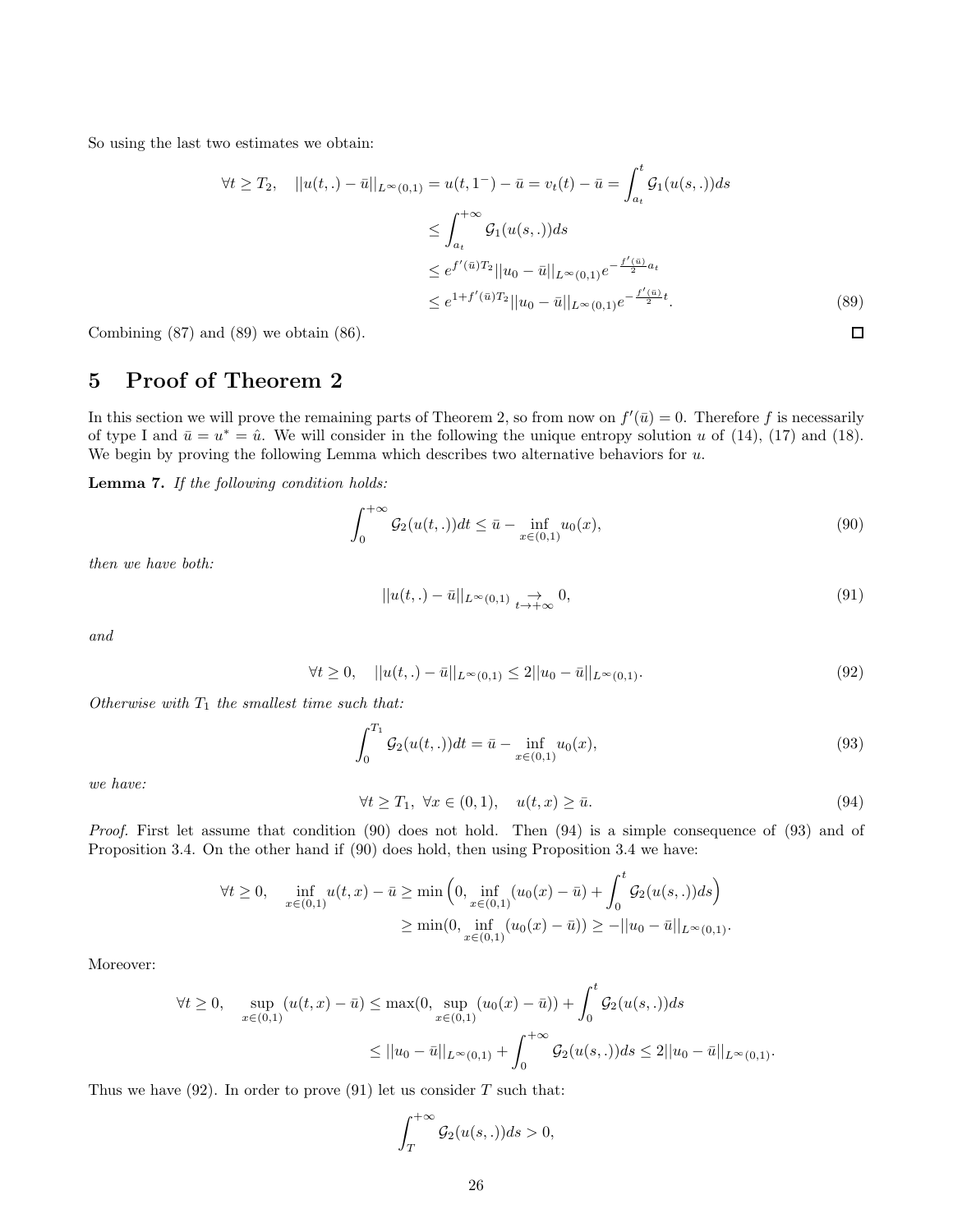and define  $u_i$  by:

$$
u_i = \bar{u} + \int_T^{+\infty} \mathcal{G}_2(u(s, .)) ds > \bar{u}.
$$
\n(95)

Let us also define  $\delta_T$  by:

$$
\delta_T = \frac{1}{f'(u_i)}
$$

.

This is a finite number because  $u_i > \bar{u}$ ,  $f'(\bar{u}) = 0$  and f strictly convex.

For t larger than  $T + \delta_T$  and x in (0, 1), consider  $\gamma$  the minimal backward characteristic going through  $(t, x)$ and the number a such that  $\gamma$  is maximally defined on [a, t]. Consider also the function v associated to  $\gamma$  by (51) we have:

$$
\forall s \in [\max(a, T), t], \quad v(s) = v(t) - \int_s^t \mathcal{G}_2(u(r, .)) dr
$$

$$
\geq u(t, x^-) - \int_T^{+\infty} \mathcal{G}_2(u(r, .)) dr
$$

$$
\geq u(t, x^-) + \bar{u} - u_i.
$$

We also have:

$$
\forall s \in [\max(a, T), t], \quad \gamma(t) - \gamma(s) = \int_s^t f'(v(r)) dr
$$

$$
\geq \int_s^t f'(u(t, x^-) + \bar{u} - \hat{u}) dr
$$

$$
\geq (t - s) f'(u(t, x^-) + \bar{u} - \hat{u}).
$$
(96)

Let us now suppose that the following holds:

$$
u(t, x^{-}) \ge 2u_{i} - \bar{u}.\tag{97}
$$

Then if we suppose  $a \leq T$ , we have thanks to (96) and since we took t larger than  $T + \delta_T$ :

$$
\gamma(T) \le x - \delta T f'(u_i) < 0,
$$

which is not possible, therefore  $a > T$ . Thanks to Proposition 3.2 we deduce:

$$
\gamma(a) = 0
$$
 and  $v(a) = \bar{u}$ .

Using (51) we can deduce:

$$
u(t, x^{-}) = v(t) = v(a) + \int_{a}^{t} \mathcal{G}_{2}(u(r, .)) dr \leq \bar{u} + \int_{T}^{+\infty} \mathcal{G}_{2}(u(r, .)) dr \leq \bar{u} + u_{i} - \bar{u} \leq u_{i}.
$$

However this contradicts (95) and (97) therefore:

$$
\forall t \geq T + \delta T, \qquad \sup_{x \in (0,1)} u(t,x) \leq 2u_i - \bar{u} \underset{T \to +\infty}{\to} \bar{u}.
$$

Now Lemma 5 provides:

$$
\liminf_{t \to +\infty} \inf_{x \in (0,1)} f'(u(t,x)) \ge 0,
$$

and we know thanks to the strict convexity of f that  $\bar{u}$  is the only number such that  $f'(\bar{u}) = 0$ . This ends the proof of Lemma 7.  $\Box$ 

**Lemma 8.** If there exists a time  $T_1 < +\infty$  as in (93), then for any time  $a \geq T_1$ , there exists a generalized *characteristic*  $\gamma$  *going through*  $(a, 0)$ *, defined on* [a, b] *for a certain* b*, and which satisfies:* 

$$
\forall t \in [a, b], \quad \gamma(t) \ge \int_a^t f'\Big(\bar{u} + \int_a^s \mathcal{G}_2(u(r, .))dr\Big)ds. \tag{98}
$$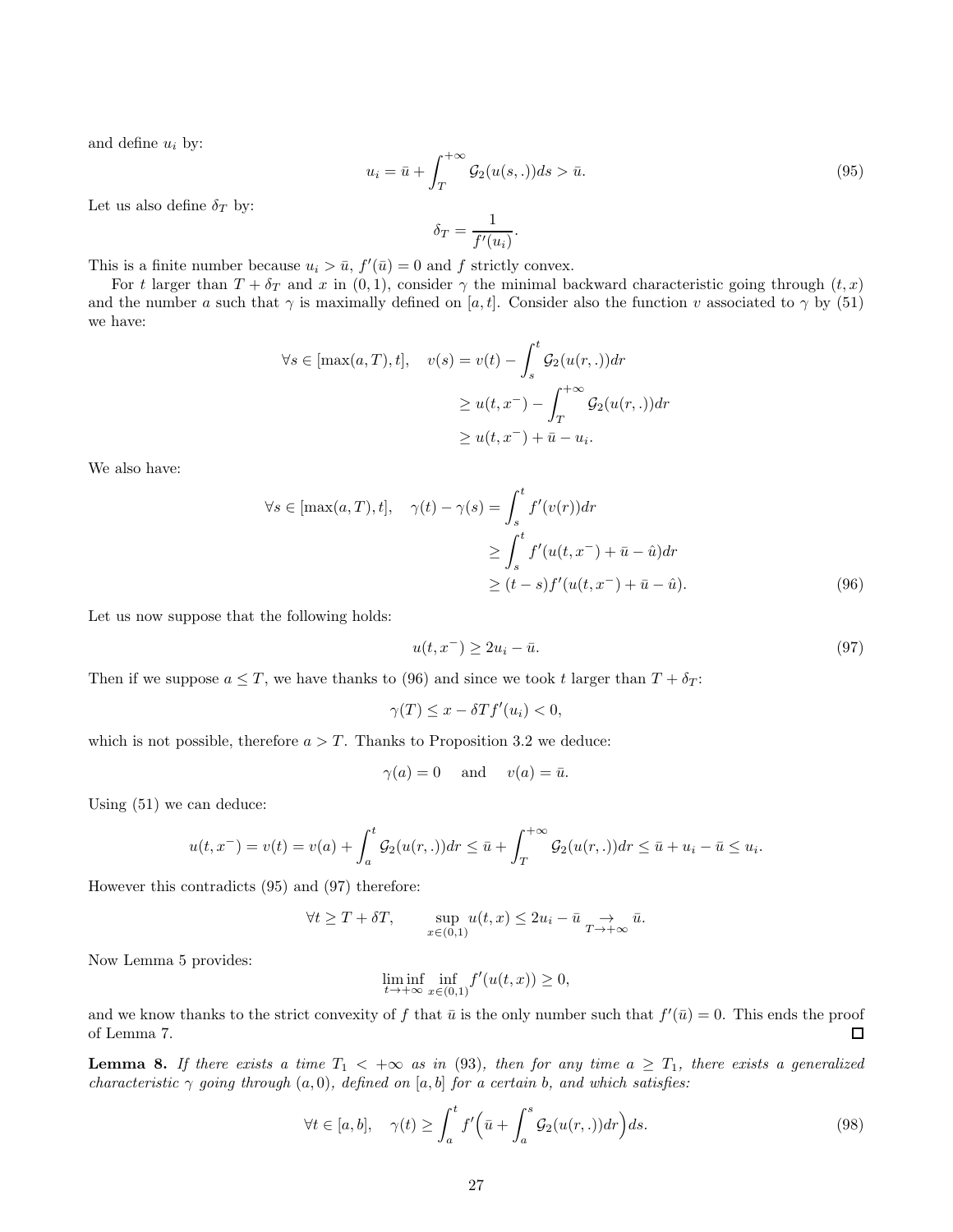*Proof.* Consider a time a larger or equal to  $T_1$ , the numbers  $b_n$  (larger than a and possibly infinite) and the functions  $\gamma_n$  such that  $\gamma_n$  is the unique forward generalized characteristic going through  $(a, \frac{1}{n})$  and it is maximally defined on  $[a, b_n]$ . Thanks to Theorem 3 we have:

for almost all 
$$
t
$$
 in  $(a, b_n)$ ,  $\dot{\gamma}_n(t) = \begin{cases} f'(u(t, \gamma_n(t))) & \text{if } u(t, \gamma_n(t)^{-}) = u(t, \gamma_n(t)^{+}), \\ \frac{f(u(t, \gamma_n(t)^{-})) - f(u(t, \gamma_n(t)^{+}))}{u(t, \gamma_n(t)^{-}) - u(t, \gamma_n(t)^{+})} & \text{otherwise.} \end{cases}$  (99)

As we recalled in  $(16)$ , u satisfies:

$$
\forall (t, x) \in (0, +\infty) \times (0, 1), \ u(t, x^{-}) \ge u(t, x^{+}).
$$

Therefore we deduce:

for almost all 
$$
t
$$
 in  $(a, b_n)$ ,  $\dot{\gamma}_n(t) \ge f'(u(t, \gamma_n(t)^+)).$  (100)

For any t in  $(a, b_n)$  the maximal backward generalized characteristic going through  $(t, \gamma_n(t))$  is necessarily defined at least on  $(a, t)$ . Indeed it cannot cross  $x = 0$  at a time  $s > a$  because it is maximal, and it cannot cross  $x = 1$ because of Proposition 3.1. Since  $a \geq T_1$  we have, using (51):

$$
u(t, \gamma_n(t)^+) \geq \bar{u} + \int_a^t \mathcal{G}_2(u(s,.))ds.
$$

After substituting in (100) we get:

$$
\forall t \in (a, b_n), \quad \gamma_n(t) = \frac{1}{n} + \int_a^t \dot{\gamma}_n(s) ds \tag{101}
$$

$$
\geq \int_{a}^{t} f'\Big(\bar{u} + \int_{a}^{s} \mathcal{G}_2(u(r,.)) dr\Big) ds. \tag{102}
$$

Since  $a \geq T_1$  and thanks to the choice of  $T_1$ , the characteristics  $\gamma_n$  may leave  $(0,1)$  only at  $x=1$ . Thanks to Theorem 3 there is a only one forward generalized characteristic going through a point of  $(0, +\infty) \times (0, 1)$ . So the sequence  $b_n$  is non-decreasing. We can choose b larger than a such that all characteristics  $\gamma_n$  are defined on [a, b].

Furthermore using (99) we see that the family  $\gamma_n$  is uniformly Lipschitz on [a, b] with values in [0, 1]. Using the Arzela-Ascoli theorem we can suppose that there is an absolutely continuous curve  $\gamma$  defined on [a, b] and such that:

$$
\sup_{t\in[a,b]}|\gamma(t)-\gamma_n(t)|\underset{n\to+\infty}{\to}0.
$$

But it is known ([16, Chapter 1]) that the uniform limit of generalized characteristics is a generalized characteristic. Therefore  $\gamma$  is a generalized characteristic and as the limit of the curves  $\gamma_n$  it also satisfies:

$$
\forall t \in [a, b], \quad \gamma(t) \ge \int_a^t f'(\bar{u} + \int_a^s \mathcal{G}_2(u(r, .)) dr) ds,
$$
  

$$
\gamma(a) = 0.
$$

 $\Box$ 

We now prove a first asymptotic result in the case where we have a time  $T_1 < +\infty$ .

Proposition 5.1. *We have:*

$$
||u(t,.) - \bar{u}||_{L^{\infty}(0,1)} \underset{t \to +\infty}{\to} 0.
$$

*Proof.* Let us first remark that should  $u(t,.)$  be equal to  $\bar{u}$  for some t, it remains at  $\bar{u}$  thanks to the uniqueness of the constant solution  $\bar{u}$  of the system (14), (29), (18) and the proof is finished. Otherwise we have:

$$
\forall t \ge 0, \qquad ||u(t,.) - \bar{u}||_{L^{1}(0,1)} > 0. \tag{103}
$$

Thanks to the definition of  $\mathcal{G}_2$  this implies that the function

$$
t \mapsto \int_{T_1}^t \mathcal{G}_2(u(s,.))ds,
$$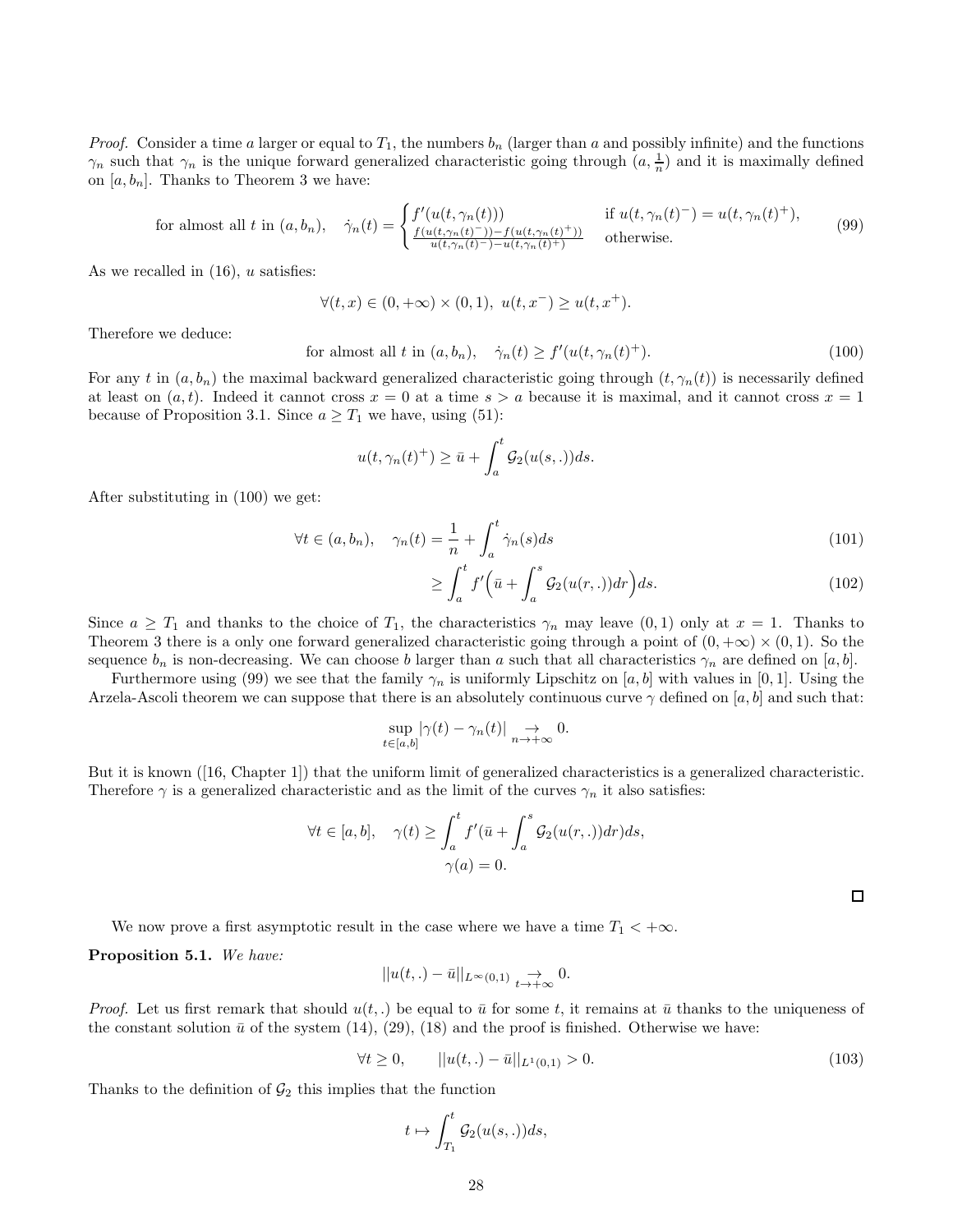is positive and nondecreasing on  $(0, +\infty)$ . Since f is strictly convex and  $f'(\bar{u}) = 0$ , we know that f' is positive and increasing on  $(\bar{u}, +\infty)$ . Thus we obtain:

$$
\int_{T_1}^{T} f'(\bar{u} + \int_{T_1}^{t} \mathcal{G}_2(u(s,.))ds)dt \underset{T \to +\infty}{\to} +\infty.
$$
 (104)

Let us take  $T_2$  the smallest time such that:

$$
\int_{T_1}^{T_2} f'(\bar{u} + \int_{T_1}^t \mathcal{G}_2(u(s,.))ds) dt = 1.
$$

Thanks to Lemma 8, we see that the generalized characteristic  $\gamma$  going through  $(T_1, 0)$  has reached  $x = 1$  by  $T_2$  at the latest. Therefore for any  $(t, x)$  in  $[T_2, +\infty) \times (0, 1)$ , if  $\gamma$  is the minimal backward characteristic through  $(t, x)$ there is a time  $a$  which is at least equal to  $T_1$  and such that:

$$
\gamma(a)=0.
$$

Consider  $0 < x < y < 1$  and  $t > T_2$ . Let  $\chi_1, \chi_2$  be the minimal generalized characteristics going through  $(t, x)$  and  $(t, y)$ , and  $v_1$ ,  $v_2$  the functions associated to them by (51). Thanks to the choice of  $T_2$  and since genuine characteristics may cross only at their endpoints (Theorem 3), we have  $a_1$  and  $a_2$  such that:

$$
T_1 \le a_2 \le a_1
$$
,  $\chi_1(a_1) = 0$ ,  $\chi_2(a_2) = 0$ .

Using Proposition 3.2 we also get:

$$
v_1(a_1) = v_2(a_2) = \bar{u}.
$$

But using (51), Proposition 3.2 and the positivity of  $\mathcal{G}_2(u(s, .))$  we can see that:

$$
u(t,x) = v_1(t) = \bar{u} + \int_{a_1}^t \mathcal{G}_2(u(s,.))ds \le \bar{u} + \int_{a_2}^t \mathcal{G}_2(u(s,.))ds = v_2(a_2) = u(t,y). \tag{105}
$$

Thus  $u(t,.)$  is non-decreasing on  $(0,1)$ , using additionally  $(94)$ , we arrive at:

$$
\forall t \ge T_2, \quad ||u(t,.) - \bar{u}||_{L^1(0,1)} = \int_0^1 |u(t,x) - \bar{u}| dx = \int_0^1 (u(t,x) - \bar{u}) dx \tag{106}
$$
  

$$
\le u(t, 1^-) - \bar{u}. \tag{107}
$$

$$
\leq u(t, 1^{-}) - \bar{u}.\tag{107}
$$

And now for  $t \geq T_2$  and  $h > 0$  we get thanks to (106) and Lemma 3:

$$
||u(t+h,.) - \bar{u}||_{L^{1}(0,1)} - ||u(t,.) - \bar{u}||_{L^{1}(0,1)} = \int_{0}^{1} u(t+h,x) - u(t,x)dx
$$
\n(108)

$$
\int_{t}^{t+h} \mathcal{G}_2(u(s,.))ds + \int_{t}^{t+h} f(u(s,0^+)) - f(u(s,1^-))ds.
$$
 (109)

So using (29), (107) and the facts that  $u(s,.)$  is non decreasing on  $(0,1)$ , f is convex and  $f'(\bar{u}) = 0$ , we end up with:

=

$$
f(u(s,1^{-})) - f(u(s,0^{+})) = f(\bar{u} + u(s,1^{-}) - \bar{u}) - f(\bar{u}) \ge f(\bar{u} + ||u(s,.) - \bar{u}||_{L^{1}(0,1)}) - f(\bar{u}) \ge 2\mathcal{G}_{2}(u(s,.)).
$$

Combining the two previous estimates we have:

$$
||u(t+h,.) - \bar{u}||_{L^1(0,1)} - ||u(t,.) - \bar{u}||_{L^1(0,1)} \leq -\int_t^{t+h} \mathcal{G}_2(u(s,.))ds.
$$

With A the function introduced in (28) and Q the function

$$
Q: t \mapsto ||u(t,.) - \bar{u}||_{L^{1}(0,1)}, \tag{110}
$$

this implies that for any t larger than  $T_2$ :

$$
\dot{Q}(t) \le -\mathcal{A}(Q(t)).\tag{111}
$$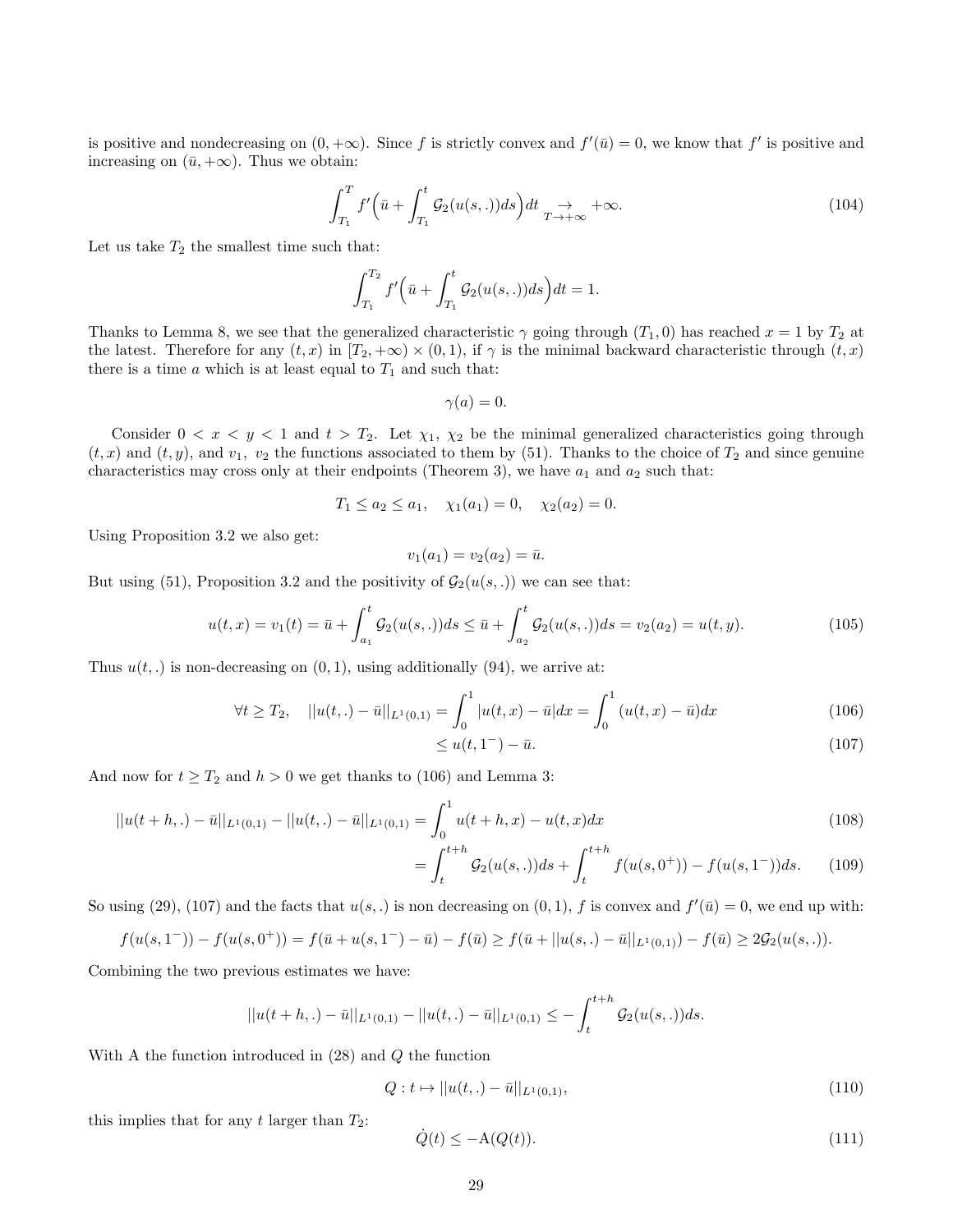Therefore if we introduce the solution  $Q_1$  of:

$$
\begin{cases}\n\dot{Q}_1(t) = -A(Q_1(t)),\\ \nQ_1(T_2) = Q(T_2),\n\end{cases} \tag{112}
$$

the comparison principle provides:

$$
\forall t \geq T_2, \quad 0 \leq Q(t) \leq Q_1(t).
$$

Finally since f is strictly increasing on  $(\bar{u}, +\infty)$ , so is A on  $(0, +\infty)$ . Therefore  $Q_1$  is strictly decreasing on  $(T_2, +\infty)$ . In turn this implies that  $\dot{Q}_1$  is increasing on  $(T_2, +\infty)$ . This means that  $Q_1$  is strictly convex, decreasing and positive therefore  $\dot{Q}_1(t) \to 0$  when  $t \to +\infty$ . So  $Q_1(t) \to 0$  and:

$$
0 \leq ||u(t,.) - \bar{u}||_{L^1(0,1)} = Q(t) \leq Q_1(t) \underset{t \to +\infty}{\to} 0.
$$

We recall that thanks to the choices of  $T_1$  and  $T_2$  we have (94), (105) and then:

$$
\forall t \geq T_2, \quad ||u(t,.) - \bar{u}||_{L^{\infty}(0,1)} = u(t,1^{-}) - \bar{u}.
$$

For  $t \geq T_2$  consider the number  $a_t$  and the function  $\chi$  such that  $\chi$  is the minimal backward characteristic through  $(t, 1)$ , maximally defined on  $[a_t, t]$ . Using (51) we have:

$$
u(t, 1^{-}) - \bar{u} = \int_{a_t}^{t} \mathcal{G}_2(u(s, .)) ds.
$$

We have seen that if  $Q_2$  is the solution to:

$$
\begin{cases}\n\dot{Q}_2(s) = -\mathcal{A}(Q_2(s)), \\
Q_2(a_t) = Q(a_t),\n\end{cases}
$$

we can deduce:

$$
\forall s \ge T_2
$$
,  $G_2(u(s,.)) = A(Q(s)) \le A(Q_2(s)) = -Q_2(s)$ .

So we see that:

$$
0 \le u(t, 1^-) - \bar{u} \le \int_{a_t}^t -\dot{Q}_2(s)ds = Q_2(a_t) - Q_2(t) \le Q_2(a_t) = Q(a_t).
$$

Thanks to Lemma 8, we see that for any time  $a_1 \geq T_1$ , we have a time  $c_1 > a_1$  a generalized characteristic  $\gamma_1$ maximally defined on  $[a_1, c_1]$  such that  $\gamma_1(a_1) = 0$  and:

$$
\forall s \in (a_1, c_1), \qquad \gamma_1(s) \ge \int_{a_1}^s f'\Big(\bar{u} + \int_{a_1}^r \mathcal{G}_2(u(\omega, .))d\omega\Big)dr.
$$

Combining this estimate with (103) and using the same reasoning as the one leading to (104), we obtain  $c_1 < +\infty$ . Therefore we get:

$$
a_t \underset{t \to +\infty}{\to} +\infty.
$$

 $\Box$ 

This concludes the proof of the first part of Theorem 2. The remaining part is proven in the next Proposition. **Proposition 5.2.** *If we suppose additionally that there exists a positive number*  $\alpha$  *such that:* 

$$
\forall z \in \mathbb{R} \quad f''(z) \ge \alpha,\tag{113}
$$

*then we have:*

$$
\forall t \ge 0, \qquad ||u(t,.) - \bar{u}||_{L^{\infty}(0,1)} \le 2||u_0 - \bar{u}||_{L^{\infty}(0,1)} + A^{-1} \left( \frac{e}{e-1} \left( \frac{(f'(\bar{u}+1))^2}{4\alpha} + A(2||u_0 - \bar{u}||_{L^{\infty}(0,1)}) \right) + \sqrt{\frac{2e}{\alpha(e-1)} \left( \frac{(f(1+\bar{u}))^2}{4\alpha} + A(2||u_0 - \bar{u}||_{L^{\infty}(0,1)}) \right)}. \tag{114}
$$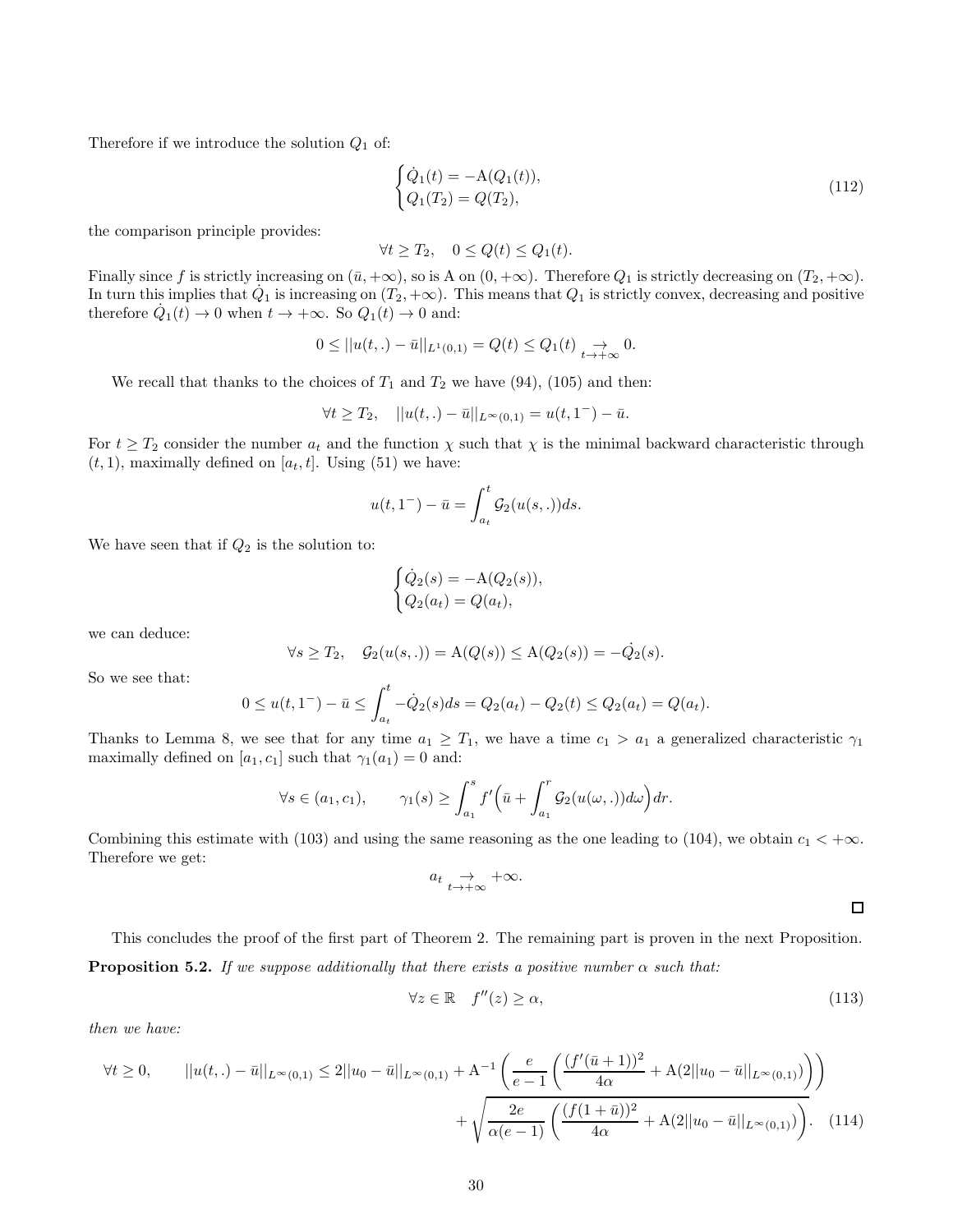*Proof.* Looking at (92) in Lemma 7, it is clear that we only need to prove the result in the cases where we have  $T_1<+\infty$  such that:

$$
\int_0^{T_1} \mathcal{G}_2(u(s,.))ds = \bar{u} - \inf_{x \in (0,1)} u_0(x).
$$

Using Proposition 3.4 as in the proof of Lemma 7 we have:

$$
\forall t \in [0, T_1], \qquad ||u(t,.) - \bar{u}||_{L^{\infty}(0,1)} \le 2||u_0 - \bar{u}||_{L^{\infty}(0,1)}.
$$
\n(115)

Looking at the proof of Proposition 5.1 we see that:

$$
\forall t \geq T_2, \qquad ||u(t,.) - \bar{u}||_{L^1(0,1)} \leq ||u(T_2,.) - \bar{u}||_{L^1(0,1)}.
$$

Therefore we will need to estimate  $||u(t,.) - \bar{u}||_{L^1(0,1)}$  on  $[T_1, T_2]$  before concluding using the feedback (29).

Thanks to (113) we have:

$$
\forall z \ge 0, \qquad f'(\bar{u} + z) \ge \alpha z. \tag{116}
$$

As in the proof of Proposition 5.1 we take  $Q$  given by  $(110)$  and additionally:

$$
\forall t \ge 0, \quad \mathcal{I}(t) = \mathcal{A}(Q(t)).
$$

Using Lemma 1 to estimate  $||u(t,.) - \bar{u}||_{L^1(0,1)}$ , we can see:

$$
\dot{Q}(t) \leq A(Q(t)),
$$

and so using (29) we arrive at:

$$
\forall t \ge 0, \qquad \dot{\mathcal{I}}(t) = \dot{Q}(t) \mathbf{A}'(Q(t)) \le \frac{f'(\bar{u}+1)}{2} \mathcal{I}(t). \tag{117}
$$

In the following we will also use the notation:

$$
L = \frac{f'(\bar{u} + 1)}{2}
$$

Thanks to the definition of  $T_2$  we have for any  $T$  in  $(T_1, T_2]$ :

$$
\int_{T_1}^T f'(\bar{u} + \int_{T_1}^t \mathcal{I}(s)ds)dt \le 1.
$$

.

So using (116) we have:

$$
\alpha \int_{T_1}^{T} \int_{T_1}^{t} \mathcal{I}(s) ds dt \le 1.
$$
\n(118)

Using (117) and Gronwall's lemma we see that

$$
\forall s \in (T_1, T], \qquad \mathcal{I}(s) \ge \mathcal{I}(T)e^{-LT}e^{Ls}.
$$

Therefore we have:

$$
\forall T \in [T_1, T_2], \quad \alpha \mathcal{I}(T) \int_{T_1}^T \int_{T_1}^t e^{L(s-T)} ds dt \le 1,
$$

which becomes:

$$
\frac{\alpha}{L^2} \left( \mathcal{I}(T)(1 - L(T - T_1)e^{-L(T - T_1)}) - \mathcal{I}(T)e^{-L(T - T_1)} \right) \le 1.
$$

We also have:

$$
\forall T \ge T_1, \qquad L(T - T_1)e^{-L(T - T_1)} \le \frac{1}{e}.
$$

Thus we get:

$$
\mathcal{I}(T)(1-\frac{1}{e}) \le \frac{L^2}{\alpha} + \mathcal{I}(T)e^{-L(T-T_1)}.
$$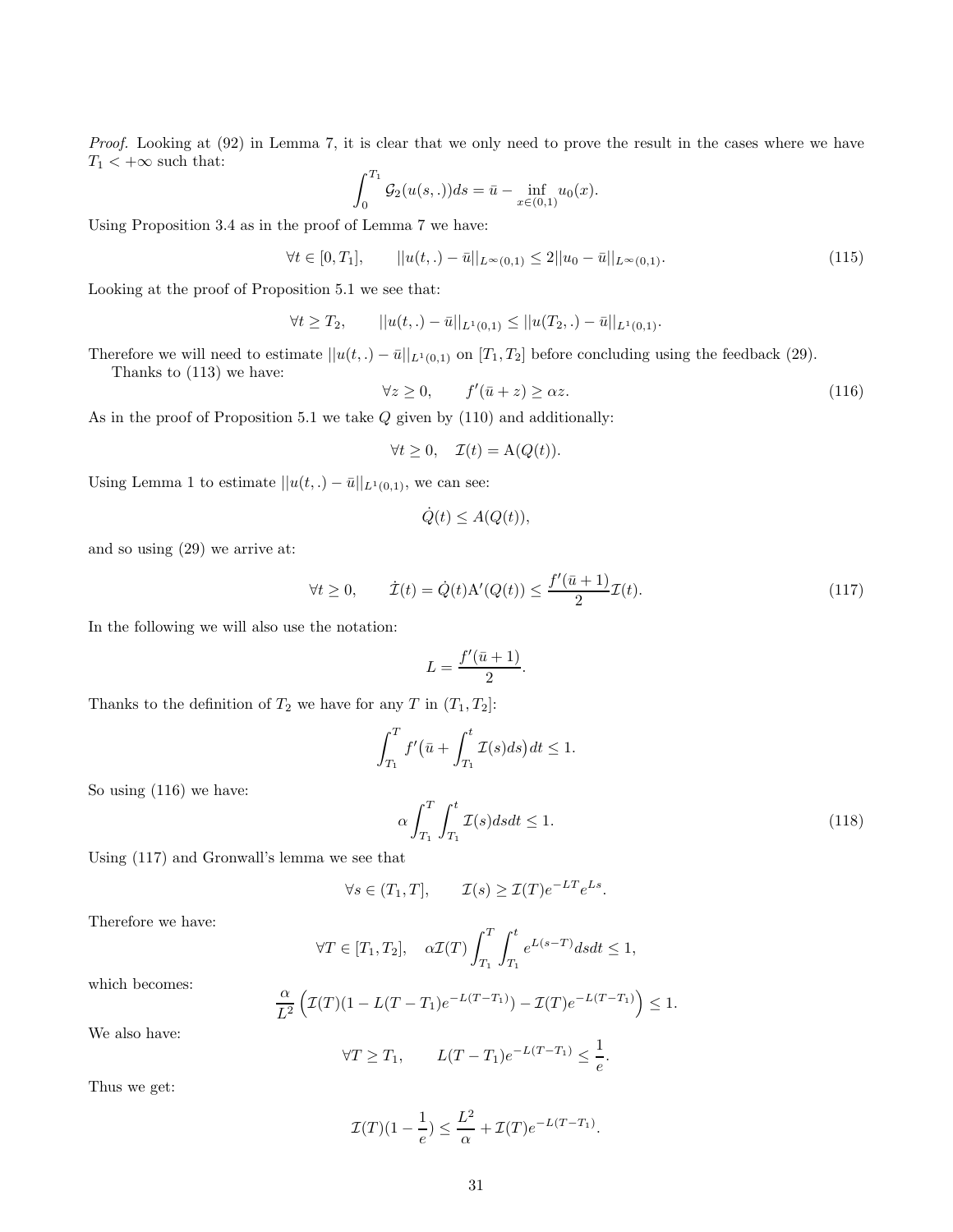Finally using (117), the fact that A is increasing, Gronwall's lemma and (115) we obtain:

$$
\forall T \in [T_1, T_2] \quad Q(T) \le A^{-1} \left( \frac{e}{e-1} \left( \frac{L^2}{\alpha} + \mathcal{I}(T_1) \right) \right) \le A^{-1} \left( \frac{e}{e-1} \left( \frac{L^2}{\alpha} + A(2||u_0 - \bar{u}||_{L^{\infty}(0,1)}) \right) \right). \tag{119}
$$

Let us now introduce the constant K and the function  $\mathcal J$  by:

$$
K = \frac{e}{e-1} \left( \frac{L^2}{\alpha} + \mathcal{A}(2||u_0 - \bar{u}||_{L^{\infty}(0,1)}) \right)
$$
  

$$
\forall t \in [T_1, T_2], \quad \mathcal{J}(t) = \int_{T_1}^t \mathcal{I}(s)ds.
$$

We have thanks to (113):

$$
\int_{T_1}^{T_2} \mathcal{J}(s)ds \le \frac{1}{\alpha}.\tag{120}
$$

 $\Box$ 

Using the non-negativity of  $\mathcal I$  and estimate (119) we can deduce:

$$
\forall t \in [T_1, T_2], \quad \mathcal{J}(t) \ge \begin{cases} \mathcal{J}(T_2) - K(T_2 - t) & \text{if } t \ge T_2 - \frac{\mathcal{J}(T_2)}{K}, \\ 0 & \text{otherwise.} \end{cases}
$$

Substituting in (120) provides:

$$
\mathcal{J}(T_2) \le \sqrt{\frac{2K}{\alpha}}.
$$

Combining with Proposition 3.4 we get:

$$
\forall t \in [0, T_2], \quad ||u(t,.) - \bar{u}||_{L^{\infty}(0,1)} \leq 2||u_0 - \bar{u}||_{L^{\infty}(0,1)} + \sqrt{\frac{2K}{\alpha}}.
$$

But using (111) we have:

$$
\int_{T_2}^{+\infty} \mathcal{I}(t)dt \le \int_{T_2}^{+\infty} -\dot{Q}(s)ds = Q(T_2).
$$

Therefore we obtain:

$$
\forall t \geq T_2, ||u(t,.) - \bar{u}||_{L^{\infty}(0,1)} \leq 2||u_0 - \bar{u}||_{L^{\infty}(0,1)} + \sqrt{\frac{2K}{\alpha}} + A^{-1}(K),
$$
\n(121)

which concludes the proof.

### References

- [1] Ancona F., Coclite G.M., On the attainable set for Temple class systems with boundary controls, SIAM J. Control Optim. 43 (2005), no. 6, 2166-2190.
- [2] Ancona F., Marson A., On the attainable set for scalar nonlinear conservation laws with boundary control, SIAM J. Control Optim. 36 (1998), no. 1, pp. 290-312.
- [3] Ancona F., Marson A., Asymptotic stabilization of systems of conservation laws by controls acting at a single boundary point. Control methods in PDE-dynamical systems, 143, Contemp. Math., 426, Amer. Math. Soc., Providence, RI, 2007.
- [4] Bastin G., Coron J.-M., d'Andra-Novel B., On Lyapunov stability of linearized Saint-Venant equations for a sloping channel. Netw. Heterog. Media 4 (2009), no. 2, 177-187.
- [5] Coron J.-M., Bastin G., d'Andra-Novel B., Dissipative boundary conditions for one-dimensional nonlinear hyperbolic systems. SIAM J. Control Optim. 47 (2008), no. 3, 14601498.